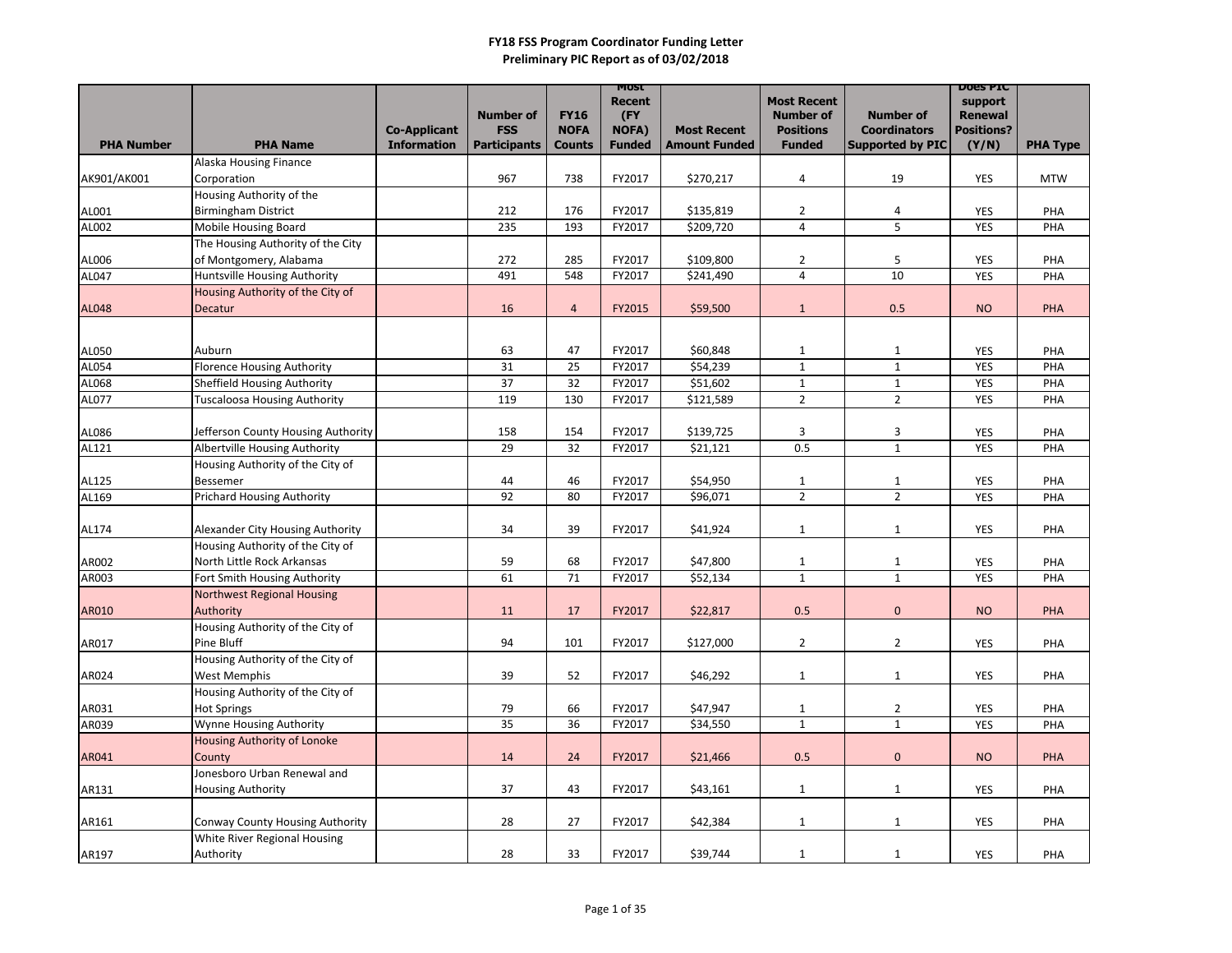|                   |                                                            |                                           |                                   |                              | MOST<br><b>Recent</b>  |                                            | <b>Most Recent</b>                |                                                | <b>DOES PIC</b><br>support |                 |
|-------------------|------------------------------------------------------------|-------------------------------------------|-----------------------------------|------------------------------|------------------------|--------------------------------------------|-----------------------------------|------------------------------------------------|----------------------------|-----------------|
|                   |                                                            |                                           | <b>Number of</b>                  | <b>FY16</b>                  | (FY                    |                                            | <b>Number of</b>                  | <b>Number of</b>                               | <b>Renewal</b>             |                 |
| <b>PHA Number</b> | <b>PHA Name</b>                                            | <b>Co-Applicant</b><br><b>Information</b> | <b>FSS</b><br><b>Participants</b> | <b>NOFA</b><br><b>Counts</b> | NOFA)<br><b>Funded</b> | <b>Most Recent</b><br><b>Amount Funded</b> | <b>Positions</b><br><b>Funded</b> | <b>Coordinators</b><br><b>Supported by PIC</b> | <b>Positions?</b><br>(Y/N) | <b>PHA Type</b> |
|                   |                                                            |                                           |                                   |                              |                        |                                            |                                   |                                                |                            |                 |
|                   |                                                            | <b>Yell County</b>                        |                                   |                              |                        |                                            |                                   |                                                |                            |                 |
|                   |                                                            | <b>Public Facilities</b>                  |                                   |                              |                        |                                            |                                   |                                                |                            |                 |
|                   |                                                            | Board, AR265 (co-                         |                                   |                              |                        |                                            |                                   |                                                |                            |                 |
|                   |                                                            | applicant in                              |                                   |                              |                        |                                            |                                   |                                                |                            |                 |
|                   |                                                            | FY 2017)                                  |                                   |                              |                        |                                            |                                   |                                                |                            |                 |
|                   |                                                            | <b>Franklin County</b>                    |                                   |                              |                        |                                            |                                   |                                                |                            |                 |
|                   |                                                            | Section 8,                                |                                   | AR211:                       |                        |                                            |                                   |                                                |                            |                 |
|                   |                                                            | AR241 (co-                                | AR211:13                          | 18                           |                        |                                            |                                   |                                                |                            |                 |
|                   | Pope County Public Facilities Board applicant in FY        |                                           | AR265: 2                          | AR265: 3                     |                        |                                            |                                   |                                                |                            |                 |
| AR211             | (lead applicant in FY 2017)                                | 2017                                      | AR241: 0                          | AR241: 0                     | FY2017                 | \$19,117                                   | 0.5                               | 0.5                                            | <b>YES</b>                 | PHA             |
|                   | <b>Mississippi County Public Facilities</b>                |                                           |                                   |                              |                        |                                            |                                   |                                                |                            |                 |
| AR213             | <b>Board</b>                                               |                                           | $\mathbf{1}$                      | H N/A                        | FY2015                 | \$39,314                                   | $\mathbf{1}$                      | $\mathbf 0$                                    | <b>NO</b>                  | PHA             |
| AR225             | Lee County Housing Authority                               |                                           | 38                                | 44                           | FY2017                 | \$27,701                                   | $\mathbf{1}$                      | $\mathbf{1}$                                   | <b>YES</b>                 | PHA             |
| AR252             | Pulaski County Housing Agency                              |                                           | 29                                | 29                           | FY2017                 | \$43,974                                   | $\mathbf{1}$                      | $\mathbf{1}$                                   | YES                        | PHA             |
|                   |                                                            | Residential                               |                                   |                              |                        |                                            |                                   |                                                |                            |                 |
|                   |                                                            | Housing Board of                          |                                   | AR257:                       |                        |                                            |                                   |                                                |                            |                 |
|                   |                                                            | Desha County,                             |                                   | 18                           |                        |                                            |                                   |                                                |                            |                 |
|                   | McGehee Public Residential                                 | AR266                                     |                                   |                              |                        |                                            |                                   |                                                |                            |                 |
|                   | Housing Facilities Board (lead                             | (coapplicant                              | AR257: 16                         | AR266:                       |                        |                                            |                                   |                                                |                            |                 |
| AR257             | applicant in FY 2017)                                      | in FY 2017)                               | AR266: 11                         | 15                           | FY2017                 | \$39,961                                   | $\mathbf{1}$                      | $\mathbf{1}$                                   | <b>YES</b>                 | PHA             |
|                   | City of Phoenix Housing                                    |                                           |                                   |                              |                        |                                            |                                   |                                                |                            |                 |
| AZ001             | Department                                                 |                                           | 186                               | 149                          | FY2017                 | \$208,139                                  | 3                                 | 4                                              | <b>YES</b>                 | PHA             |
| AZ004             | City of Tucson                                             |                                           | 137                               | 141                          | FY2017                 | \$207,859                                  | 3                                 | 3                                              | <b>YES</b>                 | PHA             |
| AZ005             | City of Mesa                                               |                                           | 66                                | 68                           | FY2017                 | \$69,100                                   | $\mathbf{1}$                      | $\mathbf{1}$                                   | <b>YES</b>                 | PHA             |
| AZ009             | Maricopa County HA                                         |                                           | 69                                | 90                           | FY2017                 | \$69,380                                   | $\mathbf{1}$                      | $\mathbf{1}$                                   | <b>YES</b>                 | PHA             |
|                   |                                                            |                                           |                                   |                              |                        |                                            |                                   |                                                |                            |                 |
| AZ013             | Yuma County Housing Department                             |                                           | 309                               | 297                          | FY2017                 | \$182,679                                  | $\mathbf{3}$                      | 6                                              | YES                        | PHA             |
|                   | <b>WHITE MOUNTAIN APACHE</b>                               |                                           |                                   |                              |                        |                                            |                                   |                                                |                            |                 |
| AZ016             | <b>HOUSING AUTHO</b>                                       |                                           | $\pmb{0}$                         | $\mathbf{0}$                 | FY2017                 | \$59,771                                   | $\mathbf{1}$                      | $\mathbf{0}$                                   | <b>NO</b>                  | Tribe/TDHE      |
|                   | TOHONO O ODHAM HSG                                         |                                           |                                   |                              |                        |                                            |                                   |                                                |                            |                 |
| AZ026             | <b>AUTHORITY</b>                                           |                                           | $\pmb{0}$                         | $\mathbf{0}$                 | FY2017                 | \$21,267                                   | $\mathbf{1}$                      | $\overline{0}$                                 | <b>NO</b>                  | Tribe/TDHE      |
| AZ028             | Chandler, City of<br><b>City of Tempe Housing Services</b> |                                           | 139<br>42                         | 148                          | FY2017                 | \$124,549                                  | $2^{\circ}$                       | 3 <sup>1</sup>                                 | <b>YES</b>                 | PHA             |
| AZ031             |                                                            |                                           |                                   | 63                           | FY2017                 | \$68,680                                   | $\mathbf{1}$                      | $\mathbf{1}$                                   | YES                        | PHA             |
| AZ032             | <b>City of Scottsdale Housing Agency</b>                   |                                           | 24                                | 30                           | FY2017                 | \$69,100                                   | $\mathbf{1}$                      | 0.5                                            | <b>NO</b>                  | <b>PHA</b>      |
|                   | Housing Authority of Cochise                               |                                           |                                   |                              |                        |                                            |                                   |                                                |                            |                 |
| AZ034             | County                                                     |                                           | 42                                | 32                           | FY2017                 | \$53,420                                   | $\mathbf{1}$                      | $\mathbf{1}$                                   | YES                        | PHA             |
|                   | Housing Authority of the City of                           |                                           |                                   |                              |                        |                                            |                                   |                                                |                            |                 |
| AZ035             | Yuma                                                       |                                           | 386                               | 369                          | FY2017                 | \$313,142                                  | $5\phantom{.0}$                   | 8                                              | YES                        | PHA             |
|                   | Douglas City of Public Housing                             |                                           |                                   |                              |                        |                                            |                                   |                                                |                            |                 |
| AZ037             | Authority                                                  |                                           | 26                                | 23                           | FY2017                 | \$34,500                                   | 0.5                               | $\mathbf{1}$                                   | YES                        | PHA             |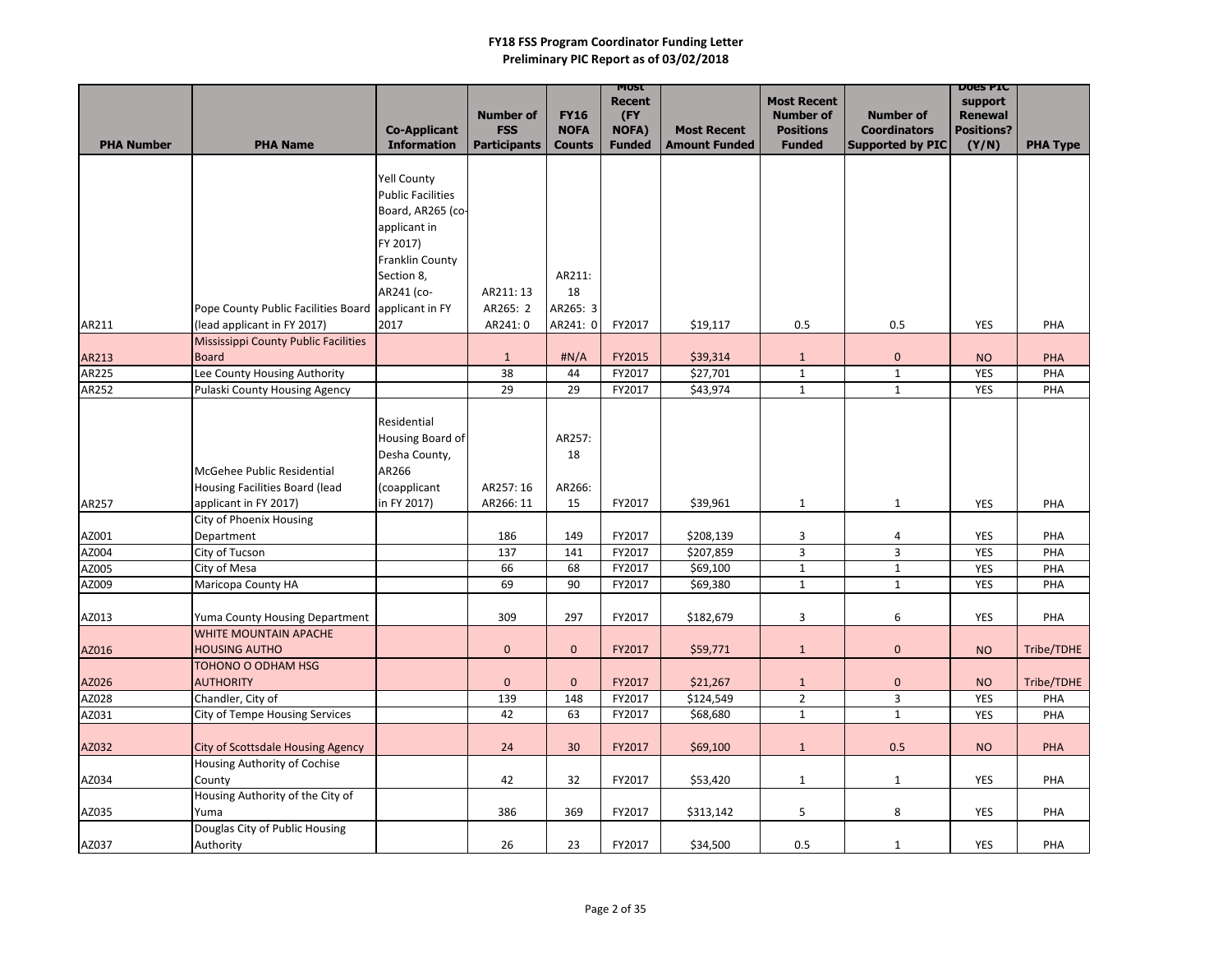|                   |                                      |                     |                     |               | <b>MOST</b><br>Recent |                      | <b>Most Recent</b> |                         | <b>DOGS PIC</b><br>support |                 |
|-------------------|--------------------------------------|---------------------|---------------------|---------------|-----------------------|----------------------|--------------------|-------------------------|----------------------------|-----------------|
|                   |                                      |                     | <b>Number of</b>    | <b>FY16</b>   | (FY                   |                      | <b>Number of</b>   | <b>Number of</b>        | <b>Renewal</b>             |                 |
|                   |                                      | <b>Co-Applicant</b> | <b>FSS</b>          | <b>NOFA</b>   | <b>NOFA)</b>          | <b>Most Recent</b>   | <b>Positions</b>   | <b>Coordinators</b>     | <b>Positions?</b>          |                 |
| <b>PHA Number</b> | <b>PHA Name</b>                      | <b>Information</b>  | <b>Participants</b> | <b>Counts</b> | <b>Funded</b>         | <b>Amount Funded</b> | <b>Funded</b>      | <b>Supported by PIC</b> | (Y/N)                      | <b>PHA Type</b> |
| AZ043             | Mohave, County of                    |                     | 40                  | 37            | FY2017                | \$51,455             | $\mathbf{1}$       | $\mathbf{1}$            | <b>YES</b>                 | PHA             |
|                   | Housing Authority of the County of   |                     |                     |               |                       |                      |                    |                         |                            |                 |
| <b>CA002</b>      | Los Angeles                          |                     | 721                 | 744           | FY2017                | \$693,795            | 10                 | 14                      | <b>YES</b>                 | PHA             |
| CA003             | <b>Oakland Housing Authority</b>     |                     | 250                 | 221           | FY2017                | \$277,518            | $\overline{4}$     | 5                       | <b>YES</b>                 | <b>MTW</b>      |
|                   | Housing Authority of the City of Los |                     |                     |               |                       |                      |                    |                         |                            |                 |
| <b>CA004</b>      | Angeles                              |                     | 715                 | 745           | FY2017                | \$760,100            | 11                 | 14                      | <b>YES</b>                 | PHA             |
| <b>CA005</b>      | Sacramento City                      |                     | 69                  | 73            | FY2017                | \$60,705             | $\mathbf{1}$       | $\mathbf{1}$            | <b>YES</b>                 | PHA             |
|                   | Housing Authority of the County of   |                     |                     |               |                       |                      |                    |                         |                            |                 |
| <b>CA007</b>      | Sacramento                           |                     | 135                 | 141           | FY2017                | \$129,442            | $\overline{2}$     | 3                       | <b>YES</b>                 | PHA             |
|                   | Housing Authority of the County of   |                     |                     |               |                       |                      |                    |                         |                            |                 |
| <b>CA008</b>      | Kern                                 |                     | 407                 | 401           | FY2017                | \$252,500            | 4                  | 8                       | <b>YES</b>                 | PHA             |
|                   | Housing Authority of County of       |                     |                     |               |                       |                      |                    |                         |                            |                 |
| CA011             | Contra Costa                         |                     | 130                 | 85            | FY2017                | \$138,759            | $\overline{2}$     | 3                       | <b>YES</b>                 | PHA             |
|                   | Housing Authority of the County of   |                     |                     |               |                       |                      |                    |                         |                            |                 |
| CA014             | San Mateo                            |                     | 657                 | 437           | FY2017                | \$346,898            | 5                  | 13                      | <b>YES</b>                 | <b>MTW</b>      |
|                   | Housing Authority of the County of   |                     |                     |               |                       |                      |                    |                         |                            |                 |
| <b>CA019</b>      | San Bernardino                       |                     | $\mathbf{1}$        | 190           | FY2017                | \$208,139            | $\overline{3}$     | $\mathbf{0}$            | <b>NO</b>                  | <b>MTW</b>      |
|                   | Housing Authority of the County of   |                     |                     |               |                       |                      |                    |                         |                            |                 |
| CA021             | Santa Barbara                        |                     | 45                  | 47            | FY2017                | \$67,918             | $\mathbf{1}$       | $\mathbf{1}$            | <b>YES</b>                 | PHA             |
|                   | Housing Authority of the County of   |                     |                     |               |                       |                      |                    |                         |                            |                 |
| CA023             | Merced                               |                     | 77                  | 69            | FY2017                | \$54,000             | $\mathbf{1}$       | $2^{\circ}$             | <b>YES</b>                 | PHA             |
|                   | Housing Authority of the County of   |                     |                     |               |                       |                      |                    |                         |                            |                 |
| <b>CA024</b>      | San Joaquin                          |                     | 183                 | 173           | FY2017                | \$194,457            | 3                  | 4                       | <b>YES</b>                 | PHA             |
|                   | Housing Authority County of          |                     |                     |               |                       |                      |                    |                         |                            |                 |
| <b>CA026</b>      | <b>Stanislaus</b>                    |                     | 152                 | 161           | FY2017                | \$135,314            | $\overline{2}$     | 3                       | <b>YES</b>                 | PHA             |
|                   | Housing Authority of the County of   |                     |                     |               |                       |                      |                    |                         |                            |                 |
| <b>CA027</b>      | Riverside                            |                     | 395                 | 401           | FY2017                | \$485,657            | $\overline{7}$     | 8                       | <b>YES</b>                 | PHA             |
|                   |                                      |                     |                     |               |                       |                      |                    |                         |                            |                 |
| <b>CA028</b>      | Housing Authority of Fresno County   |                     | 31                  | 28            | FY2017                | \$66,413             | $\mathbf{1}$       | $\mathbf{1}$            | <b>YES</b>                 | PHA             |
| CA031             | <b>Oxnard Housing Authority</b>      |                     | 81                  | 85            | FY2017                | \$137,298            | $\overline{2}$     | $2^{\circ}$             | <b>YES</b>                 | PHA             |
|                   | Housing Authority of the County of   |                     |                     |               |                       |                      |                    |                         |                            |                 |
| CA033             | Monterey                             |                     | 150                 | 156           | FY2017                | \$138,759            | $\overline{2}$     | $\mathbf{3}$            | YES                        | PHA             |
|                   | Housing Authority of the City of San |                     |                     |               |                       |                      |                    |                         |                            |                 |
| CA035             | Buenaventura                         |                     | 74                  | 72            | FY2017                | \$65,243             | $\mathbf{1}$       | $\mathbf{1}$            | <b>YES</b>                 | PHA             |
|                   | Housing Authority of the County of   |                     |                     |               |                       |                      |                    |                         |                            |                 |
| CA043             | Butte                                |                     | 66                  | 86            | FY2017                | \$64,663             | $\mathbf{1}$       | $\mathbf{1}$            | YES                        | PHA             |
|                   | Regional Housing Authority of        |                     |                     |               |                       |                      |                    |                         |                            |                 |
| <b>CA048</b>      | <b>Sutter and Nevada Counties</b>    |                     | 91                  | 107           | FY2017                | \$107,844            | $\overline{2}$     | $2^{\circ}$             | YES                        | PHA             |
|                   | Housing Authority of the County of   |                     |                     |               |                       |                      |                    |                         |                            |                 |
| <b>CA052</b>      | Marin                                |                     | 140                 | 147           | FY2017                | \$208,103            | 3                  | $\mathbf{3}$            | <b>YES</b>                 | PHA             |
|                   | Housing Authority of the County of   |                     |                     |               |                       |                      |                    |                         |                            |                 |
| CA053             | Kings                                |                     | 13                  | 18            | FY2017                | \$36,198             | 0.5                | $\mathbf 0$             | <b>NO</b>                  | PHA             |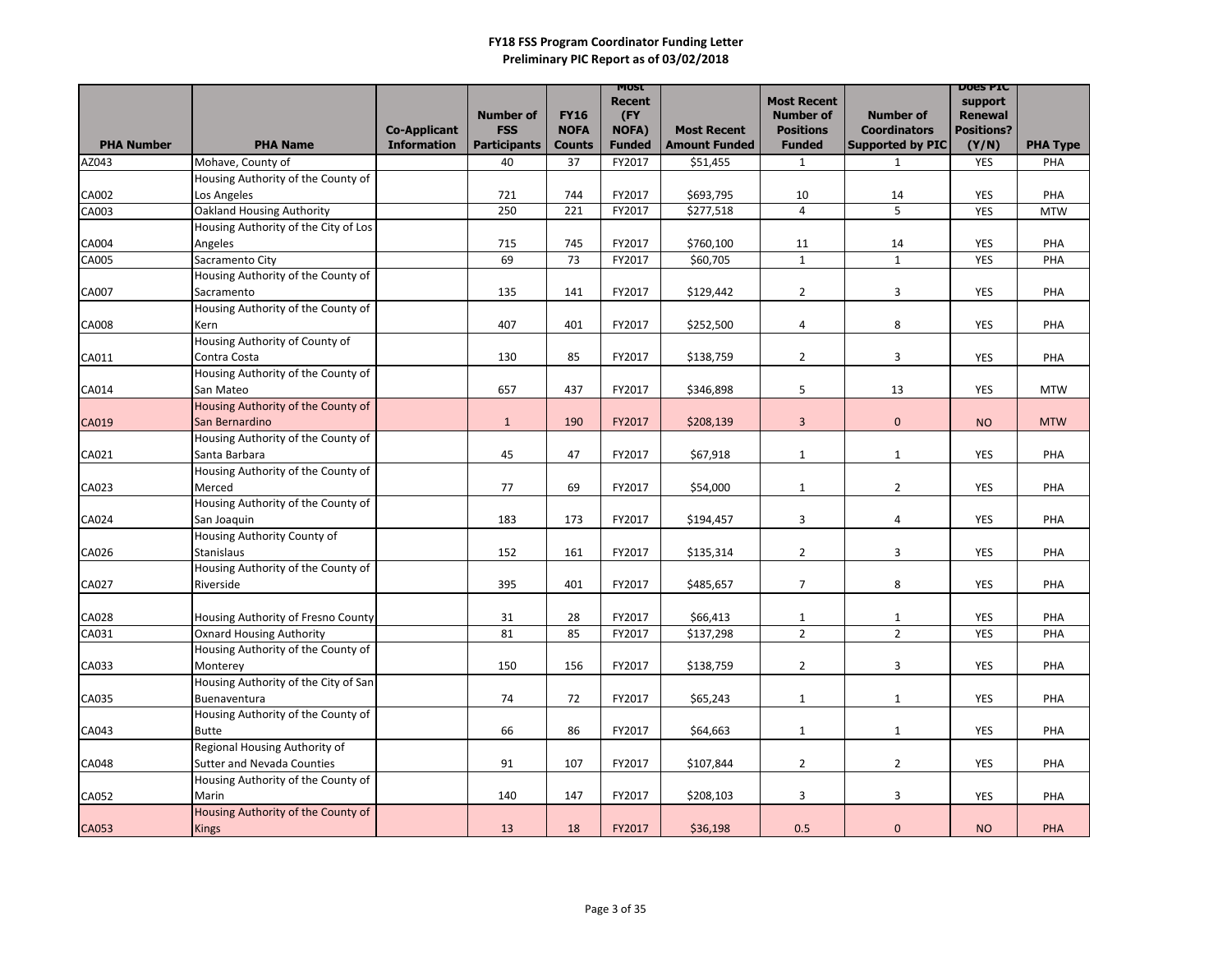|                   |                                                     |                     |                     |               | <b>MOST</b><br><b>Recent</b> |                      | <b>Most Recent</b>           |                              | <b>DOGS PIC</b><br>support |                 |
|-------------------|-----------------------------------------------------|---------------------|---------------------|---------------|------------------------------|----------------------|------------------------------|------------------------------|----------------------------|-----------------|
|                   |                                                     |                     | <b>Number of</b>    | <b>FY16</b>   | (FY                          |                      | <b>Number of</b>             | <b>Number of</b>             | <b>Renewal</b>             |                 |
|                   |                                                     | <b>Co-Applicant</b> | <b>FSS</b>          | <b>NOFA</b>   | <b>NOFA)</b>                 | <b>Most Recent</b>   | <b>Positions</b>             | <b>Coordinators</b>          | <b>Positions?</b>          |                 |
| <b>PHA Number</b> | <b>PHA Name</b>                                     | <b>Information</b>  | <b>Participants</b> | <b>Counts</b> | <b>Funded</b>                | <b>Amount Funded</b> | <b>Funded</b>                | <b>Supported by PIC</b>      | (Y/N)                      | <b>PHA Type</b> |
| <b>CA055</b>      | Housing Authority of the City of<br>Vallejo         |                     | 43                  | 39            | FY2017                       | \$69,100             | $\mathbf{1}$                 | $\mathbf{1}$                 | <b>YES</b>                 | PHA             |
|                   | Housing Authority of the City of San                |                     |                     |               |                              |                      |                              |                              |                            |                 |
| CA056             | Jose                                                |                     | 136                 | 139           | FY2017                       | \$138,759            | $\overline{2}$               | 3                            | YES                        | <b>MTW</b>      |
|                   | Housing Authority of the County of                  |                     |                     |               |                              |                      |                              |                              |                            |                 |
| CA059             | Santa Clara                                         |                     | 242                 | 188           | FY2017                       | \$208,139            | 3                            | 5                            | YES                        | <b>MTW</b>      |
|                   | Housing Authority of the City of                    |                     |                     |               |                              |                      |                              |                              |                            |                 |
| CA062             | Alameda                                             |                     | 35                  | 24            | FY2017                       | \$61,124             | 0.5                          | $\mathbf{1}$                 | <b>YES</b>                 | PHA             |
| CA063             | San Diego Housing Commission                        |                     | 420                 | 473           | FY2017                       | \$411,733            | 6                            | 8                            | <b>YES</b>                 | <b>MTW</b>      |
|                   | Housing Authority of the City of San                |                     |                     |               |                              |                      |                              |                              |                            |                 |
| CA064             | Luis Obispo                                         |                     | 86                  | 93            | FY2017                       | \$110,981            | $\overline{2}$               | $\overline{2}$               | <b>YES</b>                 | PHA             |
|                   | Housing Authority of the County of                  |                     |                     |               |                              |                      |                              |                              |                            |                 |
| CA067             | Alameda                                             |                     | 181                 | 183           | FY2017                       | \$277,518            | 4                            | 4                            | <b>YES</b>                 | PHA             |
|                   | Housing Authority of the City of                    |                     |                     |               |                              |                      |                              |                              |                            |                 |
| <b>CA068</b>      | Long Beach                                          |                     | 571                 | 638           | FY2017                       | \$272,035            | $\overline{a}$               | 11                           | <b>YES</b>                 | PHA             |
| CA069             | City of Madera                                      |                     | 57                  | 61            | FY2017                       | \$58,542             | $\mathbf{1}$                 | $\mathbf{1}$                 | <b>YES</b>                 | PHA             |
|                   | Housing Authority of the County of                  |                     |                     |               |                              |                      |                              |                              |                            |                 |
| <b>CA072</b>      | Santa Cruz                                          |                     | 94                  | 95            | FY2017                       | \$138,759            | $\overline{2}$               | $\overline{2}$               | <b>YES</b>                 | PHA             |
| CA073             | Napa Housing Authority                              |                     | 63                  | 70            | FY2017                       | \$72,000             | $\mathbf{1}$                 | $\mathbf{1}$                 | <b>YES</b>                 | PHA             |
|                   | Housing Authority of the City of                    |                     |                     |               |                              |                      |                              |                              |                            |                 |
| CA076             | Santa Barbara                                       |                     | 132                 | 138           | FY2017                       | \$203,425            | 3                            | 3                            | <b>YES</b>                 | PHA             |
|                   | Sonoma County Community                             |                     |                     |               |                              |                      |                              |                              |                            |                 |
| <b>CA085</b>      | <b>Development Commission</b>                       |                     | 41<br>37            | 51            | FY2017<br>FY2017             | \$69,380             | $\mathbf{1}$<br>$\mathbf{1}$ | $\mathbf{1}$<br>$\mathbf{1}$ | <b>YES</b><br><b>YES</b>   | PHA<br>PHA      |
| <b>CA088</b>      | City of Santa Rosa<br>Area Housing Authority of the |                     |                     | 41            |                              | \$68,506             |                              |                              |                            |                 |
| CA092             | County of Ventura                                   |                     | 46                  | 54            | FY2017                       | \$64,750             | $\mathbf{1}$                 | $\mathbf{1}$                 | YES                        | PHA             |
|                   | Housing Authority of the City of                    |                     |                     |               |                              |                      |                              |                              |                            |                 |
| CA093             | Santa Ana                                           |                     | 187                 | 104           | FY2017                       | \$138,759            | $\overline{2}$               | 4                            | YES                        | PHA             |
|                   |                                                     |                     |                     |               |                              |                      |                              |                              |                            |                 |
| CA094             | Orange County Housing Authority                     |                     | 281                 | 272           | FY2017                       | \$263,507            | 4                            | 6                            | YES                        | PHA             |
|                   |                                                     |                     |                     |               |                              |                      |                              |                              |                            |                 |
| CA096             | <b>Shasta County Housing Authority</b>              |                     | 27                  | 27            | FY2017                       | \$31,564             | 0.5                          | $\mathbf{1}$                 | YES                        | PHA             |
|                   |                                                     |                     |                     |               |                              |                      |                              |                              |                            |                 |
| CA102             | <b>Garden Grove Housing Authority</b>               |                     | 50                  | 49            | FY2017                       | \$69,380             | $\mathbf{1}$                 | $\mathbf{1}$                 | <b>YES</b>                 | PHA             |
|                   |                                                     |                     |                     |               |                              |                      |                              |                              |                            |                 |
| CA104             | City of Anaheim Housing Authority                   |                     | 126                 | 123           | FY2017                       | \$138,200            | $\overline{2}$               | $\mathbf{3}$                 | <b>YES</b>                 | PHA             |
|                   | Housing Authority of the City of                    |                     |                     |               |                              |                      |                              |                              |                            |                 |
| CA106             | Redding                                             |                     | 51                  | 42            | FY2017                       | \$60,397             | $\mathbf{1}$                 | $\mathbf{1}$                 | <b>YES</b>                 | PHA             |
|                   | San Diego, County of (DBA Hsg                       |                     |                     |               |                              |                      |                              |                              |                            |                 |
| <b>CA108</b>      | Authority of the County of SD)                      |                     | 92                  | 80            | FY2017                       | \$136,327            | $\overline{2}$               | $\overline{2}$               | <b>YES</b>                 | PHA             |
| CA110             | <b>Culver City Housing Authority</b>                |                     | 20                  | 22            | FY2017                       | \$33,107             | 0.5                          | 0.5                          | YES                        | PHA             |
|                   | City of Santa Monica Housing                        |                     |                     |               |                              |                      |                              |                              |                            |                 |
| CA111             | Authority                                           |                     | 40                  | 49            | FY2017                       | \$66,135             | $\mathbf{1}$                 | 1                            | YES                        | PHA             |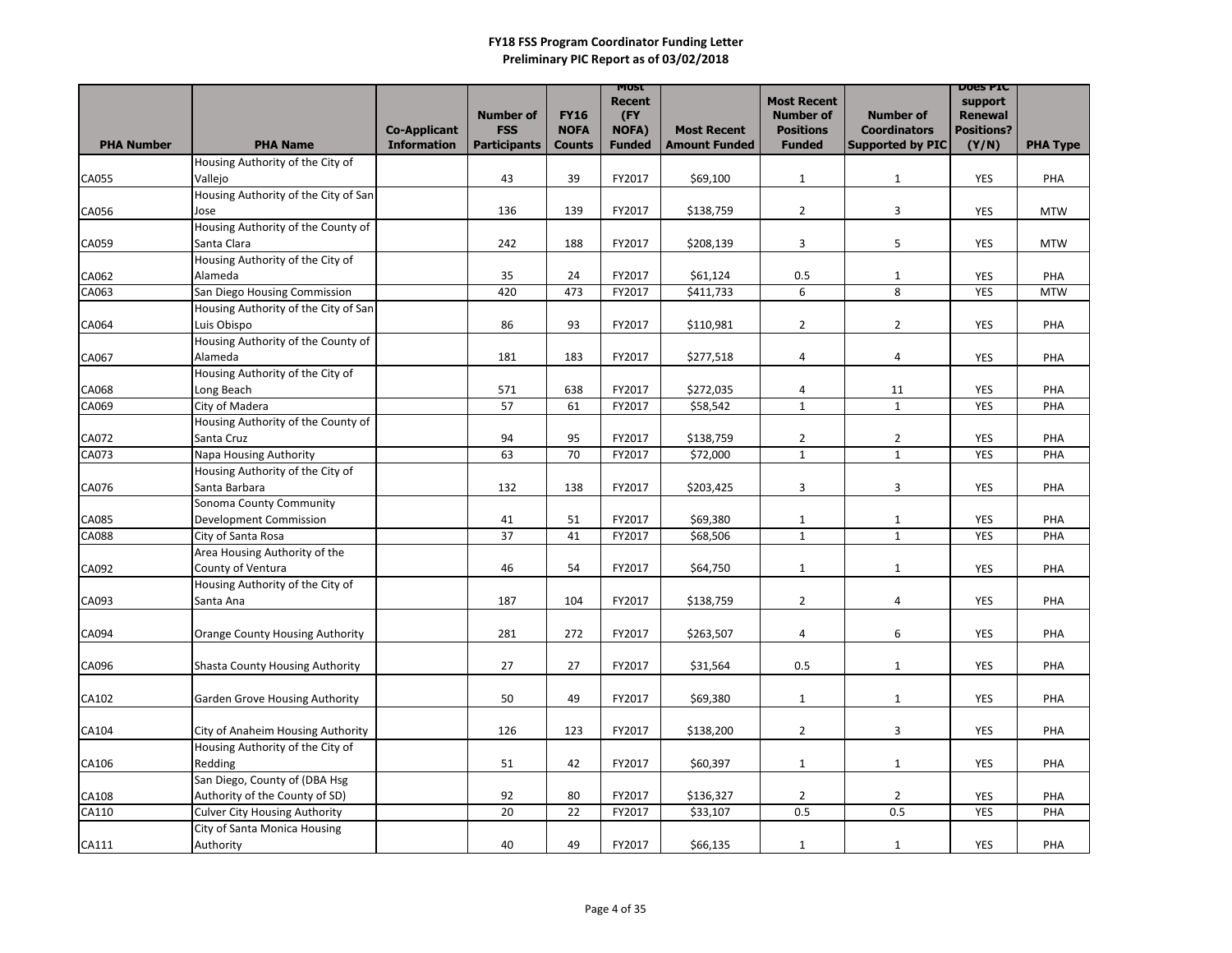|                   |                                                       |                        |                     |               | MOST                 |                      | <b>Most Recent</b> |                         | <b>DOES PIC</b>           |                 |
|-------------------|-------------------------------------------------------|------------------------|---------------------|---------------|----------------------|----------------------|--------------------|-------------------------|---------------------------|-----------------|
|                   |                                                       |                        | <b>Number of</b>    | <b>FY16</b>   | <b>Recent</b><br>(FY |                      | <b>Number of</b>   | <b>Number of</b>        | support<br><b>Renewal</b> |                 |
|                   |                                                       | <b>Co-Applicant</b>    | <b>FSS</b>          | <b>NOFA</b>   | <b>NOFA)</b>         | <b>Most Recent</b>   | <b>Positions</b>   | <b>Coordinators</b>     | <b>Positions?</b>         |                 |
| <b>PHA Number</b> | <b>PHA Name</b>                                       | <b>Information</b>     | <b>Participants</b> | <b>Counts</b> | <b>Funded</b>        | <b>Amount Funded</b> | <b>Funded</b>      | <b>Supported by PIC</b> | (Y/N)                     | <b>PHA Type</b> |
|                   | <b>Pico Rivera Housing Assistance</b>                 |                        |                     |               |                      |                      |                    |                         |                           |                 |
| <b>CA117</b>      | Agency                                                |                        | 13                  | 15            | FY2017               | \$32,943             | 0.5                | $\pmb{0}$               | <b>NO</b>                 | PHA             |
| CA118             | City of Norwalk                                       |                        | 22                  | 23            | FY2017               | \$36,000             | 0.5                | 0.5                     | <b>YES</b>                | PHA             |
| CA123             | City of Pomona                                        |                        | 68                  | 72            | FY2017               | \$69,000             | $\mathbf{1}$       | $\mathbf{1}$            | <b>YES</b>                | PHA             |
| CA125             | Vacaville Housing Authority                           |                        | 93                  | 99            | FY2017               | \$133,888            | $2^{\circ}$        | $\overline{2}$          | <b>YES</b>                | PHA             |
| <b>CA128</b>      | <b>Roseville Housing Authority</b>                    |                        | 31                  | 34            | FY2017               | \$66,945             | $\mathbf{1}$       | $\mathbf{1}$            | <b>YES</b>                | PHA             |
|                   |                                                       |                        |                     |               |                      |                      |                    |                         |                           |                 |
| CA131             | Solano County Housing Authority                       |                        | 27                  | 35            | FY2017               | \$59,012             | $\mathbf{1}$       | $\mathbf{1}$            | <b>YES</b>                | PHA             |
|                   | City of Oceanside Community<br>Development Commission |                        | 58                  | 59            | FY2017               | \$69,100             |                    |                         |                           | PHA             |
| CA132             |                                                       |                        |                     |               |                      |                      | $\mathbf{1}$       | $\mathbf{1}$            | <b>YES</b>                |                 |
| CA143             | Imperial Valley Housing Authority                     |                        | 83                  | 82            | FY2017               | \$61,445             | $\mathbf{1}$       | $\overline{2}$          | <b>YES</b>                | PHA             |
|                   |                                                       |                        |                     |               |                      |                      |                    |                         |                           |                 |
| CA144             | Lake County Housing Commission                        |                        | 28                  | 25            | FY2017               | \$67,000             | $\mathbf{1}$       | $\mathbf{1}$            | <b>YES</b>                | PHA             |
|                   | <b>El Dorado County Public Housing</b>                |                        |                     |               |                      |                      |                    |                         |                           |                 |
| CA151             | Authority                                             |                        | 10                  | 14            | FY2016               | \$59,902             | $\mathbf{1}$       | $\pmb{0}$               | <b>NO</b>                 | PHA             |
|                   | Housing Authority of the City and                     |                        |                     |               |                      |                      |                    |                         |                           |                 |
| CO001             | <b>County of Denver</b>                               |                        | 189                 | 285           | FY2017               | \$287,425            | 6                  | 4                       | <b>NO</b>                 | PHA             |
|                   | Housing Authority of the City of                      |                        |                     |               |                      |                      |                    |                         |                           |                 |
| CO002             | Pueblo                                                |                        | 121                 | 131           | FY2017               | \$44,343             | $\mathbf{1}$       | $\overline{2}$          | <b>YES</b>                | PHA             |
|                   |                                                       | Wellington HA,         |                     |               |                      |                      |                    |                         |                           |                 |
|                   |                                                       | CO014                  |                     | CO041:        |                      |                      |                    |                         |                           |                 |
|                   | Fort Collins Housing Authority (lead (coapplicant     |                        | CO041: 201          | 203           |                      |                      |                    |                         |                           |                 |
| CO041             | applicant in FY 2017)                                 | in FY 2017)            | CO014: 0            | CO014: 2      | FY2017               | \$205,216            | 3                  | 4                       | <b>YES</b>                | PHA             |
|                   |                                                       |                        |                     |               |                      |                      |                    |                         |                           |                 |
|                   |                                                       |                        |                     |               |                      |                      |                    |                         |                           |                 |
|                   |                                                       | City of Sheridan       |                     | CO048:        |                      |                      |                    |                         |                           |                 |
|                   |                                                       | Housing                |                     | 36            |                      |                      |                    |                         |                           |                 |
|                   | Housing Authority of the City of                      | Authority, CO057       |                     |               |                      |                      |                    |                         |                           |                 |
|                   | Englewood (lead applicant in FY                       | (co-applicant          | CO048: 36           | CO057:        |                      |                      |                    |                         |                           |                 |
| CO048             | 2017)<br>Housing Authority of the City of             | in FY 2017)            | CO057: 10           | 12            | FY2017               | \$47,654             | $\mathbf{1}$       | $\mathbf{1}$            | YES                       | PHA             |
| CO051             | <b>Grand Junction</b>                                 |                        | 31                  | 33            | FY2017               | \$51,760             | $\mathbf{1}$       | $\mathbf{1}$            | YES                       | PHA             |
|                   |                                                       |                        |                     |               |                      |                      |                    |                         |                           |                 |
| CO058             | <b>Adams County Housing Authority</b>                 |                        | 27                  | 26            | FY2017               | \$52,301             | $\mathbf{1}$       | $\mathbf{1}$            | <b>YES</b>                | PHA             |
|                   |                                                       |                        |                     |               |                      |                      |                    |                         |                           |                 |
|                   |                                                       | <b>Boulder Housing</b> |                     | CO061:        |                      |                      |                    |                         |                           |                 |
|                   |                                                       | Partners,              |                     | 129           |                      |                      |                    |                         |                           |                 |
|                   |                                                       | CO016 (co-             |                     |               |                      |                      |                    |                         |                           |                 |
|                   | <b>Boulder County Housing Authority</b>               | applicant in FY        | CO061: 123          | CO016:        |                      |                      |                    |                         |                           |                 |
| CO061             | (lead applicant in FY 2016)                           | 2017)                  | CO016: 46           | 54            | FY2017               | \$196,556            | 3                  | 3                       | <b>YES</b>                | PHA             |
|                   | Colorado Department of Local                          |                        |                     |               |                      |                      |                    |                         |                           |                 |
| CO911             | Affairs, Division of Housing                          |                        | 31                  | 35            | FY2017               | \$65,000             | $\mathbf{1}$       | $\mathbf{1}$            | <b>YES</b>                | PHA             |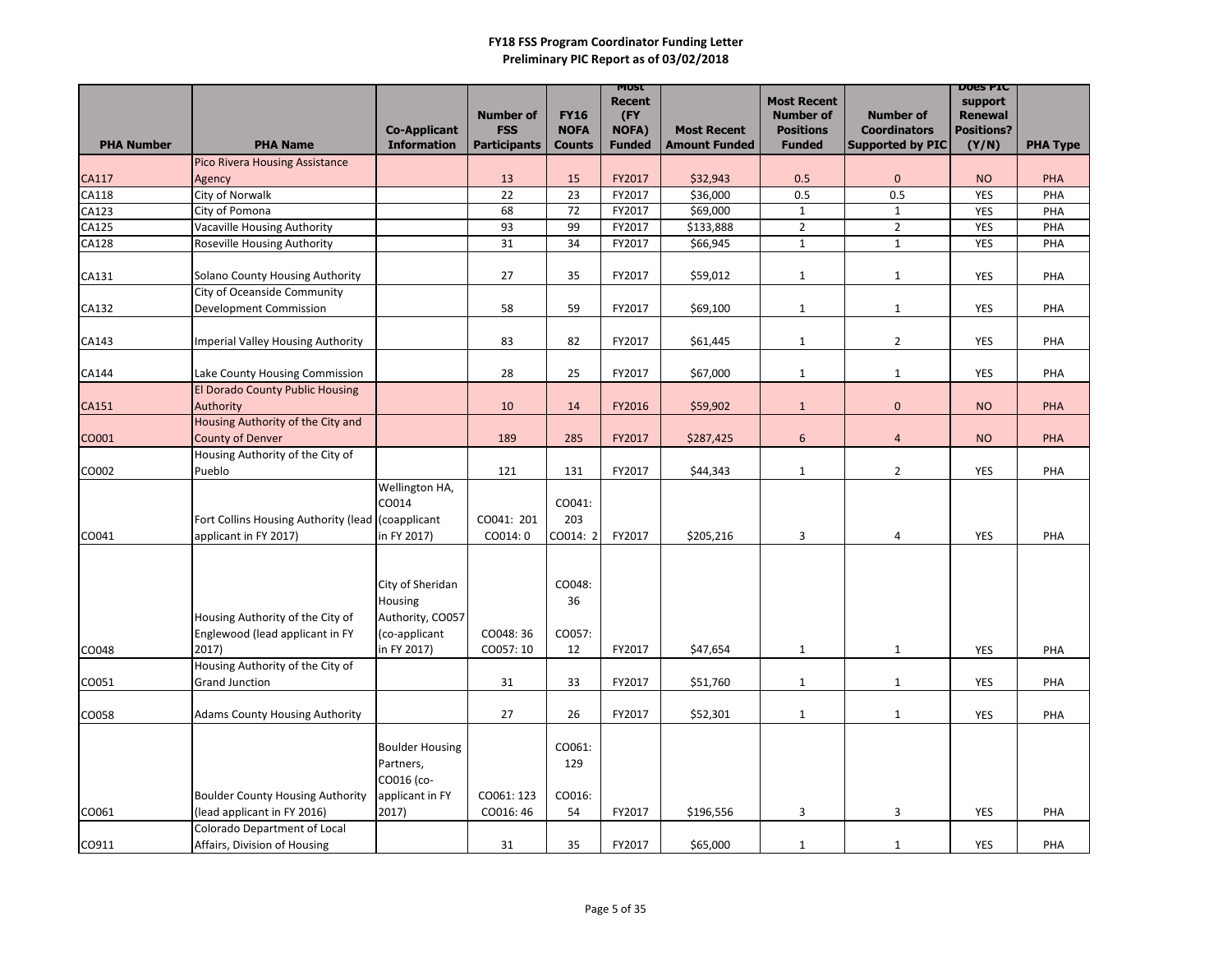| <b>Most Recent</b><br>Recent<br>support<br><b>FY16</b><br><b>Number of</b><br><b>Number of</b><br>(FY)<br><b>Number of</b><br><b>Renewal</b><br><b>FSS</b><br>NOFA)<br><b>Positions</b><br><b>Positions?</b><br><b>NOFA</b><br><b>Co-Applicant</b><br><b>Most Recent</b><br><b>Coordinators</b><br><b>Participants</b><br><b>PHA Name</b><br><b>Information</b><br><b>Amount Funded</b><br><b>Funded</b><br><b>Supported by PIC</b><br>(Y/N)<br><b>PHA Number</b><br><b>Funded</b><br><b>Counts</b><br>Housing Authority of the City of<br>98<br>FY2017<br>\$138,759<br>$\overline{2}$<br>$\overline{2}$<br>CT002<br>Norwalk<br>108<br><b>YES</b><br>Housing Authority of the City of | <b>PHA Type</b><br>PHA<br><b>MTW</b><br>PHA |
|---------------------------------------------------------------------------------------------------------------------------------------------------------------------------------------------------------------------------------------------------------------------------------------------------------------------------------------------------------------------------------------------------------------------------------------------------------------------------------------------------------------------------------------------------------------------------------------------------------------------------------------------------------------------------------------|---------------------------------------------|
|                                                                                                                                                                                                                                                                                                                                                                                                                                                                                                                                                                                                                                                                                       |                                             |
|                                                                                                                                                                                                                                                                                                                                                                                                                                                                                                                                                                                                                                                                                       |                                             |
|                                                                                                                                                                                                                                                                                                                                                                                                                                                                                                                                                                                                                                                                                       |                                             |
|                                                                                                                                                                                                                                                                                                                                                                                                                                                                                                                                                                                                                                                                                       |                                             |
|                                                                                                                                                                                                                                                                                                                                                                                                                                                                                                                                                                                                                                                                                       |                                             |
| FY2017<br>\$128,277<br>$\overline{2}$<br>New Haven<br>177<br>118<br>CT004<br>4<br><b>YES</b>                                                                                                                                                                                                                                                                                                                                                                                                                                                                                                                                                                                          |                                             |
|                                                                                                                                                                                                                                                                                                                                                                                                                                                                                                                                                                                                                                                                                       |                                             |
| \$138,759<br><b>CT005</b><br>40<br>112<br>FY2017<br>$\overline{2}$<br><b>NO</b><br>Housing Authority of New Britain<br>1                                                                                                                                                                                                                                                                                                                                                                                                                                                                                                                                                              |                                             |
| 41<br>46<br>$\mathbf{1}$<br><b>CT007</b><br>Housing Authority of Stamford<br>FY2017<br>\$68,344<br>$\mathbf{1}$<br><b>YES</b>                                                                                                                                                                                                                                                                                                                                                                                                                                                                                                                                                         | PHA                                         |
| Housing Authority of the City of                                                                                                                                                                                                                                                                                                                                                                                                                                                                                                                                                                                                                                                      |                                             |
| Meriden<br>\$196,854<br>CT011<br>105<br>128<br>FY2017<br>3<br>$\overline{2}$<br><b>NO</b>                                                                                                                                                                                                                                                                                                                                                                                                                                                                                                                                                                                             | PHA                                         |
| Housing Authority of the City of                                                                                                                                                                                                                                                                                                                                                                                                                                                                                                                                                                                                                                                      |                                             |
| 47<br>44<br>FY2017<br>\$69,380<br><b>YES</b><br>CT015<br>Ansonia<br>$\mathbf{1}$<br>$\mathbf{1}$                                                                                                                                                                                                                                                                                                                                                                                                                                                                                                                                                                                      | PHA                                         |
| Housing Authority of the City of                                                                                                                                                                                                                                                                                                                                                                                                                                                                                                                                                                                                                                                      |                                             |
| 30<br>FY2017<br>29<br>\$56,205<br><b>YES</b><br>CT017<br>Derby<br>$\mathbf{1}$<br>$\mathbf{1}$<br>CT019<br><b>Greenwich Housing Authority</b><br>59<br>54<br>FY2017<br><b>YES</b>                                                                                                                                                                                                                                                                                                                                                                                                                                                                                                     | PHA<br>PHA                                  |
| \$69,380<br>$\mathbf{1}$<br>$\mathbf{1}$<br>CT020<br>37<br>38<br>FY2017<br>\$45,912<br><b>YES</b><br>Danbury Housing Authority<br>$\mathbf{1}$<br>$\mathbf{1}$                                                                                                                                                                                                                                                                                                                                                                                                                                                                                                                        | PHA                                         |
| 65<br><b>Bristol Housing Authority</b><br>69<br>\$67,919<br>$\mathbf{1}$<br>$\mathbf{1}$<br>CT023<br>FY2017<br><b>YES</b>                                                                                                                                                                                                                                                                                                                                                                                                                                                                                                                                                             | PHA                                         |
|                                                                                                                                                                                                                                                                                                                                                                                                                                                                                                                                                                                                                                                                                       |                                             |
| 43<br>\$68,847<br><b>YES</b><br>CT039<br>West Hartford Housing Corporation<br>45<br>FY2017<br>$\mathbf{1}$<br>$\mathbf{1}$                                                                                                                                                                                                                                                                                                                                                                                                                                                                                                                                                            | PHA                                         |
| <b>Connecticut Department of Social</b>                                                                                                                                                                                                                                                                                                                                                                                                                                                                                                                                                                                                                                               |                                             |
| 232<br>210<br>FY2017<br>$\mathsf{3}$<br>5<br>\$206,880<br><b>YES</b><br>CT901<br>Services                                                                                                                                                                                                                                                                                                                                                                                                                                                                                                                                                                                             | PHA                                         |
| <b>District of Columbia Housing</b>                                                                                                                                                                                                                                                                                                                                                                                                                                                                                                                                                                                                                                                   |                                             |
| 3<br>275<br>FY2017<br>\$277,518<br>$\mathbf 0$<br>Authority<br><b>NO</b><br><b>DC001</b><br>$\overline{a}$                                                                                                                                                                                                                                                                                                                                                                                                                                                                                                                                                                            | <b>MTW</b>                                  |
| 185<br>$\overline{2}$<br><b>DE001</b><br><b>Wilmington Housing Authority</b><br>170<br>FY2017<br>\$138,214<br>4<br><b>YES</b>                                                                                                                                                                                                                                                                                                                                                                                                                                                                                                                                                         | PHA                                         |
| 466<br>6<br>FL001<br>Jacksonville Housing Authority<br>437<br>\$281,494<br>9<br><b>YES</b><br>FY2017                                                                                                                                                                                                                                                                                                                                                                                                                                                                                                                                                                                  | PHA                                         |
| Housing Authority of the City of                                                                                                                                                                                                                                                                                                                                                                                                                                                                                                                                                                                                                                                      |                                             |
| \$432,738<br>8<br>471<br>529<br>FY2017<br>9<br><b>YES</b><br><b>FL003</b><br>Tampa<br>Housing Authority of the City of                                                                                                                                                                                                                                                                                                                                                                                                                                                                                                                                                                | PHA                                         |
| $\sharp N/A$<br>27<br>FY2016<br>\$24,000<br>0.5<br><b>FL004</b><br>Orlando, FL<br>YES<br>$\mathbf{1}$                                                                                                                                                                                                                                                                                                                                                                                                                                                                                                                                                                                 | <b>MTW</b>                                  |
| <b>Public Housing and Community</b>                                                                                                                                                                                                                                                                                                                                                                                                                                                                                                                                                                                                                                                   |                                             |
| <b>FL005</b><br>226<br>#N/A<br>FY2016<br>5<br><b>YES</b><br>Development<br>\$218,120<br>4                                                                                                                                                                                                                                                                                                                                                                                                                                                                                                                                                                                             | PHA                                         |
| The Housing Authority of the City                                                                                                                                                                                                                                                                                                                                                                                                                                                                                                                                                                                                                                                     |                                             |
| FY2017<br>\$91,020<br>$\overline{2}$<br>$\overline{2}$<br><b>FL007</b><br>of Daytona Beach<br>119<br>116<br><b>YES</b>                                                                                                                                                                                                                                                                                                                                                                                                                                                                                                                                                                | <b>PHA</b>                                  |
| $\mathbf{1}$<br>$\mathbf{1}$<br><b>FL008</b><br>Sarasota Housing Authority<br>55<br>41<br>FY2017<br>\$35,602<br>YES                                                                                                                                                                                                                                                                                                                                                                                                                                                                                                                                                                   | PHA                                         |
| West Palm Beach Housing                                                                                                                                                                                                                                                                                                                                                                                                                                                                                                                                                                                                                                                               |                                             |
| 182<br>FY2017<br>3<br>$\mathbf{3}$<br>Authority<br>148<br>\$128,099<br>FL009<br>YES                                                                                                                                                                                                                                                                                                                                                                                                                                                                                                                                                                                                   | PHA                                         |
| Housing Authority of the City of                                                                                                                                                                                                                                                                                                                                                                                                                                                                                                                                                                                                                                                      |                                             |
| FY2017<br>5<br><b>FL010</b><br>Fort Lauderdale<br>230<br>178<br>\$111,590<br>$\overline{2}$<br><b>YES</b>                                                                                                                                                                                                                                                                                                                                                                                                                                                                                                                                                                             | PHA                                         |
| <b>FL011</b><br>2 <sup>1</sup><br>Housing Authority of Lakeland<br>60<br>77<br>FY2017<br>\$110,072<br>$\mathbf{1}$<br><b>NO</b><br>Housing Authority of the City of                                                                                                                                                                                                                                                                                                                                                                                                                                                                                                                   | <b>PHA</b>                                  |
| Miami Beach<br>30<br><b>FL017</b><br>22<br>FY2017<br>\$31,500<br>0.5<br>0.5<br><b>YES</b>                                                                                                                                                                                                                                                                                                                                                                                                                                                                                                                                                                                             | PHA                                         |
| Housing Authority of Brevard                                                                                                                                                                                                                                                                                                                                                                                                                                                                                                                                                                                                                                                          |                                             |
| <b>FL020</b><br>87<br><b>YES</b><br>130<br>FY2017<br>\$118,862<br>$\overline{2}$<br>3<br>County                                                                                                                                                                                                                                                                                                                                                                                                                                                                                                                                                                                       | PHA                                         |
| FLO21<br>26<br>Pahokee Housing Authority<br>28<br>\$40,176<br>$\mathbf{1}$<br>FY2017<br>$\mathbf{1}$<br>YES                                                                                                                                                                                                                                                                                                                                                                                                                                                                                                                                                                           | PHA                                         |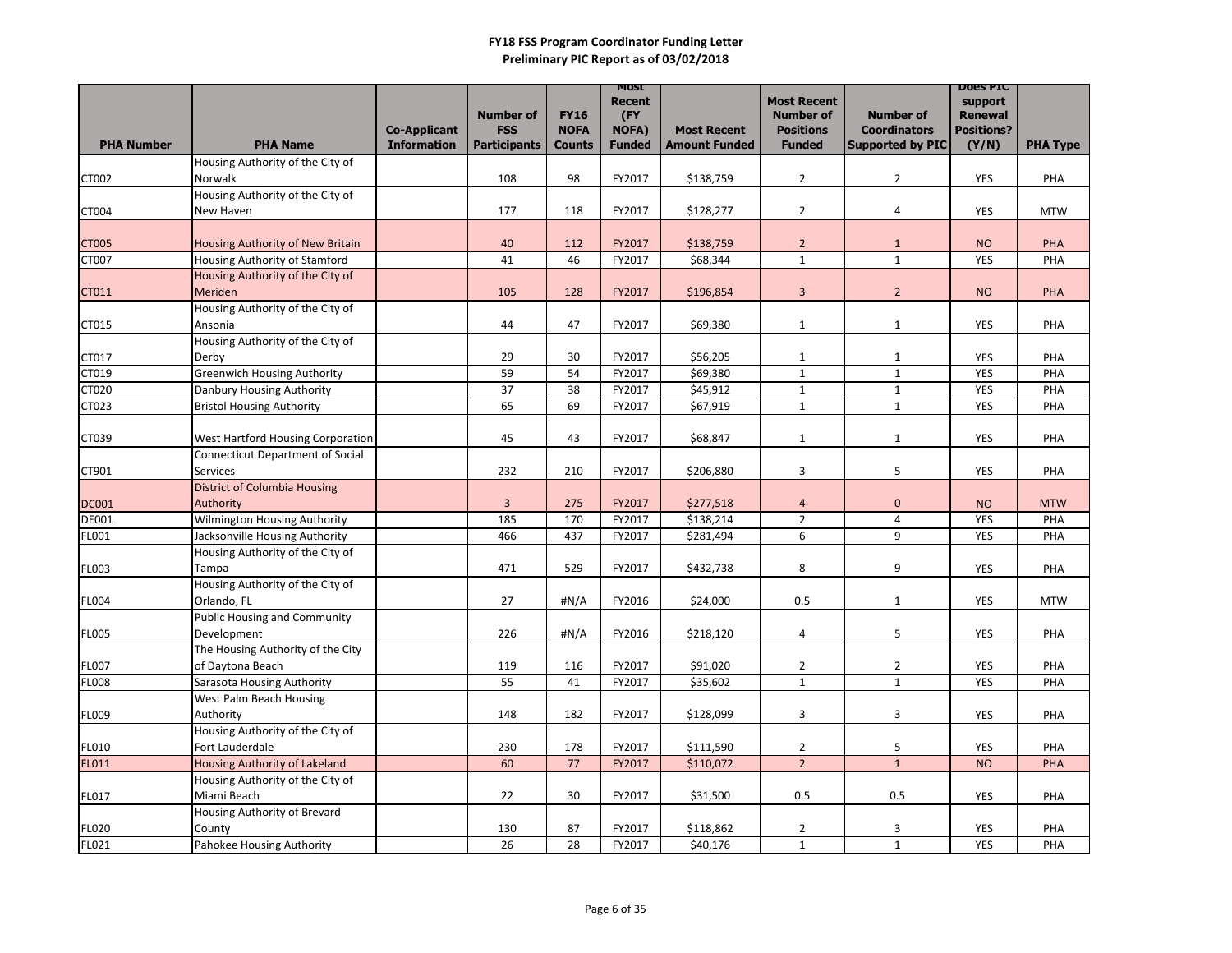|                       |                                              | <b>Co-Applicant</b> | <b>Number of</b><br><b>FSS</b> | <b>FY16</b><br><b>NOFA</b> | <b>MOST</b><br><b>Recent</b><br>(FY<br><b>NOFA)</b> | <b>Most Recent</b>   | <b>Most Recent</b><br><b>Number of</b><br><b>Positions</b> | <b>Number of</b><br><b>Coordinators</b> | <b>DOGS PIC</b><br>support<br><b>Renewal</b><br><b>Positions?</b> |                 |
|-----------------------|----------------------------------------------|---------------------|--------------------------------|----------------------------|-----------------------------------------------------|----------------------|------------------------------------------------------------|-----------------------------------------|-------------------------------------------------------------------|-----------------|
| <b>PHA Number</b>     | <b>PHA Name</b>                              | <b>Information</b>  | <b>Participants</b>            | <b>Counts</b>              | <b>Funded</b>                                       | <b>Amount Funded</b> | <b>Funded</b>                                              | <b>Supported by PIC</b>                 | (Y/N)                                                             | <b>PHA Type</b> |
| FL023                 | <b>Bradenton Housing Authority</b>           |                     | $\mathbf{0}$                   | H N/A                      | FY2015                                              | \$34,500             | 0.5                                                        | $\mathbf{0}$                            | <b>NO</b>                                                         | PHA             |
|                       | Housing Authority of Pompano<br><b>Beach</b> |                     | 15                             | H N/A                      | FY2016                                              | \$46,107             | $\mathbf{1}$                                               | 0.5                                     | <b>NO</b>                                                         | PHA             |
| <b>FL028</b><br>FL032 | Ocala                                        |                     | 110                            | 114                        | FY2017                                              | \$78,322             | $\overline{2}$                                             | $\overline{2}$                          | <b>YES</b>                                                        |                 |
|                       | Housing Authority of the City of             |                     |                                |                            |                                                     |                      |                                                            |                                         |                                                                   | PHA             |
| FL041                 | Fort Pierce                                  |                     | 79                             | 31                         | FY2017                                              | \$59,726             | $\mathbf{1}$                                               | $\overline{2}$                          | <b>YES</b>                                                        | PHA             |
|                       | Housing Authority of the City of             |                     |                                |                            |                                                     |                      |                                                            |                                         |                                                                   |                 |
| FL047                 | Fort Myers                                   |                     | 143                            | 141                        | FY2017                                              | \$163,253            | 2.5                                                        | 3                                       | <b>YES</b>                                                        | PHA             |
| FL053                 | Milton Housing Authority                     |                     | 31                             | 34                         | FY2017                                              | \$69,262             | $\mathbf{1}$                                               | $\mathbf{1}$                            | <b>YES</b>                                                        | PHA             |
| FL060                 | Punta Gorda Housing Authority                |                     | 31                             | 34                         | FY2017                                              | \$64,502             | $\mathbf{1}$                                               | $\mathbf{1}$                            | <b>YES</b>                                                        | PHA             |
|                       |                                              |                     |                                |                            |                                                     |                      |                                                            |                                         |                                                                   |                 |
| FL062                 | Pinellas County Housing Authority            |                     | 96                             | 75                         | FY2017                                              | \$114,000            | $\overline{2}$                                             | $\overline{2}$                          | <b>YES</b>                                                        | PHA             |
| FL066                 | <b>Hialeah Housing Authority</b>             |                     | 186                            | 178                        | FY2017                                              | \$116,611            | $2^{\circ}$                                                | 4                                       | <b>YES</b>                                                        | PHA             |
| FL073                 | Tallahassee                                  |                     | 43                             | 17                         | FY2017                                              | \$36,000             | 0.5                                                        | $\mathbf{1}$                            | <b>YES</b>                                                        | PHA             |
| FL075                 | <b>Clearwater Housing Authority</b>          |                     | 51                             | 49                         | FY2017                                              | \$48,693             | $\mathbf{1}$                                               | $\mathbf{1}$                            | <b>YES</b>                                                        | PHA             |
|                       |                                              |                     |                                |                            |                                                     |                      |                                                            |                                         |                                                                   |                 |
| FL079                 | <b>Broward County Housing Authority</b>      |                     | 185                            | 200                        | FY2017                                              | \$228,096            | 4                                                          | 4                                       | <b>YES</b>                                                        | PHA             |
|                       | Palm Beach County Housing                    |                     |                                |                            |                                                     |                      |                                                            |                                         |                                                                   |                 |
| <b>FL080</b>          | Authority                                    |                     | 111                            | 105                        | FY2017                                              | \$110,213            | $\overline{2}$                                             | $\overline{2}$                          | YES                                                               | PHA             |
|                       | Housing Authority of the City of             |                     |                                |                            |                                                     |                      |                                                            |                                         |                                                                   |                 |
| FL081                 | Deerfield Beach                              |                     | 56                             | 54                         | FY2017                                              | \$48,786             | $\mathbf{1}$                                               | $\mathbf{1}$                            | <b>YES</b>                                                        | PHA             |
| FL083                 | Delray Beach Housing Authority               |                     | 54                             | 46                         | FY2017                                              | \$51,426             | $\mathbf{1}$                                               | $\mathbf{1}$                            | <b>YES</b>                                                        | PHA             |
|                       | Orange County Housing and                    |                     |                                |                            |                                                     |                      |                                                            |                                         |                                                                   |                 |
| FL093                 | <b>Community Development</b>                 |                     | 45                             | 43                         | FY2017                                              | \$54,429             | 1                                                          | $\mathbf{1}$                            | <b>YES</b>                                                        | PHA             |
| FL104                 | Pasco County Housing Authority               |                     | 105                            | 49                         | FY2017                                              | \$35,677             | $\mathbf{1}$                                               | $2^{\circ}$                             | <b>YES</b>                                                        | PHA             |
| FL105                 | <b>Manatee County</b>                        |                     | 27                             | 28                         | FY2017                                              | \$31,310             | 0.5                                                        | $\mathbf{1}$                            | <b>YES</b>                                                        | PHA             |
| FL110                 | <b>Walton County Housing Agency</b>          |                     | 37                             | 30                         | FY2017                                              | \$31,518             | $\mathbf{1}$                                               | $\mathbf{1}$                            | <b>YES</b>                                                        | PHA             |
| FL119                 | <b>Boca Raton Housing Authority</b>          |                     | 40                             | 32                         | FY2017                                              | \$54,106             | 1                                                          | $\mathbf{1}$                            | <b>YES</b>                                                        | PHA             |
| <b>FL128</b>          | Lee County Housing Authority                 |                     | 75                             | 74                         | FY2017                                              | \$50,057             | $\mathbf{1}$                                               | $2^{\circ}$                             | <b>YES</b>                                                        | PHA             |
|                       |                                              |                     |                                |                            |                                                     |                      |                                                            |                                         |                                                                   |                 |
| FL139                 | Winter Haven Housing Authority               |                     | 113                            | 105                        | FY2017                                              | \$138,759            | $\overline{2}$                                             | $\overline{2}$                          | YES                                                               | PHA             |
|                       |                                              |                     |                                |                            |                                                     |                      |                                                            |                                         |                                                                   |                 |
| FL141                 | <b>Collier County Housing Authority</b>      |                     | 8                              | $\sharp N/A$               | FY2016                                              | \$26,025             | 0.5                                                        | $\mathbf{0}$                            | <b>NO</b>                                                         | <b>PHA</b>      |
|                       | Housing Authority of the City of             |                     |                                |                            |                                                     |                      |                                                            |                                         |                                                                   |                 |
| GA001                 | Augusta, Georgia                             |                     | 163                            | 188                        | FY2017                                              | \$151,267            | 3                                                          | 3                                       | <b>YES</b>                                                        | PHA             |
| GA002                 | Housing Authority of Savannah                |                     | 159                            | 168                        | FY2017                                              | \$200,277            | 3 <sup>1</sup>                                             | $\mathbf{3}$                            | <b>YES</b>                                                        | PHA             |
|                       | Housing Authority of Columbus,               |                     |                                |                            |                                                     |                      |                                                            |                                         |                                                                   |                 |
| GA004                 | Georgia                                      |                     | 88                             | 104                        | FY2017                                              | \$94,263             | $\overline{2}$                                             | $\overline{2}$                          | YES                                                               | <b>MTW</b>      |
|                       | The Housing Authority of the City            |                     |                                |                            |                                                     |                      |                                                            |                                         |                                                                   |                 |
| GA006                 | of Atlanta, Georgia                          |                     | $\mathbf{1}$                   | $\mathbf{0}$               | FY2017                                              | \$249,382            | 4                                                          | $\mathbf{0}$                            | <b>NO</b>                                                         | <b>MTW</b>      |
| GA007                 | <b>Macon HA</b>                              |                     | 23                             | 48                         | FY2017                                              | \$35,327             | $\mathbf{1}$                                               | 0.5                                     | <b>NO</b>                                                         | <b>PHA</b>      |
|                       | Housing Authority of the City of             |                     |                                |                            |                                                     |                      |                                                            |                                         |                                                                   |                 |
| GA010                 | Marietta                                     |                     | 136                            | 126                        | FY2017                                              | \$115,944            | $\overline{2}$                                             | 3                                       | YES                                                               | PHA             |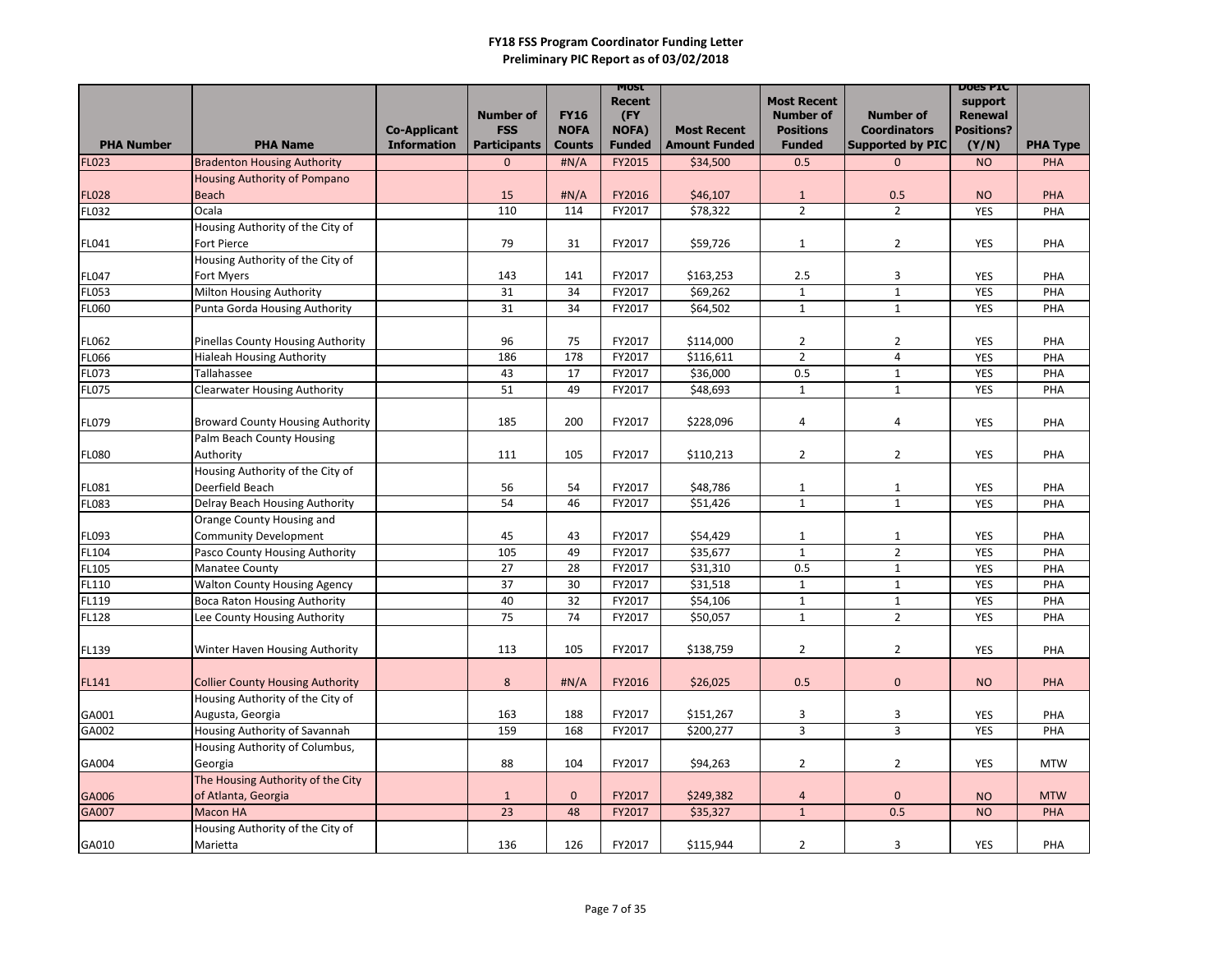|                   |                                                                | <b>Co-Applicant</b> | <b>Number of</b><br><b>FSS</b> | <b>FY16</b><br><b>NOFA</b> | <b>MOST</b><br><b>Recent</b><br>(FY<br><b>NOFA)</b> | <b>Most Recent</b>   | <b>Most Recent</b><br><b>Number of</b><br><b>Positions</b> | <b>Number of</b><br><b>Coordinators</b> | <b>DOGS PIC</b><br>support<br><b>Renewal</b><br><b>Positions?</b> |                 |
|-------------------|----------------------------------------------------------------|---------------------|--------------------------------|----------------------------|-----------------------------------------------------|----------------------|------------------------------------------------------------|-----------------------------------------|-------------------------------------------------------------------|-----------------|
| <b>PHA Number</b> | <b>PHA Name</b>                                                | <b>Information</b>  | <b>Participants</b>            | <b>Counts</b>              | <b>Funded</b>                                       | <b>Amount Funded</b> | <b>Funded</b>                                              | <b>Supported by PIC</b>                 | (Y/N)                                                             | <b>PHA Type</b> |
| GA023             | Albany                                                         |                     | 37                             | 44                         | FY2017                                              | \$35,178             | $\mathbf{1}$                                               | $\mathbf{1}$                            | <b>YES</b>                                                        | PHA             |
| GA061             | Griffin                                                        |                     | 26                             | 30                         | FY2017                                              | \$66,761             | $\mathbf{1}$                                               | $\mathbf{1}$                            | <b>YES</b>                                                        | PHA             |
|                   | Housing Authority of the City of                               |                     |                                |                            |                                                     |                      |                                                            |                                         |                                                                   |                 |
| GA078             | East Point, Georgia                                            |                     | 66                             | 75                         | FY2017                                              | \$69,197             | $\mathbf{1}$                                               | $\mathbf{1}$                            | <b>YES</b>                                                        | PHA             |
| GA095             | <b>Housing Authority of Newnan</b>                             |                     | 46                             | 96                         | FY2017                                              | \$104,069            | 1.5                                                        | $\mathbf{1}$                            | <b>NO</b>                                                         | PHA             |
|                   | Housing Authority of the City of                               |                     |                                |                            |                                                     |                      |                                                            |                                         |                                                                   |                 |
| GA116             | Carrollton                                                     |                     | 113                            | 107                        | FY2017                                              | \$106,967            | $\overline{2}$                                             | $\overline{2}$                          | <b>YES</b>                                                        | PHA             |
| GA183             | Winder                                                         |                     | $\mathbf{0}$                   | H N/A                      | FY2015                                              | \$56,800             | $\mathbf{1}$                                               | $\overline{0}$                          | <b>NO</b>                                                         | <b>PHA</b>      |
|                   | Housing Authority of the City of                               |                     |                                |                            |                                                     |                      |                                                            |                                         |                                                                   |                 |
| GA228             | Jonesboro                                                      |                     | 88                             | 77                         | FY2017                                              | \$87,657             | 1.5                                                        | $\overline{2}$                          | <b>YES</b>                                                        | PHA             |
|                   | The Housing Authority of the City                              |                     |                                |                            |                                                     |                      |                                                            |                                         |                                                                   |                 |
| GA232             | of College Park                                                |                     | 88                             | 79                         | FY2017                                              | \$134,451            | $\overline{2}$                                             | $\overline{2}$                          | <b>YES</b>                                                        | PHA             |
| GA264             |                                                                |                     | 22                             | 34                         | FY2017                                              | \$48,956             |                                                            | 0.5                                     | <b>NO</b>                                                         | <b>PHA</b>      |
| GA283             | Housing Authority of Fulton County                             |                     | 29                             | 25                         | FY2017                                              |                      | $\mathbf{1}$<br>$\mathbf{1}$                               |                                         | <b>YES</b>                                                        | PHA             |
|                   | <b>Tri-City Housing Authority</b><br>Northwest Georgia Housing |                     |                                |                            |                                                     | \$24,933             |                                                            | $\mathbf{1}$                            |                                                                   |                 |
| GA285             | Authority                                                      |                     | 143                            | 134                        | FY2017                                              | \$91,512             | $\overline{2}$                                             | 3                                       | <b>YES</b>                                                        | PHA             |
|                   | Guam Housing & Urban Renewal                                   |                     |                                |                            |                                                     |                      |                                                            |                                         |                                                                   |                 |
| GQ901             | Authority                                                      |                     | 123                            | 141                        | FY2017                                              | \$125,600            | $\overline{2}$                                             | $\overline{2}$                          | <b>YES</b>                                                        | PHA             |
| HI002             | Hawaii County Housing Agency                                   |                     | 55                             | 38                         | FY2017                                              | \$66,937             | $\mathbf{1}$                                               | $\mathbf{1}$                            | <b>YES</b>                                                        | PHA             |
| HI003             | City and County of Honolulu                                    |                     | 106                            | 109                        | FY2017                                              | \$144,000            | $\overline{2}$                                             | $\overline{2}$                          | <b>YES</b>                                                        | PHA             |
| HI004             | County of Maui                                                 |                     | 29                             | 30                         | FY2017                                              | \$26,957             | $\mathbf{1}$                                               | $\mathbf{1}$                            | <b>YES</b>                                                        | PHA             |
|                   | Kauai, County of; DBA Kauai County                             |                     |                                |                            |                                                     |                      |                                                            |                                         |                                                                   |                 |
| HI005             | <b>Housing Agency</b>                                          |                     | 105                            | 95                         | FY2017                                              | \$132,002            | $\overline{2}$                                             | $\overline{2}$                          | <b>YES</b>                                                        | PHA             |
|                   |                                                                |                     |                                |                            |                                                     |                      |                                                            |                                         |                                                                   |                 |
| H1901             | Hawaii Public Housing Authority                                |                     | 48                             | 50                         | FY2017                                              | \$72,000             | $\mathbf{1}$                                               | $\mathbf{1}$                            | <b>YES</b>                                                        | PHA             |
|                   |                                                                |                     |                                |                            |                                                     |                      |                                                            |                                         |                                                                   |                 |
| <b>IA018</b>      | City of Sioux City Housing Authority                           |                     | 94                             | 96                         | FY2017                                              | \$138,759            | $\overline{2}$                                             | $\overline{2}$                          | <b>YES</b>                                                        | PHA             |
|                   | City of Des Moines Municipal                                   |                     |                                |                            |                                                     |                      |                                                            |                                         |                                                                   |                 |
| <b>IA020</b>      | Housing Agency                                                 |                     | 178                            | 145                        | FY2017                                              | \$203,747            | 3                                                          | 4                                       | <b>YES</b>                                                        | PHA             |
| IA022             | Iowa City Housing Authority                                    |                     | 247                            | 223                        | FY2017                                              | \$122,101            | $2^{\circ}$                                                | 5 <sup>1</sup>                          | <b>YES</b>                                                        | PHA             |
|                   | Municipal Housing Agency of                                    |                     |                                |                            |                                                     |                      |                                                            |                                         |                                                                   |                 |
| IA023             | Council Bluffs, Iowa                                           |                     | 36                             | 36                         | FY2017                                              | \$24,338             | 0.5                                                        | $\mathbf{1}$                            | <b>YES</b>                                                        | PHA             |
| IA024             | City of Cedar Rapids                                           |                     | 96                             | 93                         | FY2017                                              | \$138,759            | $2^{\circ}$                                                | $2^{\circ}$                             | <b>YES</b>                                                        | PHA             |
|                   |                                                                |                     |                                |                            |                                                     |                      |                                                            |                                         |                                                                   |                 |
|                   | Muscatine, City of d/b/a Muscatine                             |                     |                                |                            |                                                     |                      |                                                            |                                         |                                                                   |                 |
| IA049             | <b>Municipal Housing Agency</b>                                |                     | 30                             | 27                         | FY2017                                              | \$55,309             | $\mathbf{1}$                                               | $\mathbf{1}$                            | YES                                                               | PHA             |
| <b>IA087</b>      | City of Dubuque                                                |                     | 102                            | 144                        | FY2017                                              | \$133,507            | $2^{\circ}$                                                | $2^{\circ}$                             | YES                                                               | PHA             |
|                   | Municipal Housing Agency of the                                |                     |                                |                            |                                                     |                      |                                                            |                                         |                                                                   |                 |
| IA107             | City of Fort Dodge                                             |                     | 113                            | 110                        | FY2017                                              | \$90,013             | $\overline{2}$                                             | $\overline{2}$                          | <b>YES</b>                                                        | PHA             |
|                   | Southern Iowa Regional Housing                                 |                     |                                |                            |                                                     |                      |                                                            |                                         |                                                                   |                 |
| IA117             | Authority                                                      |                     | 43                             | 40                         | FY2017                                              | \$47,158             | $\mathbf{1}$                                               | $\mathbf{1}$                            | YES                                                               | PHA             |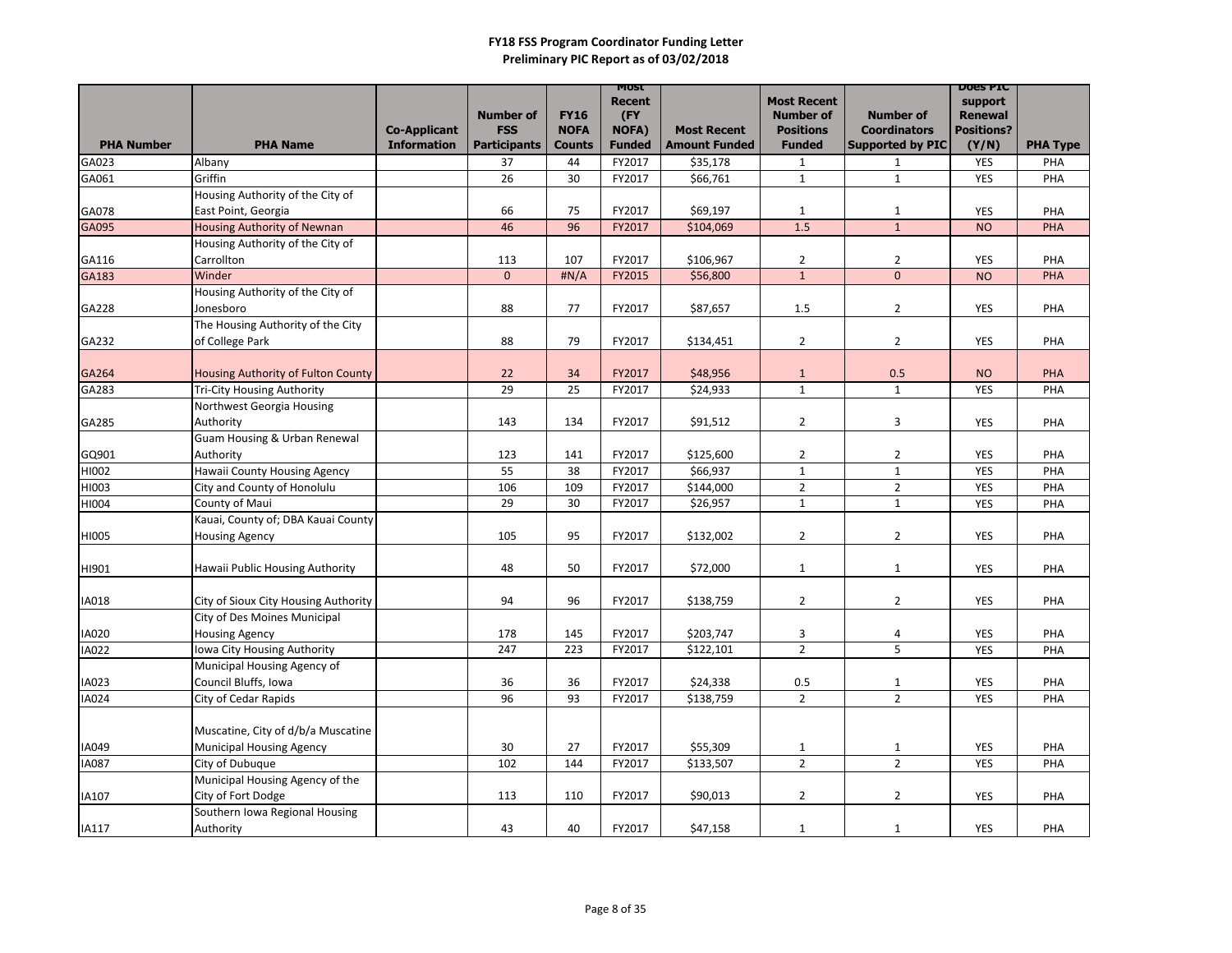|                              |                                                                   |                                           |                                |                              | MOST                   |                                            |                                   |                                                | <b>DOGS PIC</b>                     |                 |
|------------------------------|-------------------------------------------------------------------|-------------------------------------------|--------------------------------|------------------------------|------------------------|--------------------------------------------|-----------------------------------|------------------------------------------------|-------------------------------------|-----------------|
|                              |                                                                   |                                           |                                |                              | <b>Recent</b>          |                                            | <b>Most Recent</b>                |                                                | support                             |                 |
|                              |                                                                   |                                           | <b>Number of</b><br><b>FSS</b> | <b>FY16</b>                  | (FY)                   |                                            | <b>Number of</b>                  | <b>Number of</b>                               | <b>Renewal</b><br><b>Positions?</b> |                 |
| <b>PHA Number</b>            | <b>PHA Name</b>                                                   | <b>Co-Applicant</b><br><b>Information</b> | <b>Participants</b>            | <b>NOFA</b><br><b>Counts</b> | NOFA)<br><b>Funded</b> | <b>Most Recent</b><br><b>Amount Funded</b> | <b>Positions</b><br><b>Funded</b> | <b>Coordinators</b><br><b>Supported by PIC</b> | (Y/N)                               | <b>PHA Type</b> |
|                              | <b>Region XII Regional Housing</b>                                |                                           |                                |                              |                        |                                            |                                   |                                                |                                     |                 |
| IA122                        | Authority                                                         |                                           | 33                             | 37                           | FY2017                 | \$46,645                                   | $\mathbf{1}$                      | $\mathbf{1}$                                   | <b>YES</b>                          | PHA             |
|                              | Eastern Iowa Regional Housing                                     |                                           |                                |                              |                        |                                            |                                   |                                                |                                     |                 |
| IA126                        | Authority                                                         |                                           | 214                            | 213                          | FY2017                 | \$206,170                                  | 3                                 | 4                                              | <b>YES</b>                          | PHA             |
|                              | Central Iowa Regional Housing                                     |                                           |                                |                              |                        |                                            |                                   |                                                |                                     |                 |
| IA131                        | Authority                                                         |                                           | 32                             | 31                           | FY2017                 | \$35,000                                   | 0.5                               | $\mathbf{1}$                                   | <b>YES</b>                          | PHA             |
| <b>ID002</b>                 | Nampa                                                             |                                           | 30                             | 30                           | FY2017                 | \$38,083                                   | $\mathbf 1$                       | $\mathbf 1$                                    | <b>YES</b>                          | PHA             |
| <b>ID013</b>                 | <b>Boise City Housing Authority</b>                               |                                           | 107                            | 113                          | FY2017                 | \$111,710                                  | $\overline{2}$                    | $\overline{2}$                                 | <b>YES</b>                          | PHA             |
|                              |                                                                   |                                           |                                |                              |                        |                                            |                                   |                                                |                                     |                 |
|                              | Southwestern Idaho Cooperative                                    |                                           |                                |                              |                        |                                            |                                   |                                                |                                     |                 |
| <b>ID016</b>                 | <b>Housing Authority Corp</b>                                     |                                           | 97                             | 89                           | FY2017                 | \$90,408                                   | $\overline{2}$                    | $\overline{2}$                                 | <b>YES</b>                          | PHA             |
| ID021                        | Ada County Housing Authority                                      |                                           | 99                             | 102                          | FY2017                 | \$111,708                                  | $\overline{2}$                    | $\overline{2}$                                 | <b>YES</b>                          | PHA             |
|                              | <b>Idaho Housing and Finance</b>                                  |                                           |                                |                              |                        |                                            |                                   |                                                |                                     |                 |
| ID901                        | Association                                                       |                                           | 254                            | 259                          | FY2017                 | \$254,980                                  | 5                                 | 5                                              | <b>YES</b>                          | PHA             |
|                              | Housing Authority of the City of                                  |                                           |                                |                              |                        |                                            |                                   |                                                |                                     |                 |
| <b>ILO01</b>                 | East St. Louis                                                    |                                           | 35                             | 27                           | FY2017                 | \$66,867                                   | $\mathbf{1}$                      | $\mathbf{1}$                                   | <b>YES</b>                          | PHA             |
| IL002                        | <b>Chicago Housing Authority</b>                                  |                                           | 1255                           | 1175                         | FY2017                 | \$819,137                                  | 15                                | 25                                             | <b>YES</b>                          | <b>MTW</b>      |
| <b>IL003</b>                 | <b>Peoria Housing Authority</b>                                   |                                           | 72                             | 92                           | FY2017                 | \$100,081                                  | $\overline{a}$                    | $\mathbf{1}$                                   | <b>NO</b>                           | PHA             |
| IL004                        | Springfield Housing Authority                                     |                                           | 351                            | 271                          | FY2017                 | \$236,896                                  | 5                                 | $\overline{7}$                                 | <b>YES</b>                          | PHA             |
|                              |                                                                   |                                           |                                |                              |                        |                                            |                                   |                                                |                                     |                 |
| <b>IL009</b>                 | Housing Authority of Henry County                                 |                                           | 120                            | 118                          | FY2017                 | \$94,700                                   | $\overline{2}$                    | $\overline{2}$                                 | <b>YES</b>                          | PHA             |
|                              |                                                                   |                                           |                                |                              |                        |                                            |                                   |                                                |                                     |                 |
| IL015                        | <b>Madison County Housing Authority</b>                           |                                           | 102                            | 94                           | FY2017                 | \$69,380                                   | $\mathbf{1}$                      | $\overline{2}$                                 | <b>YES</b>                          | PHA             |
| <b>IL018</b><br><b>IL022</b> | <b>Rock Island Housing Authority</b>                              |                                           | 29                             | 69                           | FY2017                 | \$62,643                                   | $\mathbf{1}$                      | $\mathbf{1}$                                   | <b>YES</b>                          | PHA             |
|                              | <b>Rockford Housing Authority</b>                                 |                                           | 101                            | 117                          | FY2017                 | \$144,000                                  | $\overline{2}$                    | $\overline{2}$                                 | <b>YES</b>                          | PHA             |
| IL024                        | Housing Authority of Joliet<br>Housing Authority of the County of |                                           | 35                             | 42                           | FY2017                 | \$64,923                                   | $\mathbf{1}$                      | 1                                              | <b>YES</b>                          | PHA             |
| IL025                        |                                                                   |                                           | 327                            | 266                          | FY2017                 | \$188,747                                  | 3                                 | $\overline{7}$                                 | YES                                 | PHA             |
|                              | Cook                                                              |                                           |                                |                              |                        |                                            |                                   |                                                |                                     |                 |
| <b>IL026</b>                 | Waukegan Housing Authority, Inc.                                  |                                           | 31                             | 38                           | FY2017                 | \$51,474                                   | $\mathbf{1}$                      | $\mathbf{1}$                                   | <b>YES</b>                          | PHA             |
|                              |                                                                   |                                           |                                |                              |                        |                                            |                                   |                                                |                                     |                 |
| <b>IL028</b>                 | <b>Menard County Housing Authority</b>                            |                                           | 14                             | 17                           | FY2017                 | \$29,160                                   | 0.5                               | $\pmb{0}$                                      | <b>NO</b>                           | PHA             |
| IL029                        | <b>Freeport Housing Authority</b>                                 |                                           | 31                             | 46                           | FY2017                 | \$69,380                                   | $\mathbf{1}$                      | $\mathbf{1}$                                   | <b>YES</b>                          | PHA             |
|                              |                                                                   |                                           |                                |                              |                        |                                            |                                   |                                                |                                     |                 |
| <b>IL030</b>                 | St. Clair County Housing Authority                                |                                           | 46                             | 40                           | FY2017                 | \$54,972                                   | $\mathbf{1}$                      | $\mathbf{1}$                                   | YES                                 | PHA             |
|                              | Kankakee County Housing                                           |                                           |                                |                              |                        |                                            |                                   |                                                |                                     |                 |
| <b>IL039</b>                 | Authority                                                         |                                           | 57                             | 65                           | FY2017                 | \$43,574                                   | $\mathbf{1}$                      | $\mathbf{1}$                                   | YES                                 | PHA             |
|                              | <b>Macoupin County Housing</b>                                    |                                           |                                |                              |                        |                                            |                                   |                                                |                                     |                 |
| IL047                        | Authority                                                         |                                           | 28                             | 22                           | FY2017                 | \$22,973                                   | 0.5                               | $\mathbf{1}$                                   | YES                                 | PHA             |
|                              |                                                                   |                                           |                                |                              |                        |                                            |                                   |                                                |                                     |                 |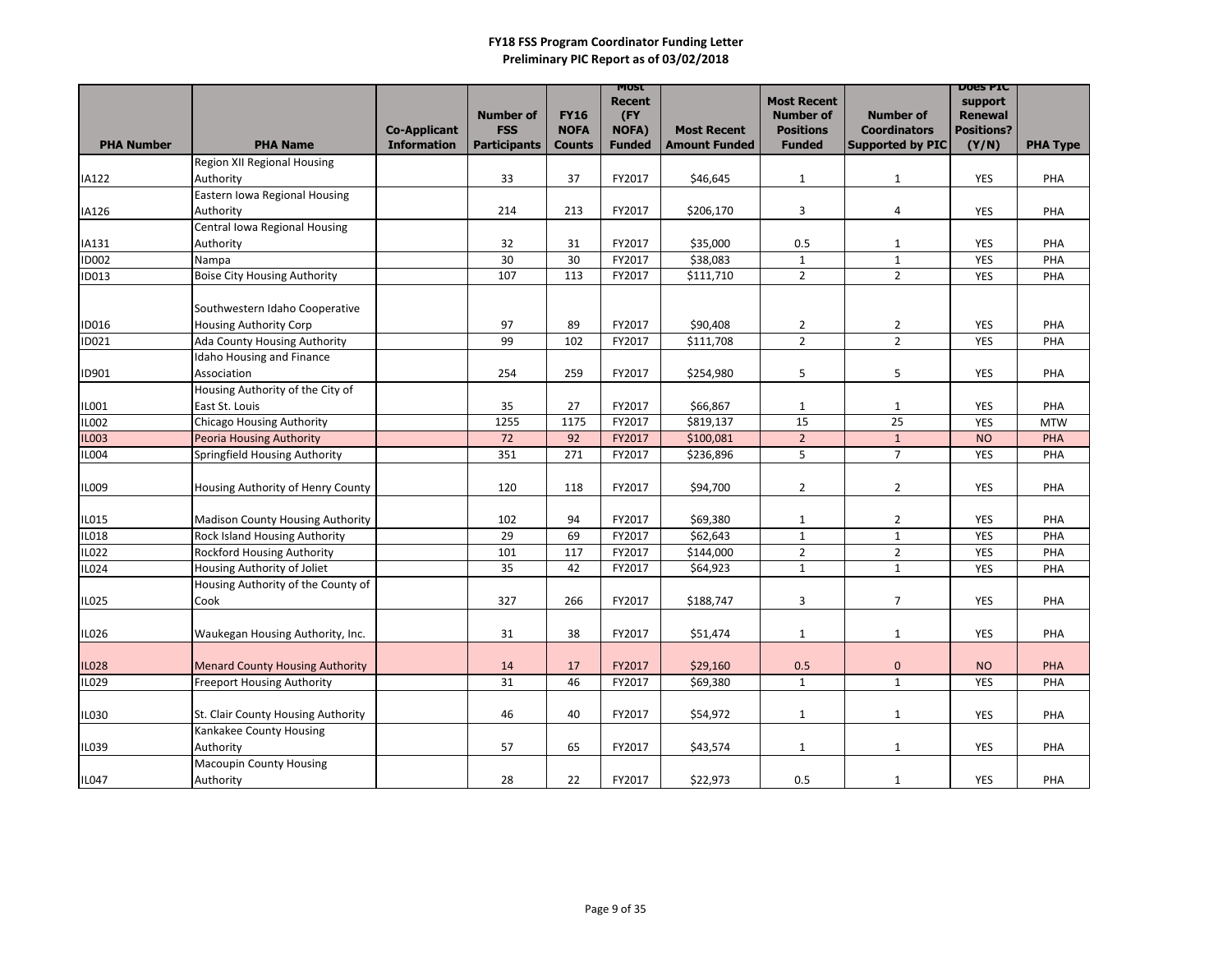|                              |                                                                     |                                           |                                   |                              | MOST<br><b>Recent</b>         |                                            | <b>Most Recent</b>                |                                                | <b>DOES PIC</b><br>support |                 |
|------------------------------|---------------------------------------------------------------------|-------------------------------------------|-----------------------------------|------------------------------|-------------------------------|--------------------------------------------|-----------------------------------|------------------------------------------------|----------------------------|-----------------|
|                              |                                                                     |                                           | <b>Number of</b>                  | <b>FY16</b>                  | (FY                           |                                            | <b>Number of</b>                  | <b>Number of</b>                               | <b>Renewal</b>             |                 |
| <b>PHA Number</b>            | <b>PHA Name</b>                                                     | <b>Co-Applicant</b><br><b>Information</b> | <b>FSS</b><br><b>Participants</b> | <b>NOFA</b><br><b>Counts</b> | <b>NOFA)</b><br><b>Funded</b> | <b>Most Recent</b><br><b>Amount Funded</b> | <b>Positions</b><br><b>Funded</b> | <b>Coordinators</b><br><b>Supported by PIC</b> | <b>Positions?</b>          |                 |
|                              |                                                                     | Housing                                   |                                   |                              |                               |                                            |                                   |                                                | (Y/N)                      | <b>PHA Type</b> |
|                              |                                                                     | Authority of                              |                                   |                              |                               |                                            |                                   |                                                |                            |                 |
|                              |                                                                     | McLean                                    |                                   |                              |                               |                                            |                                   |                                                |                            |                 |
|                              | Housing Authority of the City of                                    | County, IL117 (co-                        |                                   | IL051: 52                    |                               |                                            |                                   |                                                |                            |                 |
|                              | Bloomington (lead applicant in FY                                   | applicant in                              | IL051:46                          |                              |                               |                                            |                                   |                                                |                            |                 |
| IL051                        | 2017)                                                               | FY 2017)                                  | IL117: 20                         | IL117: 23                    | FY2017                        | \$51,979                                   | $\mathbf{1}$                      | $\mathbf{1}$                                   | <b>YES</b>                 | PHA             |
|                              | Housing Authority of the County of                                  |                                           |                                   |                              |                               |                                            |                                   |                                                |                            |                 |
| <b>IL056</b>                 | Lake, II.<br>Housing Authority of Marion                            |                                           | 331                               | 304                          | FY2017                        | \$223,406                                  | $\overline{4}$                    | $\overline{7}$                                 | <b>YES</b>                 | PHA             |
| IL057                        | County                                                              |                                           | 31                                | 24                           | FY2017                        | \$25,000                                   | 0.5                               | $\mathbf{1}$                                   | <b>YES</b>                 | PHA             |
|                              | <b>Winnebago County Housing</b>                                     |                                           |                                   |                              |                               |                                            |                                   |                                                |                            |                 |
| <b>IL083</b>                 | Authority                                                           |                                           | 98                                | 91                           | FY2017                        | \$134,336                                  | $\overline{2}$                    | $\overline{2}$                                 | <b>YES</b>                 | PHA             |
|                              |                                                                     |                                           |                                   |                              |                               |                                            |                                   |                                                |                            |                 |
| IL092                        | Housing Authority of City of Elgin                                  |                                           | 37                                | 71                           | FY2017                        | \$72,000                                   | $\mathbf{1}$                      | $\mathbf{1}$                                   | <b>YES</b>                 | PHA             |
| IL101                        | DuPage Housing Authority                                            |                                           | 118                               | 106                          | FY2017                        | \$108,407                                  | $2^{\circ}$                       | $2^{\circ}$                                    | <b>YES</b>                 | PHA             |
| <b>IN002</b>                 | Housing Authority City of<br>Vincennes                              |                                           | 48                                | 42                           | FY2017                        | \$44,509                                   | $\mathbf{1}$                      | $\mathbf{1}$                                   | <b>YES</b>                 | PHA             |
|                              | Housing Authority of the City of                                    |                                           |                                   |                              |                               |                                            |                                   |                                                |                            |                 |
| <b>IN003</b>                 | Fort Wayne, Indiana                                                 |                                           | 196                               | 188                          | FY2017                        | \$128,195                                  | 3                                 | 4                                              | <b>YES</b>                 | PHA             |
|                              | Housing Authority of the City of                                    |                                           |                                   |                              |                               |                                            |                                   |                                                |                            |                 |
| <b>IN007</b>                 | Kokomo                                                              |                                           | 56                                | 45                           | FY2017                        | \$45,633                                   | $\mathbf{1}$                      | $\mathbf{1}$                                   | <b>YES</b>                 | PHA             |
|                              | Housing Authority of the City of                                    |                                           |                                   |                              |                               |                                            |                                   |                                                |                            |                 |
| <b>IN010</b>                 | Hammond                                                             |                                           | 31                                | 30                           | FY2017                        | \$60,622                                   | $\mathbf{1}$                      | $\mathbf{1}$                                   | <b>YES</b>                 | PHA             |
| <b>IN011</b>                 | Housing Authority of the City of<br>Gary                            |                                           | 53                                | 50                           | FY2017                        | \$50,951                                   | $\mathbf{1}$                      | $\mathbf{1}$                                   | <b>YES</b>                 | PHA             |
| <b>IN012</b>                 | New Albany Housing Authority                                        |                                           | 165                               | 188                          | FY2017                        | \$156,896                                  | 3                                 | 3                                              | <b>YES</b>                 | PHA             |
|                              |                                                                     |                                           |                                   |                              |                               |                                            |                                   |                                                |                            |                 |
| <b>IN015</b>                 | Housing Authority of South Bend                                     |                                           | 47                                | 37                           | FY2017                        | \$36,748                                   | $\mathbf{1}$                      | $\mathbf{1}$                                   | <b>YES</b>                 | PHA             |
| IN016                        | <b>Evansville Housing Authority</b>                                 |                                           | 121                               | 110                          | FY2017                        | \$119,133                                  | $\overline{2}$                    | $\overline{2}$                                 | <b>YES</b>                 | PHA             |
| <b>IN017</b>                 | <b>Indianapolis Housing Agency</b>                                  |                                           | 539                               | 596                          | FY2017                        | \$243,170                                  | $\overline{4}$                    | 11                                             | <b>YES</b>                 | PHA             |
|                              |                                                                     |                                           |                                   |                              |                               |                                            |                                   |                                                |                            |                 |
| <b>IN019</b>                 | Michigan City Housing Authority<br>Housing Authority of the City of |                                           | 21                                | $\mathbf 0$                  | FY2016                        | \$21,947                                   | 0.5                               | 0.5                                            | <b>YES</b>                 | PHA             |
| <b>IN021</b>                 | <b>Terre Haute</b>                                                  |                                           | 86                                | 78                           | FY2017                        | \$100,380                                  | $\overline{2}$                    | $2^{\circ}$                                    | <b>YES</b>                 | PHA             |
|                              | Housing Authority of the City of                                    |                                           |                                   |                              |                               |                                            |                                   |                                                |                            |                 |
| <b>IN022</b>                 | Bloomington                                                         |                                           | 98                                | 99                           | FY2017                        | \$94,004                                   | $\overline{2}$                    | $\overline{2}$                                 | <b>YES</b>                 | PHA             |
|                              |                                                                     |                                           |                                   |                              |                               |                                            |                                   |                                                |                            |                 |
| <b>IN026</b>                 | Housing Authority, City of Elkhart                                  |                                           | 134                               | 144                          | FY2017                        | \$50,750                                   | $\mathbf{1}$                      | 3                                              | YES                        | PHA             |
| <b>IN041</b>                 | <b>Marion Housing Authority</b>                                     |                                           | 57                                | 63                           | FY2017                        | \$69,380                                   | $\mathbf{1}$                      | $\mathbf{1}$                                   | <b>YES</b>                 | PHA             |
|                              | Housing Authority of the City of                                    |                                           |                                   |                              |                               |                                            |                                   |                                                |                            |                 |
| <b>IN058</b><br><b>IN091</b> | Columbus, Indiana<br>Housing Authority City of Peru                 |                                           | 50<br>38                          | 61<br>#N/A                   | FY2017<br>FY2016              | \$43,426<br>\$31,931                       | $\mathbf{1}$<br>0.5               | $\mathbf{1}$<br>$\mathbf{1}$                   | <b>YES</b><br><b>YES</b>   | PHA<br>PHA      |
| <b>KS002</b>                 | Topeka Housing Authority                                            |                                           | 39                                | 33                           | FY2017                        | \$44,961                                   | $\mathbf{1}$                      | $\mathbf{1}$                                   | <b>YES</b>                 | PHA             |
|                              |                                                                     |                                           |                                   |                              |                               |                                            |                                   |                                                |                            |                 |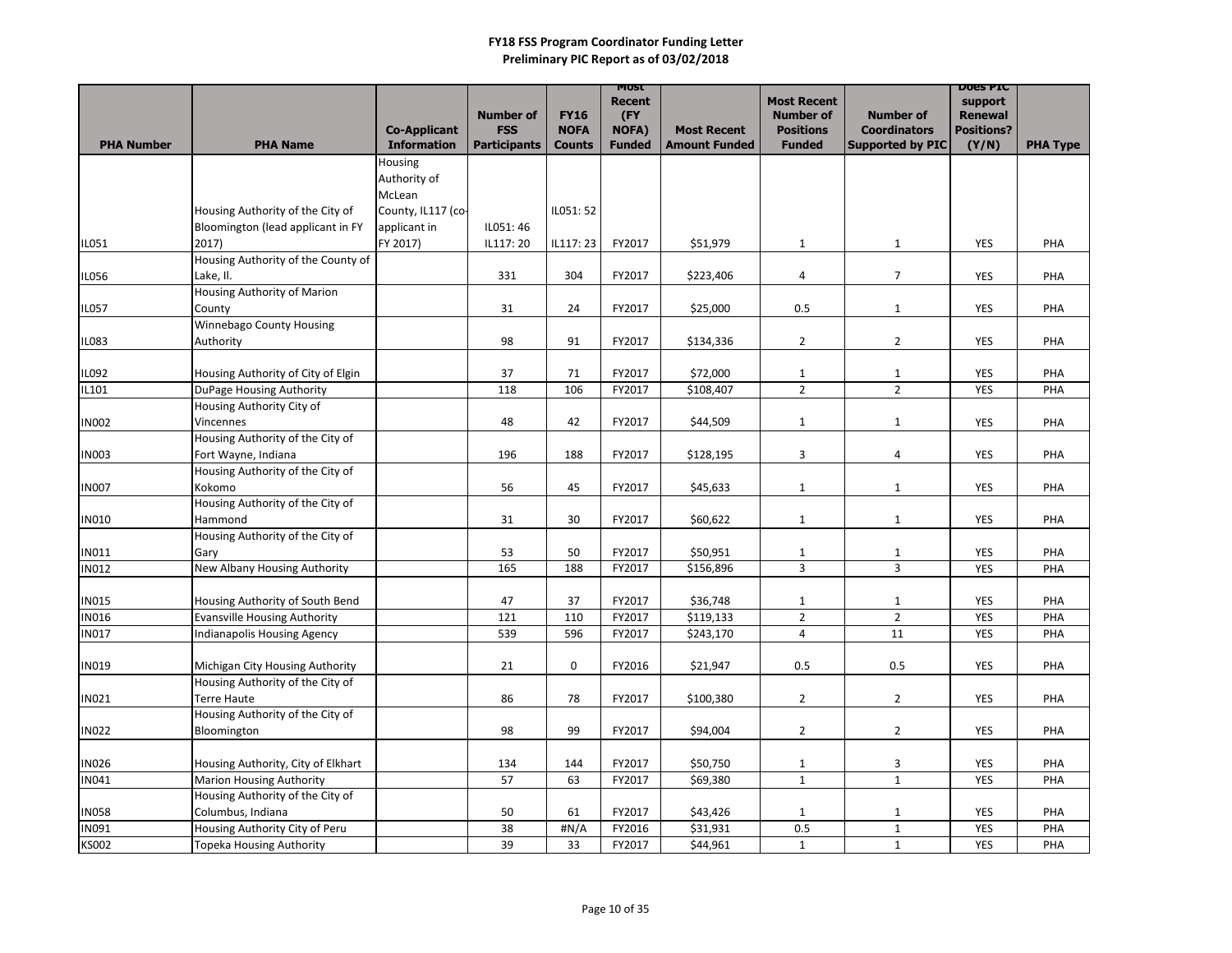|                       |                                                             |                                           |                                   |                              | <b>MOST</b><br><b>Recent</b>  |                                            | <b>Most Recent</b>                |                                                | <b>DOES PIC</b><br>support |                 |
|-----------------------|-------------------------------------------------------------|-------------------------------------------|-----------------------------------|------------------------------|-------------------------------|--------------------------------------------|-----------------------------------|------------------------------------------------|----------------------------|-----------------|
|                       |                                                             |                                           | <b>Number of</b>                  | <b>FY16</b>                  | (FY                           |                                            | <b>Number of</b>                  | <b>Number of</b>                               | <b>Renewal</b>             |                 |
| <b>PHA Number</b>     | <b>PHA Name</b>                                             | <b>Co-Applicant</b><br><b>Information</b> | <b>FSS</b><br><b>Participants</b> | <b>NOFA</b><br><b>Counts</b> | <b>NOFA)</b><br><b>Funded</b> | <b>Most Recent</b><br><b>Amount Funded</b> | <b>Positions</b><br><b>Funded</b> | <b>Coordinators</b><br><b>Supported by PIC</b> | <b>Positions?</b><br>(Y/N) | <b>PHA Type</b> |
|                       | City of Wichita Kansas Housing                              |                                           |                                   |                              |                               |                                            |                                   |                                                |                            |                 |
| <b>KS004</b>          | Authority                                                   |                                           | 167                               | 171                          | FY2017                        | \$179,044                                  | 3                                 | 3                                              | YES                        | PHA             |
| <b>KS038</b>          | Salina                                                      |                                           | 44                                | 50                           | FY2017                        | \$60,253                                   | $\mathbf{1}$                      | $\mathbf{1}$                                   | <b>YES</b>                 | PHA             |
| <b>KS043</b>          | City of Olathe                                              |                                           | 39                                | 40                           | FY2017                        | \$54,635                                   | $\mathbf{1}$                      | $\mathbf{1}$                                   | <b>YES</b>                 | PHA             |
|                       | Lawrence-Douglas County Housing                             |                                           |                                   |                              |                               |                                            |                                   |                                                |                            |                 |
| <b>KS053</b>          | Authority                                                   |                                           | 205                               | 249                          | FY2017                        | \$239,921                                  | 5                                 | 4                                              | <b>NO</b>                  | <b>MTW</b>      |
| <b>KS162</b>          | Johnson County Kansas                                       |                                           | 30                                | 36                           | FY2017                        | \$62,974                                   | $\mathbf{1}$                      | $\mathbf{1}$                                   | <b>YES</b>                 | PHA             |
| <b>KS168</b>          | NEK-CAP, Inc.                                               |                                           | $\overline{9}$                    | 33                           | FY2017                        | \$51,426                                   | $\mathbf{1}$                      | $\mathbf 0$                                    | <b>NO</b>                  | PHA             |
|                       |                                                             |                                           |                                   |                              |                               |                                            |                                   |                                                |                            |                 |
| <b>KY001</b>          | Louisville Metro Housing Authority                          |                                           | $\overline{7}$                    | 180                          | FY2017                        | \$288,000                                  | $\overline{4}$                    | $\pmb{0}$                                      | <b>NO</b>                  | <b>MTW</b>      |
| <b>KY002</b>          | Covington                                                   |                                           | 32                                | 33                           | FY2017                        | \$69,380                                   | $\mathbf{1}$                      | $\mathbf{1}$                                   | <b>YES</b>                 | PHA             |
| <b>KY003</b>          | Housing Authority of Frankfort                              |                                           | 57                                | 50                           | FY2017                        | \$49,901                                   | $\mathbf{1}$                      | $\mathbf{1}$                                   | <b>YES</b>                 | PHA             |
|                       | Lexington-Fayette Urban County                              |                                           |                                   |                              |                               |                                            |                                   |                                                |                            |                 |
| <b>KY004</b>          | <b>Housing Authority</b>                                    |                                           | 1                                 | 85                           | FY2017                        | \$104,424                                  | $\overline{2}$                    | $\pmb{0}$                                      | <b>NO</b>                  | <b>MTW</b>      |
| <b>KY008</b>          | <b>Housing Authority of Somerset</b>                        |                                           | 22                                | 25                           | FY2017                        | \$40,973                                   | $\mathbf{1}$                      | 0.5                                            | <b>NO</b>                  | <b>PHA</b>      |
|                       |                                                             |                                           |                                   |                              |                               |                                            |                                   |                                                |                            |                 |
| <b>KY015</b>          | Housing Authority of Newport, KY                            |                                           | 22                                | 33                           | FY2017                        | \$55,000                                   | $\mathbf{1}$                      | 0.5                                            | <b>NO</b>                  | PHA             |
| KY021                 | Housing Authority of Cynthiana                              |                                           | 40                                | 31                           | FY2017                        | \$64,393                                   | 1                                 | 1                                              | <b>YES</b>                 | PHA             |
| KY026                 | Glasgow                                                     |                                           | 47                                | 41                           | FY2017                        | \$44,448                                   | $\mathbf{1}$                      | $\mathbf{1}$                                   | <b>YES</b>                 | PHA             |
|                       |                                                             |                                           |                                   |                              |                               |                                            |                                   |                                                |                            |                 |
| KY061                 | Housing Authority of Georgetown                             |                                           | 29                                | 34                           | FY2017                        | \$46,082                                   | $\mathbf{1}$                      | $\mathbf{1}$                                   | <b>YES</b>                 | PHA             |
| KY063                 | <b>Bowling Green</b>                                        |                                           | 31                                | 48                           | FY2017                        | \$48,026                                   | $\mathbf{1}$                      | $\mathbf{1}$                                   | <b>YES</b>                 | PHA             |
|                       |                                                             |                                           |                                   | 118                          | FY2017                        | \$100,000                                  |                                   |                                                | <b>YES</b>                 | PHA             |
| KY132<br><b>KY133</b> | City of Richmond Section 8 Housing<br>City of Covington CDA |                                           | 151<br>51                         | 51                           | FY2017                        | \$53,661                                   | $\overline{a}$<br>$\mathbf{1}$    | 3<br>$\mathbf{1}$                              | <b>YES</b>                 | PHA             |
| <b>KY135</b>          | <b>Boone County Fiscal Court</b>                            |                                           | 38                                | 46                           | FY2017                        | \$66,373                                   | $\mathbf{1}$                      | 1                                              | <b>YES</b>                 | PHA             |
|                       | Pineville Urban Renewal &                                   |                                           |                                   |                              |                               |                                            |                                   |                                                |                            |                 |
| KY141                 | Community                                                   |                                           | 27                                | 25                           | FY2017                        | \$34,990                                   | $\mathbf{1}$                      | $\mathbf{1}$                                   | <b>YES</b>                 | PHA             |
|                       |                                                             |                                           |                                   |                              |                               |                                            |                                   |                                                |                            |                 |
|                       | Barbourville Urban Renewal &                                |                                           |                                   |                              |                               |                                            |                                   |                                                |                            |                 |
| KY150                 | Community Development Agency                                |                                           | 37                                | 38                           | FY2017                        | \$33,117                                   | $\mathbf{1}$                      | $\mathbf{1}$                                   | <b>YES</b>                 | PHA             |
|                       |                                                             |                                           |                                   |                              |                               |                                            |                                   |                                                |                            |                 |
| KY157                 | Housing Authority of Floyd County                           |                                           | 67                                | 57                           | FY2017                        | \$52,275                                   | $\mathbf{1}$                      | $\mathbf{1}$                                   | YES                        | PHA             |
|                       | <b>Cumberland Valley Regional</b>                           |                                           |                                   |                              |                               |                                            |                                   |                                                |                            |                 |
| KY160                 | <b>Housing Authority</b>                                    |                                           | 107                               | 126                          | FY2017                        | \$86,735                                   | $\overline{2}$                    | $\overline{2}$                                 | YES                        | PHA             |
|                       | Appalachian Foothills Housing                               |                                           |                                   |                              |                               |                                            |                                   |                                                |                            |                 |
| KY161                 | Agency, Inc.                                                |                                           | 41                                | 43                           | FY2017                        | \$43,892                                   | $\mathbf{1}$                      | $\mathbf{1}$                                   | <b>YES</b>                 | PHA             |
| KY901                 | <b>Kentucky Housing Corporation</b>                         |                                           | 159                               | 148                          | FY2017                        | \$107,866                                  | $\overline{2}$                    | 3                                              | <b>YES</b>                 | PHA             |
| LA002                 | Shreveport HA                                               |                                           | 125                               | 103                          | FY2017                        | \$90,535                                   | $\overline{2}$                    | $\mathbf{3}$                                   | <b>YES</b>                 | PHA             |
|                       |                                                             |                                           |                                   |                              |                               |                                            |                                   |                                                |                            |                 |
| LA013                 | Jefferson Parish Housing Authority                          |                                           | 111                               | 153                          | FY2017                        | \$131,167                                  | 2.5                               | $2^{\circ}$                                    | <b>NO</b>                  | PHA             |
|                       |                                                             |                                           |                                   |                              |                               |                                            |                                   |                                                |                            |                 |
| LA092                 | St James Parish Housing Authority                           |                                           | 26                                | 26                           | FY2017                        | \$69,380                                   | $\mathbf{1}$                      | 1                                              | <b>YES</b>                 | PHA             |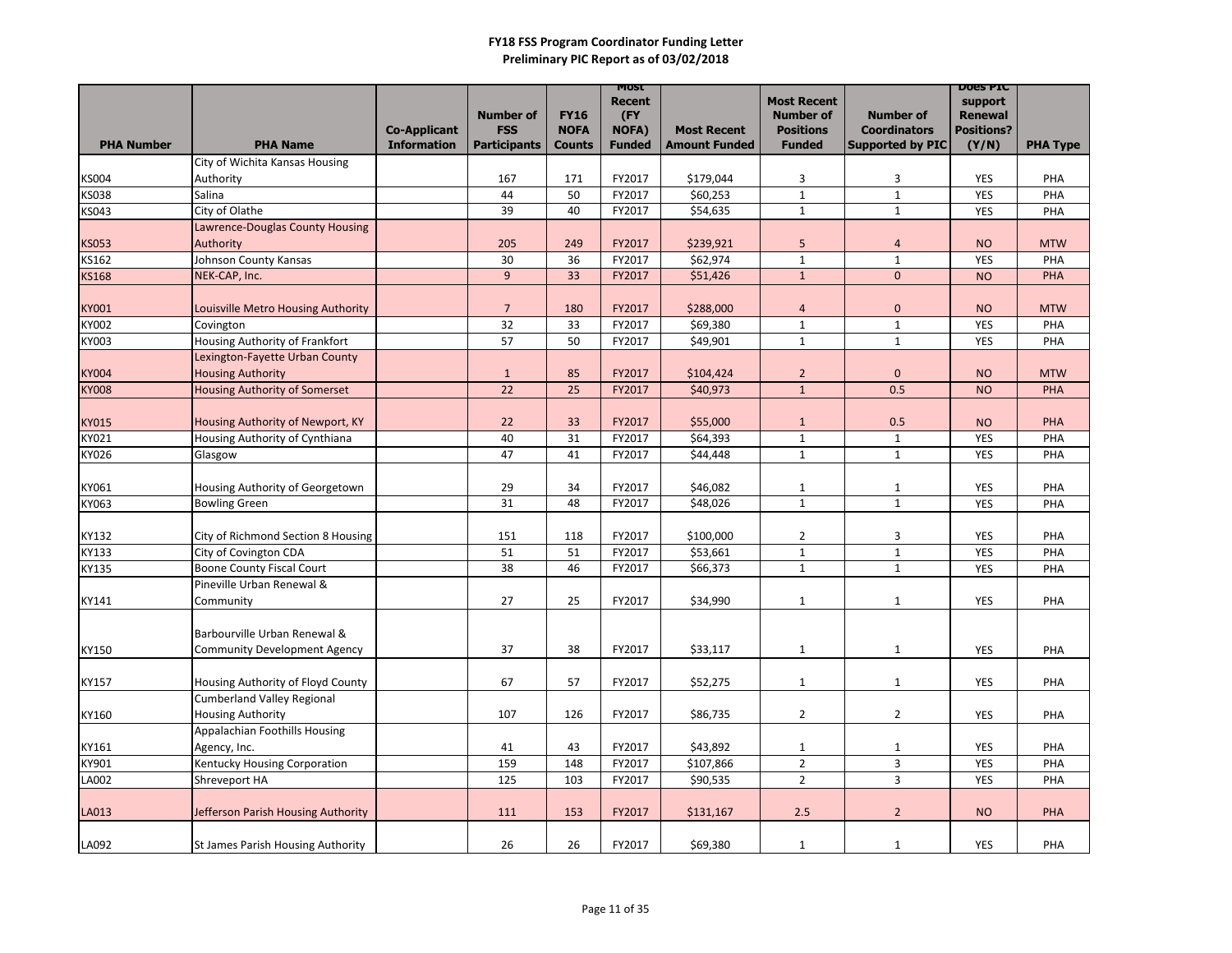|                   |                                                                         |                                                                                                                                                                                                                                                                                                     |                                                              |                                                                          | MOST<br><b>Recent</b> |                       | <b>Most Recent</b>               |                         | <b>DOES PIC</b><br>support |                   |
|-------------------|-------------------------------------------------------------------------|-----------------------------------------------------------------------------------------------------------------------------------------------------------------------------------------------------------------------------------------------------------------------------------------------------|--------------------------------------------------------------|--------------------------------------------------------------------------|-----------------------|-----------------------|----------------------------------|-------------------------|----------------------------|-------------------|
|                   |                                                                         |                                                                                                                                                                                                                                                                                                     | <b>Number of</b>                                             | <b>FY16</b>                                                              | (FY                   |                       | <b>Number of</b>                 | <b>Number of</b>        | <b>Renewal</b>             |                   |
|                   |                                                                         | <b>Co-Applicant</b>                                                                                                                                                                                                                                                                                 | <b>FSS</b>                                                   | <b>NOFA</b>                                                              | NOFA)                 | <b>Most Recent</b>    | <b>Positions</b>                 | <b>Coordinators</b>     | <b>Positions?</b>          |                   |
| <b>PHA Number</b> | <b>PHA Name</b>                                                         | <b>Information</b>                                                                                                                                                                                                                                                                                  | <b>Participants</b>                                          | <b>Counts</b>                                                            | <b>Funded</b>         | <b>Amount Funded</b>  | <b>Funded</b>                    | <b>Supported by PIC</b> | (Y/N)                      | <b>PHA Type</b>   |
|                   | Calcasieu Parish Police Jury                                            |                                                                                                                                                                                                                                                                                                     |                                                              |                                                                          |                       |                       |                                  |                         |                            |                   |
| LA172             | <b>Housing Department</b>                                               |                                                                                                                                                                                                                                                                                                     | 28                                                           | 23                                                                       | FY2017                | \$17,000              | 0.5                              | $\mathbf{1}$            | YES                        | PHA               |
|                   | Terrebonne Parish Consolidated                                          |                                                                                                                                                                                                                                                                                                     |                                                              |                                                                          |                       |                       |                                  |                         |                            |                   |
| LA211             | Government                                                              |                                                                                                                                                                                                                                                                                                     | 47                                                           | 43                                                                       | FY2017                | \$43,478              | $\mathbf{1}$                     | $\mathbf{1}$            | <b>YES</b>                 | PHA               |
| MA001             | <b>Lowell Housing Authority</b>                                         |                                                                                                                                                                                                                                                                                                     | 84                                                           | 80                                                                       | FY2017                | \$66,373              | $\mathbf{1}$                     | $2^{\circ}$             | <b>YES</b>                 | PHA               |
| <b>MA002</b>      | <b>Boston Housing Authority</b>                                         |                                                                                                                                                                                                                                                                                                     | 127                                                          | 195                                                                      | FY2017                | \$276,679             | $\overline{4}$                   | $\overline{3}$          | <b>NO</b>                  | PHA               |
| MA005<br>MA006    | <b>Holyoke Housing Authority</b><br><b>Fall River Housing Authority</b> |                                                                                                                                                                                                                                                                                                     | 191<br>131                                                   | 201<br>120                                                               | FY2017<br>FY2017      | \$99,839<br>\$137,298 | $\overline{2}$<br>$\overline{2}$ | 4<br>$\mathbf{3}$       | <b>YES</b><br><b>YES</b>   | <b>MTW</b><br>PHA |
| MA012             | <b>Worcester Housing Authority</b>                                      |                                                                                                                                                                                                                                                                                                     | 423                                                          | 444                                                                      | FY2017                | \$339,298             | 5                                | 8                       | <b>YES</b>                 | PHA               |
| <b>MA014</b>      | <b>Revere Housing Authority</b>                                         |                                                                                                                                                                                                                                                                                                     | 24                                                           | 30 <sup>°</sup>                                                          | FY2017                | \$67,283              | $\mathbf{1}$                     | 0.5                     | <b>NO</b>                  | PHA               |
| MA015             | <b>Medford Housing Authority</b>                                        |                                                                                                                                                                                                                                                                                                     | 52                                                           | 64                                                                       | FY2017                | \$69,380              | $\mathbf{1}$                     | $\mathbf{1}$            | <b>YES</b>                 | PHA               |
| MA016             | Chelsea Housing Authority                                               |                                                                                                                                                                                                                                                                                                     | 63                                                           | 70                                                                       | FY2017                | \$72,000              | $\mathbf{1}$                     | $\mathbf{1}$            | <b>YES</b>                 | PHA               |
| MA017             | <b>Taunton Housing Authority</b>                                        |                                                                                                                                                                                                                                                                                                     | 45                                                           | 44                                                                       | FY2017                | \$62,608              | $\mathbf{1}$                     | $\mathbf{1}$            | <b>YES</b>                 | PHA               |
| MA018             | Attleboro Housing Authority (lead<br>applicant in FY 2017)              | Dedham Housing<br>Authority,<br>MA040 (co-<br>applicant in<br>FY17)<br>Norwood<br>Housing<br>Authority,<br>MA109 (co-<br>applicant in<br>FY17)<br>Milford Housing<br>Authority,<br>MA069 (co-<br>applicant in<br>FY17)<br>Mansfield<br>Housing<br>Authority,<br>MA134 (co-<br>applicant in<br>FY17) | MA018: 13<br>MA040: 32<br>MA069: 30<br>MA109: 15<br>MA134: 5 | MA018:<br>11<br>MA040:<br>28<br>MA069:<br>27<br>MA109:<br>17<br>MA134: 8 | FY2017                | \$55,762              | $\mathbf{1}$                     | $\overline{2}$          | <b>YES</b>                 | PHA               |
| MA020             | Quincy Housing Authority                                                |                                                                                                                                                                                                                                                                                                     | 47                                                           | 67                                                                       | FY2017                | \$69,302              | $\mathbf{1}$                     | $\mathbf{1}$            | <b>YES</b>                 | PHA               |
| MA022             | <b>Malden Housing Authority</b>                                         |                                                                                                                                                                                                                                                                                                     | 90                                                           | 82                                                                       | FY2017                | \$126,939             | $2^{\circ}$                      | $2^{\circ}$             | <b>YES</b>                 | PHA               |
|                   | Lynn Housing Authority &                                                |                                                                                                                                                                                                                                                                                                     |                                                              |                                                                          |                       |                       |                                  |                         |                            |                   |
|                   | Neighborhood Development                                                |                                                                                                                                                                                                                                                                                                     |                                                              |                                                                          |                       |                       |                                  |                         |                            |                   |
| MA023             | (LHAND)                                                                 |                                                                                                                                                                                                                                                                                                     | 181                                                          | 186                                                                      | FY2017                | \$116,810             | $\overline{2}$                   | 4                       | <b>YES</b>                 | PHA               |
| MA024             | <b>Brockton Housing Authority</b>                                       |                                                                                                                                                                                                                                                                                                     | 139                                                          | 139                                                                      | FY2017                | \$137,680             | 2 <sup>1</sup>                   | $\overline{3}$          | <b>YES</b>                 | PHA               |
|                   |                                                                         |                                                                                                                                                                                                                                                                                                     |                                                              |                                                                          |                       |                       |                                  |                         |                            |                   |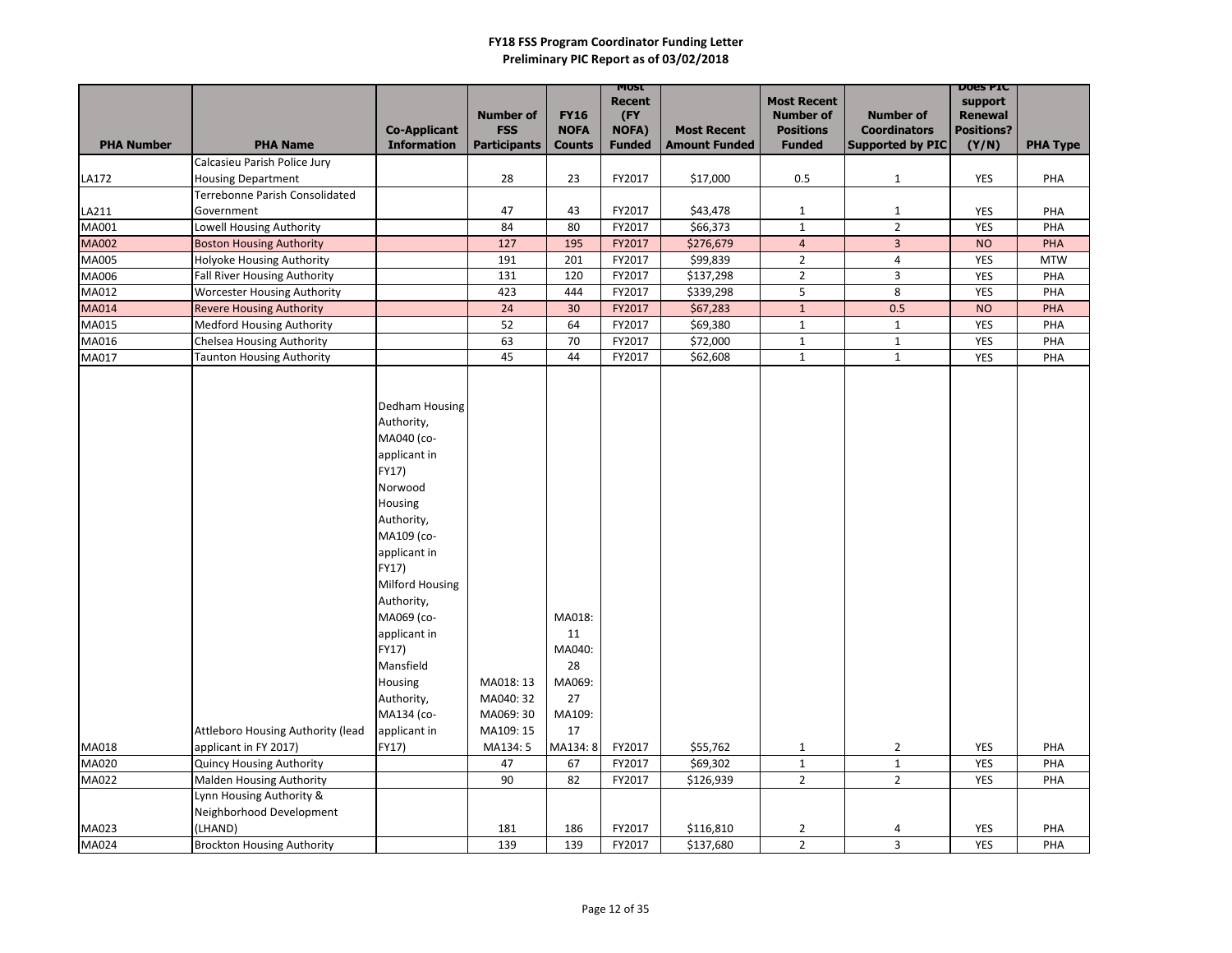|                   |                                                                             |                        |                        |               | MOST<br><b>Recent</b> |                      | <b>Most Recent</b>           |                              | <b>DOES PIC</b><br>support |                 |
|-------------------|-----------------------------------------------------------------------------|------------------------|------------------------|---------------|-----------------------|----------------------|------------------------------|------------------------------|----------------------------|-----------------|
|                   |                                                                             |                        | <b>Number of</b>       | <b>FY16</b>   | (FY                   |                      | <b>Number of</b>             | <b>Number of</b>             | <b>Renewal</b>             |                 |
|                   |                                                                             | <b>Co-Applicant</b>    | <b>FSS</b>             | <b>NOFA</b>   | <b>NOFA)</b>          | <b>Most Recent</b>   | <b>Positions</b>             | <b>Coordinators</b>          | <b>Positions?</b>          |                 |
| <b>PHA Number</b> | <b>PHA Name</b>                                                             | <b>Information</b>     | <b>Participants</b>    | <b>Counts</b> | <b>Funded</b>         | <b>Amount Funded</b> | <b>Funded</b>                | <b>Supported by PIC</b>      | (Y/N)                      | <b>PHA Type</b> |
| <b>MA025</b>      | <b>Gloucester Housing Authority</b>                                         |                        | 45                     | 40            | FY2017                | \$46,627             | $\mathbf{1}$                 | $\mathbf{1}$                 | <b>YES</b>                 | PHA             |
| MA028             | Framingham Housing Authority                                                |                        | 78                     | 61            | FY2017                | \$67,606             | $\mathbf{1}$                 | $2^{\circ}$                  | <b>YES</b>                 | PHA             |
| MA031             | Somerville Housing Authority                                                |                        | 86                     | 92            | FY2017                | \$132,987            | $2^{\circ}$                  | $2^{\circ}$                  | <b>YES</b>                 | PHA             |
| MA048             | <b>Arlington Housing Authority</b>                                          |                        | 36                     | 29            | FY2017                | \$67,426             | $\mathbf{1}$                 | $\mathbf{1}$                 | <b>YES</b>                 | PHA             |
| MA053             | <b>Braintree Housing Authority</b>                                          |                        | 52                     | 47            | FY2017                | \$55,377             | $\mathbf{1}$                 | $\mathbf{1}$                 | <b>YES</b>                 | PHA             |
| <b>MA057</b>      | <b>Acton Housing Authority</b>                                              |                        | 29<br>28               | 25<br>36      | FY2017<br>FY2017      | \$59,771             | $\mathbf{1}$                 | $\mathbf{1}$                 | <b>YES</b>                 | PHA<br>PHA      |
| MA059             | <b>Plymouth Housing Authority</b>                                           | Wakefield              |                        |               |                       | \$46,823             | $\mathbf{1}$                 | $\mathbf{1}$                 | <b>YES</b>                 |                 |
|                   |                                                                             |                        |                        |               |                       |                      |                              |                              |                            |                 |
|                   |                                                                             | Housing                |                        |               |                       |                      |                              |                              |                            |                 |
|                   |                                                                             | Authority,             |                        | MA063:        |                       |                      |                              |                              |                            |                 |
|                   |                                                                             | MA074 (co-             |                        | 19            |                       |                      |                              |                              |                            |                 |
|                   | Melrose Housing Authority (lead                                             | applicant in FY        | MA063: 17<br>MA074: 10 | MA074: 9      | FY2017                |                      |                              |                              |                            | PHA             |
| MA063<br>MA081    | applicant in FY 2017)<br>Methuen Housing Authority                          | 2017)                  | 35                     | 36            | FY2017                | \$55,275<br>\$57,734 | $\mathbf{1}$<br>$\mathbf{1}$ | $\mathbf{1}$<br>$\mathbf{1}$ | <b>YES</b><br><b>YES</b>   | PHA             |
| MA086             | Leominster Housing Authority                                                |                        | 32                     | 35            | FY2017                | \$50,780             | $\mathbf{1}$                 | $\mathbf{1}$                 | <b>YES</b>                 | PHA             |
|                   |                                                                             |                        |                        |               |                       |                      |                              |                              |                            |                 |
|                   |                                                                             | <b>Franklin County</b> |                        |               |                       |                      |                              |                              |                            |                 |
|                   |                                                                             |                        |                        |               |                       |                      |                              |                              |                            |                 |
|                   |                                                                             | Regional               |                        |               |                       |                      |                              |                              |                            |                 |
|                   |                                                                             | Housing<br>Authority & |                        |               |                       |                      |                              |                              |                            |                 |
|                   |                                                                             |                        |                        |               |                       |                      |                              |                              |                            |                 |
|                   |                                                                             | Redevelopment          |                        | MA096:<br>13  |                       |                      |                              |                              |                            |                 |
|                   |                                                                             | Authority,             |                        |               |                       |                      |                              |                              |                            |                 |
|                   |                                                                             | MA094 (co-             |                        |               |                       |                      |                              |                              |                            |                 |
|                   | Greenfield Housing Authority (lead applicant in FY<br>applicant in FY 2017) |                        | MA096: 11              | MA094:        |                       |                      |                              |                              |                            |                 |
| MA096             |                                                                             | 2017)                  | MA094: 37              | 39            | FY2017                | \$63,961             | $\mathbf{1}$                 | $\mathbf{1}$                 | <b>YES</b>                 | PHA             |
| MA101             | <b>Wayland Housing Authority</b>                                            |                        | 22                     | 23            | FY2017                | \$18,744             | 0.5                          | 0.5                          | <b>YES</b>                 | PHA             |
| MA107             | North Andover Housing Authority                                             |                        | 31                     | 35            | FY2017                | \$59,393             | $\mathbf{1}$                 | $\mathbf{1}$                 | YES                        | PHA             |
|                   |                                                                             |                        |                        |               |                       |                      |                              |                              |                            |                 |
|                   | <b>Chelmsford Housing Authority</b>                                         |                        |                        |               |                       |                      |                              |                              |                            |                 |
| MA108             | (lead applicant in FY 2013 HCV FSS)                                         |                        | 32                     | 29            | FY2017                | \$64,449             | $\mathbf{1}$                 | $\mathbf{1}$                 | <b>YES</b>                 | PHA             |
| <b>MA119</b>      | <b>Hingham Housing Authority</b>                                            |                        | 13                     | #N/A          | FY2016                | \$66,199             | $\mathbf{1}$                 | $\mathbf{0}$                 | <b>NO</b>                  | PHA             |
| MA125             | Winchester Housing Authority                                                |                        | 33                     | 33            | FY2017                | \$69,380             | $\mathbf{1}$                 | $\mathbf{1}$                 | <b>YES</b>                 | PHA             |
| MA147             | Milton Housing Authority                                                    |                        | 38                     | 42            | FY2017                | \$67,336             | $\mathbf{1}$                 | $\mathbf{1}$                 | <b>YES</b>                 | PHA             |
|                   |                                                                             |                        |                        |               |                       |                      |                              |                              |                            |                 |
| MA901             | <b>Commonwealth of Massachusetts</b>                                        |                        | 19                     | 871           | FY2017                | \$748,241            | 14                           | 0.5                          | <b>NO</b>                  | <b>MTW</b>      |
| <b>MD001</b>      | <b>Annapolis Housing Authority</b>                                          |                        | 23                     | 26            | FY2017                | \$69,380             | $\mathbf{1}$                 | 0.5                          | <b>NO</b>                  | <b>PHA</b>      |
|                   |                                                                             |                        |                        |               |                       |                      |                              |                              |                            |                 |
| <b>MD002</b>      | Housing Authority of Baltimore City                                         |                        | $\overline{7}$         | 951           | FY2017                | \$483,047            | $\overline{7}$               | $\mathbf{0}$                 | <b>NO</b>                  | <b>MTW</b>      |
|                   | Housing Authority of the City of                                            |                        |                        |               |                       |                      |                              |                              |                            |                 |
| MD003             | Frederick                                                                   |                        | 56                     | 39            | FY2017                | \$66,759             | $\mathbf{1}$                 | $\mathbf{1}$                 | <b>YES</b>                 | PHA             |
|                   |                                                                             |                        |                        |               |                       |                      |                              |                              |                            |                 |
| MD004             | <b>Housing Opportunities Commission</b>                                     |                        | 226                    | 233           | FY2017                | \$358,814            | 5                            | 5                            | <b>YES</b>                 | PHA             |
|                   |                                                                             |                        |                        |               |                       |                      |                              |                              |                            |                 |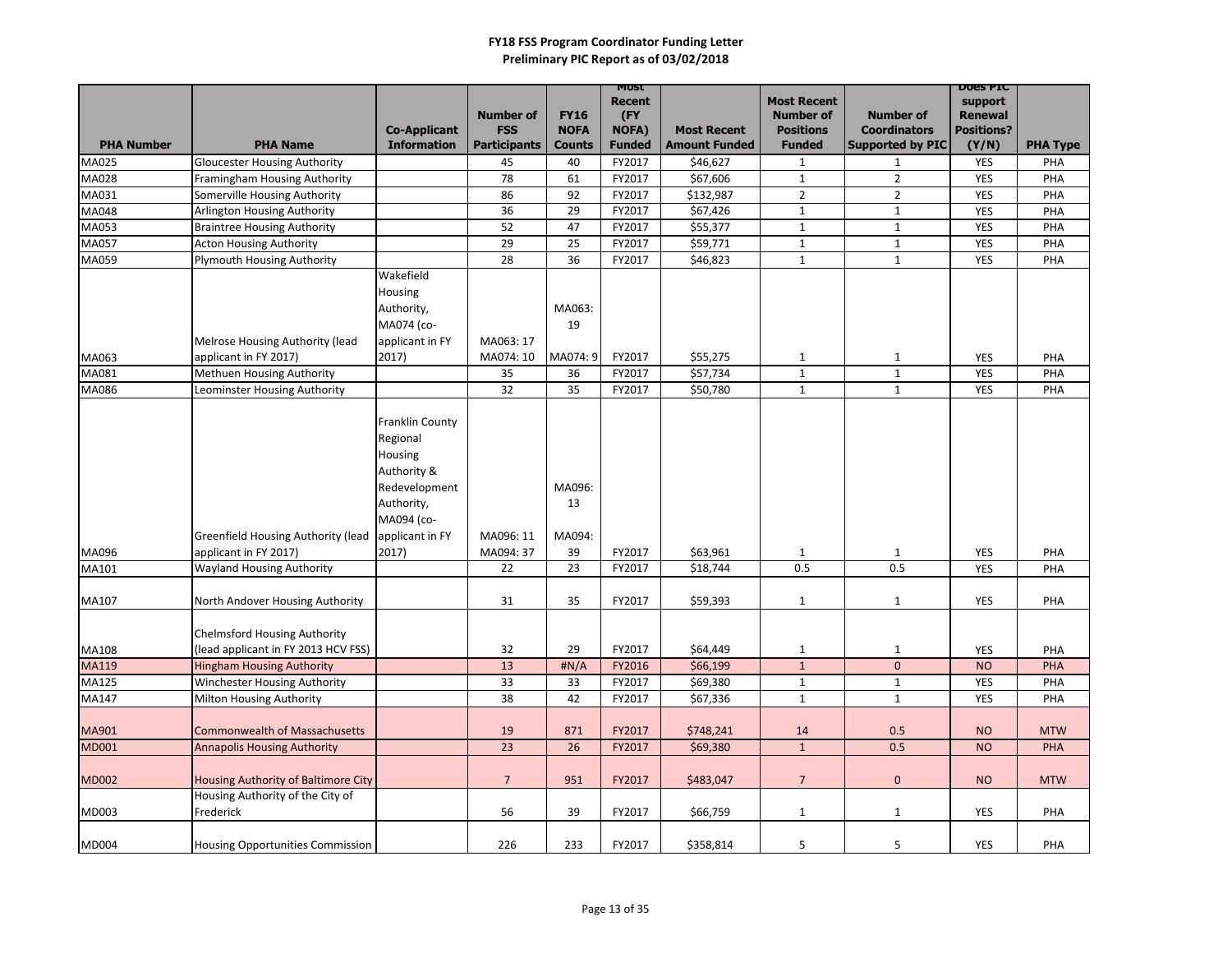|                              |                                                                 |                                           | <b>Number of</b>                  | <b>FY16</b>                  | <b>MOST</b><br><b>Recent</b><br>(FY) |                                            | <b>Most Recent</b><br><b>Number of</b> | <b>Number of</b>                               | <b>DOGS PIC</b><br>support<br><b>Renewal</b> |                 |
|------------------------------|-----------------------------------------------------------------|-------------------------------------------|-----------------------------------|------------------------------|--------------------------------------|--------------------------------------------|----------------------------------------|------------------------------------------------|----------------------------------------------|-----------------|
| <b>PHA Number</b>            | <b>PHA Name</b>                                                 | <b>Co-Applicant</b><br><b>Information</b> | <b>FSS</b><br><b>Participants</b> | <b>NOFA</b><br><b>Counts</b> | <b>NOFA)</b><br><b>Funded</b>        | <b>Most Recent</b><br><b>Amount Funded</b> | <b>Positions</b><br><b>Funded</b>      | <b>Coordinators</b><br><b>Supported by PIC</b> | <b>Positions?</b><br>(Y/N)                   | <b>PHA Type</b> |
| <b>MD006</b>                 | <b>Hagerstown Housing Authority</b>                             |                                           | 163                               | 154                          | FY2017                               | \$156,569                                  | 3                                      | 3                                              | <b>YES</b>                                   | PHA             |
| <b>MD007</b>                 | <b>Rockville Housing Enterprises</b>                            |                                           | 65                                | 67                           | FY2017                               | \$58,836                                   | $\mathbf{1}$                           | $\mathbf{1}$                                   | <b>YES</b>                                   | PHA             |
|                              |                                                                 |                                           |                                   |                              |                                      |                                            |                                        |                                                |                                              |                 |
| MD012                        | Havre De Grace Housing Authority                                |                                           | 45                                | 40                           | FY2017                               | \$69,262                                   | $\mathbf{1}$                           | $\mathbf{1}$                                   | <b>YES</b>                                   | PHA             |
|                              | The Housing Authority of Prince                                 |                                           |                                   |                              |                                      |                                            |                                        |                                                |                                              |                 |
| MD015                        | George's County                                                 |                                           | 133                               | 129                          | FY2017                               | \$138,000                                  | $\overline{2}$                         | 3                                              | <b>YES</b>                                   | PHA             |
|                              | The Housing Commission of Anne                                  |                                           |                                   |                              |                                      |                                            |                                        |                                                |                                              |                 |
| MD018                        | <b>Arundel County</b>                                           |                                           | 142                               | 171                          | FY2017                               | \$189,288                                  | 3                                      | 3                                              | <b>YES</b>                                   | PHA             |
|                              | Housing Authority of St. Mary's                                 |                                           |                                   |                              |                                      |                                            |                                        |                                                |                                              |                 |
| MD021                        | County, Maryland                                                |                                           | 33                                | 31                           | FY2017                               | \$47,665                                   | $\mathbf{1}$                           | $\mathbf{1}$                                   | <b>YES</b>                                   | PHA             |
|                              | <b>Howard County Housing</b>                                    |                                           |                                   |                              |                                      |                                            |                                        |                                                |                                              |                 |
| MD023                        | Commission                                                      |                                           | 25                                | 46                           | FY2017                               | \$61,059                                   | $\mathbf{1}$                           | $\mathbf{1}$                                   | <b>YES</b>                                   | PHA             |
| <b>MD025</b>                 | <b>Harford County Housing Agency</b>                            |                                           | 21                                | 20                           | FY2017                               | \$28,707                                   | 0.5                                    | 0.5                                            | <b>YES</b>                                   | PHA             |
|                              | The Housing Authority of                                        |                                           |                                   |                              |                                      |                                            |                                        |                                                |                                              |                 |
| <b>MD028</b>                 | <b>Washington County</b>                                        |                                           | 17                                | 46                           | FY2017                               | \$36,457                                   | $\mathbf{1}$                           | 0.5                                            | <b>NO</b>                                    | <b>PHA</b>      |
| MD029                        | <b>Cecil County Housing Agency</b>                              |                                           | 42                                | 42                           | FY2017                               | \$53,064                                   | $\mathbf{1}$                           | $\mathbf{1}$                                   | <b>YES</b>                                   | PHA             |
|                              |                                                                 |                                           |                                   |                              |                                      |                                            |                                        |                                                |                                              |                 |
| MD032                        | <b>Commissioners of Carroll County</b>                          |                                           | 31                                | 27                           | FY2017                               | \$55,822                                   | $\mathbf{1}$                           | $\mathbf{1}$                                   | <b>YES</b>                                   | PHA             |
| MD033                        | Baltimore, County of                                            |                                           | 445                               | 420                          | FY2017                               | \$210,565                                  | 5                                      | 9                                              | <b>YES</b>                                   | PHA             |
|                              |                                                                 |                                           |                                   |                              |                                      |                                            |                                        |                                                |                                              |                 |
|                              | Maryland Department of Housing                                  |                                           |                                   |                              |                                      |                                            |                                        |                                                |                                              |                 |
| MD901                        | and Community Development                                       |                                           | 31<br>76                          | 34<br>74                     | FY2017                               | \$42,215<br>\$72,000                       | $\mathbf{1}$                           | $\mathbf{1}$<br>$\overline{2}$                 | <b>YES</b>                                   | PHA             |
| <b>ME003</b><br><b>ME005</b> | <b>Portland Housing Authority</b><br>Lewiston Housing Authority |                                           | 43                                | 54                           | FY2017<br>FY2017                     | \$58,873                                   | $1\,$<br>$\mathbf{1}$                  | $\mathbf{1}$                                   | <b>YES</b><br><b>YES</b>                     | PHA<br>PHA      |
| ME009                        | <b>Bangor Housing Authority</b>                                 |                                           | 119                               | 82                           | FY2017                               | \$57,526                                   | $\mathbf{1}$                           | $\overline{2}$                                 | <b>YES</b>                                   | PHA             |
| ME015                        | <b>Westbrook Housing Authority</b>                              |                                           | 36                                | 43                           | FY2017                               | \$42,870                                   | $\mathbf{1}$                           | $\mathbf{1}$                                   | <b>YES</b>                                   | PHA             |
|                              | Housing Authority of the City of Old                            |                                           |                                   |                              |                                      |                                            |                                        |                                                |                                              |                 |
| <b>ME018</b>                 | Town                                                            |                                           | 18                                | 16                           | FY2017                               | \$24,124                                   | 0.5                                    | 0.5                                            | <b>YES</b>                                   | PHA             |
| ME021                        | <b>Brewer HA</b>                                                |                                           | 29                                | 32                           | FY2017                               | \$54,319                                   | $\mathbf{1}$                           | $\mathbf{1}$                                   | <b>YES</b>                                   | PHA             |
| <b>ME025</b>                 | City of Caribou                                                 |                                           | 48                                | 25                           | FY2017                               | \$50,787                                   | $\mathbf{1}$                           | $\mathbf{1}$                                   | <b>YES</b>                                   | PHA             |
| <b>ME030</b>                 | <b>Augusta Housing Authority</b>                                |                                           | 18                                | 21                           | FY2017                               | \$33,247                                   | 0.5                                    | 0.5                                            | <b>YES</b>                                   | PHA             |
| ME901                        | <b>Maine State Housing Authority</b>                            |                                           | 63                                | 34                           | FY2017                               | \$55,808                                   | $\mathbf{1}$                           | $\mathbf{1}$                                   | <b>YES</b>                                   | PHA             |
| MI001                        | <b>Detroit Housing Commission</b>                               |                                           | 253                               | 339                          | FY2017                               | \$284,392                                  | 4.5                                    | 5                                              | YES                                          | PHA             |
| MI005                        | <b>Pontiac Housing Commission</b>                               |                                           | 36                                | 42                           | FY2017                               | \$69,380                                   | $\mathbf{1}$                           | $\mathbf{1}$                                   | <b>YES</b>                                   | PHA             |
| MI006                        | Saginaw Housing Commission                                      |                                           | 91                                | 118                          | FY2017                               | \$101,900                                  | 1.5                                    | $\overline{2}$                                 | <b>YES</b>                                   | PHA             |
| MI009                        | <b>Flint Housing Commission</b>                                 |                                           | $\bf 0$                           | #N/A                         | FY2015                               | \$69,000                                   | $\mathbf{1}$                           | $\overline{0}$                                 | <b>NO</b>                                    | PHA             |
| MI045                        | <b>Plymouth Housing Commission</b>                              |                                           | 165                               | 174                          | FY2017                               | \$133,413                                  | $\mathbf{3}$                           | $\mathbf{3}$                                   | <b>YES</b>                                   | PHA             |
| MI058                        | <b>Lansing Housing Commission</b>                               |                                           | 16                                | 10                           | FY2016                               | \$69,000                                   | $\mathbf{1}$                           | 0.5                                            | <b>NO</b>                                    | <b>PHA</b>      |
| MI064                        | Ann Arbor, City of                                              |                                           | 156                               | 147                          | FY2017                               | \$138,759                                  | $2^{\circ}$                            | $\mathbf{3}$                                   | <b>YES</b>                                   | PHA             |
|                              |                                                                 |                                           |                                   |                              |                                      |                                            |                                        |                                                |                                              |                 |
| MI073                        | <b>Grand Rapids Housing Commission</b>                          |                                           | 176                               | 367                          | FY2017                               | \$334,669                                  | 5                                      | $\overline{a}$                                 | <b>NO</b>                                    | <b>PHA</b>      |
|                              |                                                                 |                                           |                                   |                              |                                      |                                            |                                        |                                                |                                              |                 |
| MI080                        | <b>Traverse City Housing Commission</b>                         |                                           | 27                                | 31                           | FY2017                               | \$67,224                                   | $\mathbf{1}$                           | 1                                              | YES                                          | PHA             |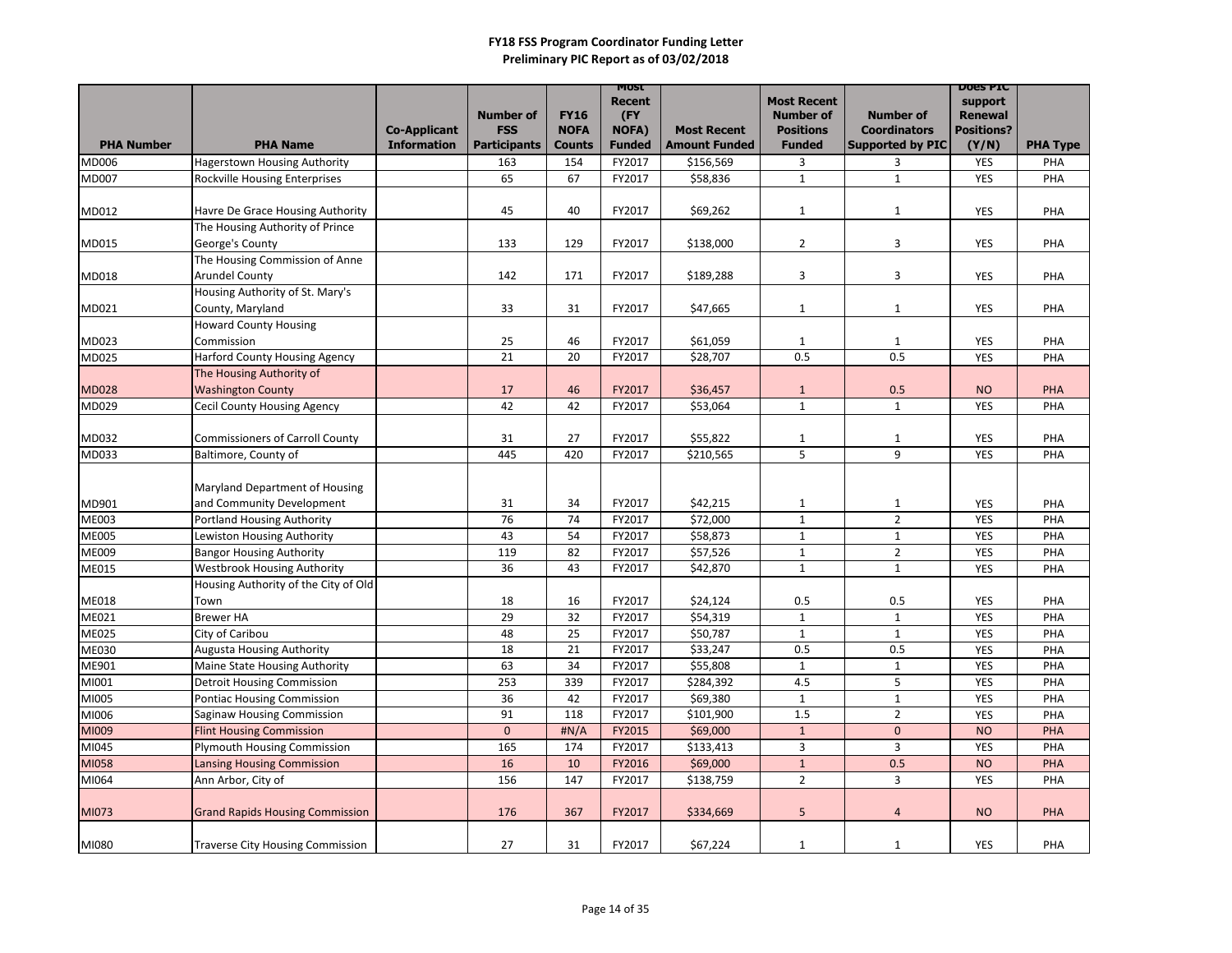|                   |                                    | <b>Co-Applicant</b> | <b>Number of</b><br><b>FSS</b> | <b>FY16</b><br><b>NOFA</b> | MOST<br><b>Recent</b><br>(FY<br><b>NOFA)</b> | <b>Most Recent</b>   | <b>Most Recent</b><br><b>Number of</b><br><b>Positions</b> | <b>Number of</b><br><b>Coordinators</b> | <b>DOGS PIC</b><br>support<br><b>Renewal</b><br><b>Positions?</b> |                 |
|-------------------|------------------------------------|---------------------|--------------------------------|----------------------------|----------------------------------------------|----------------------|------------------------------------------------------------|-----------------------------------------|-------------------------------------------------------------------|-----------------|
| <b>PHA Number</b> | <b>PHA Name</b>                    | <b>Information</b>  | <b>Participants</b>            | <b>Counts</b>              | <b>Funded</b>                                | <b>Amount Funded</b> | <b>Funded</b>                                              | <b>Supported by PIC</b>                 | (Y/N)                                                             | <b>PHA Type</b> |
| MI115             | <b>Wyoming Housing Commission</b>  |                     | 119                            | 113                        | FY2017                                       | \$138,479            | $\overline{2}$                                             | $\overline{2}$                          | <b>YES</b>                                                        | PHA             |
| MI139             | <b>Westland Housing Commission</b> |                     | 52                             | 57                         | FY2017                                       | \$33,069             | $\mathbf{1}$                                               | $\mathbf{1}$                            | YES                                                               | PHA             |
|                   |                                    |                     |                                |                            |                                              |                      |                                                            |                                         |                                                                   |                 |
| MI198             | Kent County Housing Commission     |                     | 135                            | 134                        | FY2017                                       | \$120,487            | $\overline{2}$                                             | 3                                       | <b>YES</b>                                                        | PHA             |
|                   | Michigan State Housing             |                     |                                |                            |                                              |                      |                                                            |                                         |                                                                   |                 |
| MI901             | Development Authority              |                     | 1117                           | 825                        | FY2017                                       | \$971,313            | 14                                                         | 22                                      | <b>YES</b>                                                        | PHA             |
|                   | Public Housing Agency of the City  |                     |                                |                            |                                              |                      |                                                            |                                         |                                                                   |                 |
| <b>MN001</b>      | of Saint Paul                      |                     | 29                             | 32                         | FY2017                                       | \$41,200             | 0.5                                                        | $\mathbf{1}$                            | <b>YES</b>                                                        | PHA             |
|                   | Housing & Redevelopment            |                     |                                |                            |                                              |                      |                                                            |                                         |                                                                   |                 |
| <b>MN003</b>      | Authority of Duluth, MN            |                     | 28                             | 38                         | FY2017                                       | \$66,360             | $\mathbf{1}$                                               | $\mathbf{1}$                            | <b>YES</b>                                                        | PHA             |
|                   | Housing & Redevelopment            |                     |                                |                            |                                              |                      |                                                            |                                         |                                                                   |                 |
| <b>MN007</b>      | Authority of Virginia, MN          |                     | 42                             | 39                         | FY2017                                       | \$60,394             | $\mathbf{1}$                                               | $\mathbf{1}$                            | YES                                                               | PHA             |
|                   | <b>Brainerd Housing and</b>        |                     |                                |                            |                                              |                      |                                                            |                                         |                                                                   |                 |
| <b>MN032</b>      | <b>Redevelopment Authority</b>     |                     | 35                             | 32                         | FY2017                                       | \$60,645             | $\mathbf{1}$                                               | $\mathbf{1}$                            | <b>YES</b>                                                        | PHA             |
|                   |                                    | <b>Blue Earth</b>   |                                |                            |                                              |                      |                                                            |                                         |                                                                   |                 |
|                   |                                    | County              |                                |                            |                                              |                      |                                                            |                                         |                                                                   |                 |
|                   |                                    | Economic            |                                |                            |                                              |                      |                                                            |                                         |                                                                   |                 |
|                   |                                    | Development         |                                |                            |                                              |                      |                                                            |                                         |                                                                   |                 |
|                   |                                    | Authority,          |                                | MN063:                     |                                              |                      |                                                            |                                         |                                                                   |                 |
|                   | Mankato Economic Development       | MN167               | MN063: 28                      | 35                         |                                              |                      |                                                            |                                         |                                                                   |                 |
|                   | Authority (lead applicant in FY    | (co-applicant in    |                                |                            |                                              |                      |                                                            |                                         |                                                                   |                 |
| MN063             | 2017)                              | FY 2017)            | MN167:6                        | MN167: 4                   | FY2017                                       | \$54,717             | $\mathbf{1}$                                               | $\mathbf{1}$                            | <b>YES</b>                                                        | PHA             |
|                   | Housing Authority of Saint Louis   |                     |                                |                            |                                              |                      |                                                            |                                         |                                                                   |                 |
| <b>MN144</b>      | Park                               |                     | 33                             | 34                         | FY2017                                       | \$38,537             | 0.5                                                        | $\mathbf{1}$                            | <b>YES</b>                                                        | PHA             |
|                   | Dakota County Community            |                     |                                |                            |                                              |                      |                                                            |                                         |                                                                   |                 |
| MN147             | <b>Development Agency</b>          |                     | 27                             | 30                         | FY2017                                       | \$24,876             | 0.5                                                        | $\mathbf{1}$                            | <b>YES</b>                                                        | PHA             |
|                   | Housing & Redevelopment            |                     |                                |                            |                                              |                      |                                                            |                                         |                                                                   |                 |
| MN164             | <b>Authority of Clay County</b>    |                     | 41                             | 29                         | FY2017                                       | \$66,537             | $\mathbf{1}$                                               | $\mathbf{1}$                            | <b>YES</b>                                                        | PHA             |
|                   | <b>Scott County Community</b>      |                     |                                |                            |                                              |                      |                                                            |                                         |                                                                   |                 |
| <b>MN184</b>      | <b>Development Agency</b>          |                     | 34                             | 24                         | FY2017                                       | \$23,803             | 0.5                                                        | $\mathbf{1}$                            | YES                                                               | PHA             |
|                   | Southeastern Minnesota Multi-      |                     |                                |                            |                                              |                      |                                                            |                                         |                                                                   |                 |
| MN197             | <b>County HRA</b>                  |                     | 47                             | 52                         | FY2017                                       | \$36,424             | $\mathbf{1}$                                               | $\mathbf{1}$                            | YES                                                               | PHA             |
|                   | Washington County Housing and      |                     |                                |                            |                                              |                      |                                                            |                                         |                                                                   |                 |
| MN212             | <b>Redevelopment Authority</b>     |                     | 31                             | 28                         | FY2017                                       | \$48,711             | 0.5                                                        | $\mathbf{1}$                            | <b>YES</b>                                                        | PHA             |
|                   | South Central MN Multi-County      |                     |                                |                            |                                              |                      |                                                            |                                         |                                                                   |                 |
| MN219             | <b>HRA</b>                         |                     | 26                             | 34                         | FY2017                                       | \$39,579             | $\mathbf{1}$                                               | $\mathbf{1}$                            | <b>YES</b>                                                        | PHA             |
| MO001             | St. Louis Housing Authority        |                     | 130                            | 128                        | FY2017                                       | \$130,356            | $\overline{2}$                                             | $\mathbf{3}$                            | <b>YES</b>                                                        | PHA             |
|                   | Housing Authority of Kansas City,  |                     |                                |                            |                                              |                      |                                                            |                                         |                                                                   |                 |
| MO002             | Missouri                           |                     | 295                            | 257                        | FY2017                                       | \$292,334            | 5                                                          | 6                                       | <b>YES</b>                                                        | PHA             |
|                   | Housing Authority of St. Louis     |                     |                                |                            |                                              |                      |                                                            |                                         |                                                                   |                 |
| MO004             | County                             |                     | 128                            | 118                        | FY2017                                       | \$122,677            | $\overline{2}$                                             | $\mathbf{3}$                            | <b>YES</b>                                                        | PHA             |
|                   |                                    |                     |                                |                            |                                              |                      |                                                            |                                         |                                                                   |                 |
| MO006             | Housing Authority of Saint Charles |                     | 108                            | 105                        | FY2017                                       | \$111,946            | $\overline{2}$                                             | $\overline{2}$                          | YES                                                               | PHA             |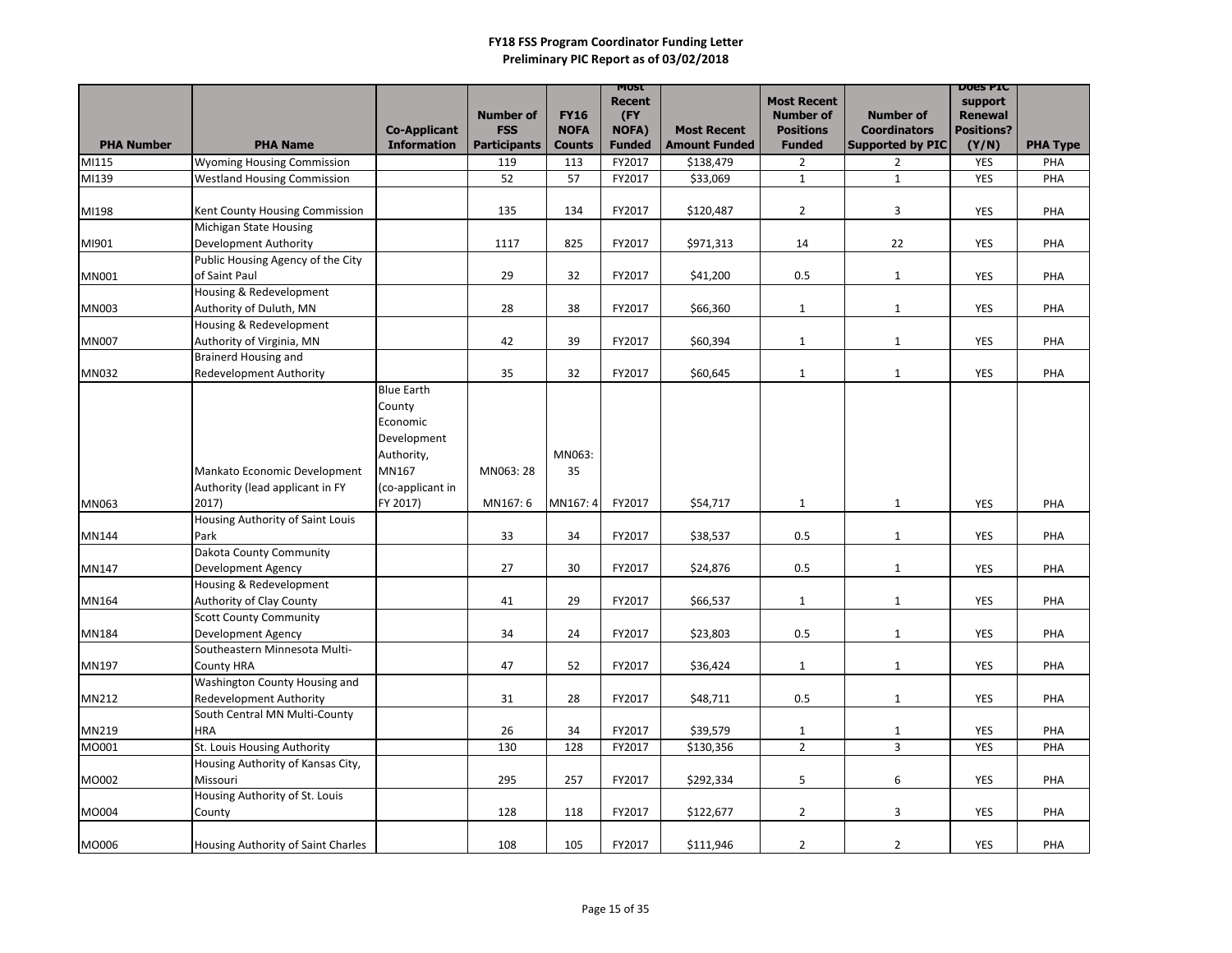|                   |                                                   |                                           |                                   |                              | <b>MOST</b><br><b>Recent</b>  |                                            | <b>Most Recent</b>                |                                                | <b>DOGS PIC</b><br>support |                 |
|-------------------|---------------------------------------------------|-------------------------------------------|-----------------------------------|------------------------------|-------------------------------|--------------------------------------------|-----------------------------------|------------------------------------------------|----------------------------|-----------------|
|                   |                                                   |                                           | <b>Number of</b>                  | <b>FY16</b>                  | (FY                           |                                            | <b>Number of</b>                  | <b>Number of</b>                               | <b>Renewal</b>             |                 |
| <b>PHA Number</b> | <b>PHA Name</b>                                   | <b>Co-Applicant</b><br><b>Information</b> | <b>FSS</b><br><b>Participants</b> | <b>NOFA</b><br><b>Counts</b> | <b>NOFA)</b><br><b>Funded</b> | <b>Most Recent</b><br><b>Amount Funded</b> | <b>Positions</b><br><b>Funded</b> | <b>Coordinators</b><br><b>Supported by PIC</b> | <b>Positions?</b><br>(Y/N) | <b>PHA Type</b> |
|                   | Housing Authority of the City of                  |                                           |                                   |                              |                               |                                            |                                   |                                                |                            |                 |
| MO007             | Columbia, MO                                      |                                           | 89                                | 110                          | FY2017                        | \$104,206                                  | $\overline{2}$                    | $\overline{2}$                                 | YES                        | PHA             |
|                   | Housing Authority of the City of                  |                                           |                                   |                              |                               |                                            |                                   |                                                |                            |                 |
| MO009             | Jefferson                                         |                                           | 27                                | 37                           | FY2017                        | \$69,380                                   | $\mathbf{1}$                      | $\mathbf{1}$                                   | <b>YES</b>                 | PHA             |
|                   | Housing Authority of the City of                  |                                           |                                   |                              |                               |                                            |                                   |                                                |                            |                 |
| MO058             | Springfield, Missouri                             |                                           | 25                                | $\sharp N/A$                 | FY2016                        | \$26,825                                   | 0.5                               | $\mathbf{1}$                                   | <b>YES</b>                 | PHA             |
| MO197             | St. Clair County PHA                              |                                           | 184                               | 185                          | FY2017                        | \$194,272                                  | $\overline{4}$                    | $\overline{4}$                                 | <b>YES</b>                 | PHA             |
|                   | North East Community Action                       |                                           |                                   |                              |                               |                                            |                                   |                                                |                            |                 |
| MO199             | Corp./dba Lincoln County PHA                      |                                           | 139                               | 151                          | FY2017                        | \$78,118                                   | $\overline{2}$                    | 3                                              | YES                        | PHA             |
|                   | St. Francois County Public Housing                |                                           |                                   |                              |                               |                                            |                                   |                                                |                            |                 |
| MO203             | Authority                                         |                                           | 23                                | 22                           | FY2017                        | \$25,916                                   | 0.5                               | 0.5                                            | <b>YES</b>                 | PHA             |
|                   | Franklin County Public Housing                    |                                           |                                   |                              |                               |                                            |                                   |                                                |                            |                 |
| MO205             | Agency                                            |                                           | 96                                | 89                           | FY2017                        | \$87,169                                   | $\overline{2}$                    | $\overline{2}$                                 | <b>YES</b>                 | PHA             |
|                   | <b>Phelps County Public Housing</b>               |                                           |                                   |                              |                               |                                            |                                   |                                                |                            |                 |
| MO206             | Agency                                            |                                           | 105                               | 120                          | FY2017                        | \$59,946                                   | $\overline{2}$                    | $\overline{2}$                                 | <b>YES</b>                 | PHA             |
|                   | Housing Authority of the City of                  |                                           |                                   |                              |                               |                                            |                                   |                                                |                            |                 |
| MO210             | Liberty                                           |                                           | 42                                | 44                           | FY2017                        | \$45,196                                   | $\mathbf{1}$                      | $\mathbf{1}$                                   | <b>YES</b>                 | PHA             |
|                   | <b>Ripley County Public Housing</b>               |                                           |                                   |                              |                               |                                            |                                   |                                                |                            |                 |
| MO212             | Agency                                            |                                           | 47                                | 54                           | FY2017                        | \$36,946                                   | $\mathbf{1}$                      | $\mathbf{1}$                                   | YES                        | PHA             |
|                   | Jasper County Public Housing                      |                                           |                                   |                              |                               |                                            |                                   |                                                |                            |                 |
| MO215             | Agency                                            |                                           | 25                                | 25                           | FY2017                        | \$42,661                                   | $\mathbf{1}$                      | $\mathbf{1}$                                   | <b>YES</b>                 | PHA             |
| MO227             | St. Charles County Government                     |                                           | 63                                | 43                           | FY2017                        | \$43,480                                   | $\mathbf{1}$                      | $\mathbf{1}$                                   | <b>YES</b>                 | PHA             |
|                   | The Housing Authority of the City                 |                                           |                                   |                              |                               |                                            |                                   |                                                |                            |                 |
| MS004             | of Meridian                                       |                                           | 139                               | 156                          | FY2017                        | \$113,130                                  | $\overline{2}$                    | 3                                              | <b>YES</b>                 | PHA             |
|                   | The Housing Authority of the City                 |                                           |                                   |                              |                               |                                            |                                   |                                                |                            |                 |
| <b>MS005</b>      | of Biloxi                                         |                                           | 41                                | 59                           | FY2017                        | \$62,769                                   | $\mathbf{1}$                      | 1                                              | YES                        | PHA             |
|                   | Tennessee Valley Regional Housing                 |                                           |                                   |                              |                               |                                            |                                   |                                                |                            |                 |
| <b>MS006</b>      | Authority                                         |                                           | 165                               | 201                          | FY2017                        | \$180,101                                  | 3                                 | 3                                              | YES                        | PHA             |
|                   | Mississippi Regional Housing                      |                                           |                                   |                              |                               |                                            |                                   |                                                |                            |                 |
| MS016             | Authority No. II                                  |                                           | 38                                | 34                           | FY2017                        | \$30,633                                   | $\mathbf{1}$                      | $\mathbf{1}$                                   | <b>YES</b>                 | PHA             |
|                   | Mississippi Regional Housing                      |                                           |                                   |                              |                               |                                            |                                   |                                                |                            |                 |
| MS040             | Authority VIII                                    |                                           | 120                               | 124                          | FY2017                        | \$98,846                                   | $\overline{2}$                    | $\overline{2}$                                 | YES                        | PHA             |
|                   | Mississippi Regional Housing<br>Authority No. VII |                                           | 288                               | 222                          | FY2017                        | \$198,909                                  |                                   | 6                                              | YES                        | PHA             |
| <b>MS057</b>      | Mississippi Regional Housing                      |                                           |                                   |                              |                               |                                            | 4                                 |                                                |                            |                 |
| <b>MS058</b>      | Authority VI                                      |                                           | 127                               | 153                          | FY2017                        | \$123,784                                  | $\overline{2}$                    | 3                                              | YES                        | PHA             |
|                   | South Delta Regional Housing                      |                                           |                                   |                              |                               |                                            |                                   |                                                |                            |                 |
| MS095             | Authority                                         |                                           | 78                                | #N/A                         | FY2016                        | \$106,500                                  | $\overline{2}$                    | $\overline{2}$                                 | YES                        | PHA             |
|                   | The Housing Authority of the City                 |                                           |                                   |                              |                               |                                            |                                   |                                                |                            |                 |
| <b>MS103</b>      | of Jackson, MS                                    |                                           | 8                                 | 28                           | FY2017                        | \$55,636                                   | $\mathbf{1}$                      | $\mathbf 0$                                    | <b>NO</b>                  | <b>PHA</b>      |
| MT001             | <b>Housing Authority of Billings</b>              |                                           | 25                                | 38                           | FY2017                        | \$43,877                                   | $\mathbf{1}$                      | $\mathbf{1}$                                   | <b>YES</b>                 | PHA             |
| MT033             | Missoula Housing Authority                        |                                           | 140                               | 131                          | FY2017                        | \$204,695                                  | 3                                 | $\mathbf{3}$                                   | YES                        | PHA             |
|                   |                                                   |                                           |                                   |                              |                               |                                            |                                   |                                                |                            |                 |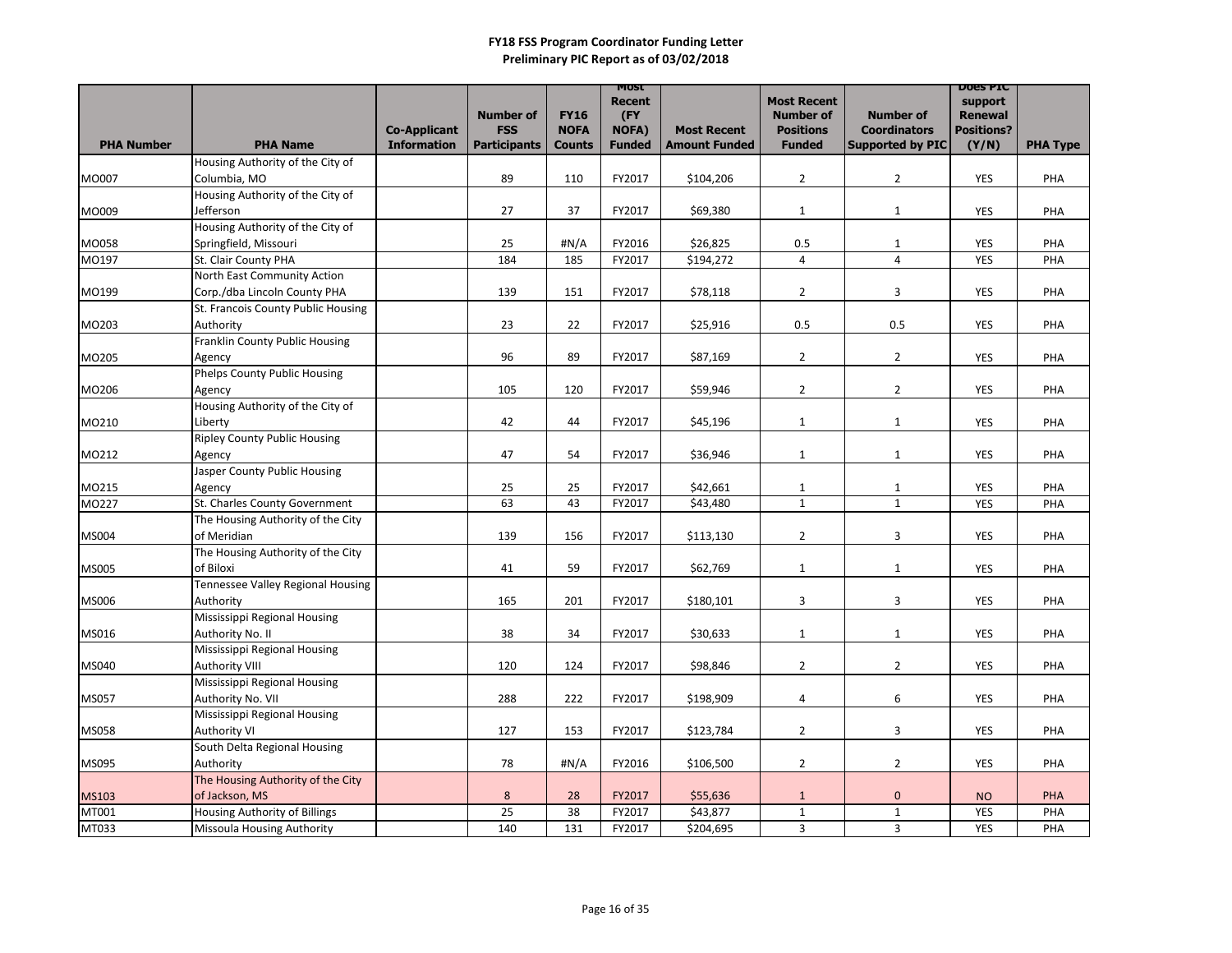|                              |                                                                 |                     |                     |               | <b>MOST</b><br><b>Recent</b> |                      | <b>Most Recent</b>           |                              | <b>DOES PIC</b><br>support |                 |
|------------------------------|-----------------------------------------------------------------|---------------------|---------------------|---------------|------------------------------|----------------------|------------------------------|------------------------------|----------------------------|-----------------|
|                              |                                                                 |                     | <b>Number of</b>    | <b>FY16</b>   | (FY                          |                      | <b>Number of</b>             | <b>Number of</b>             | <b>Renewal</b>             |                 |
|                              |                                                                 | <b>Co-Applicant</b> | <b>FSS</b>          | <b>NOFA</b>   | <b>NOFA)</b>                 | <b>Most Recent</b>   | <b>Positions</b>             | <b>Coordinators</b>          | <b>Positions?</b>          |                 |
| <b>PHA Number</b>            | <b>PHA Name</b>                                                 | <b>Information</b>  | <b>Participants</b> | <b>Counts</b> | <b>Funded</b>                | <b>Amount Funded</b> | <b>Funded</b>                | <b>Supported by PIC</b>      | (Y/N)                      | <b>PHA Type</b> |
| <b>NC001</b>                 | Housing Authority of the City of<br>Wilmington, NC              |                     | 76                  | 92            | FY2017                       | \$115,871            | $\overline{2}$               | $\overline{2}$               | <b>YES</b>                 | PHA             |
|                              | Housing Authority of the City of                                |                     |                     |               |                              |                      |                              |                              |                            |                 |
| <b>NC003</b>                 | Charlotte, N.C.                                                 |                     | 5110                | 5275          | FY2017                       | \$116,170            | $\overline{2}$               | 110                          | YES                        | <b>MTW</b>      |
|                              | Housing Authority of the City of                                |                     |                     |               |                              |                      |                              |                              |                            |                 |
| <b>NC004</b>                 | Kinston, NC                                                     |                     | 97                  | 95            | FY2017                       | \$97,153             | $\overline{2}$               | $\overline{2}$               | <b>YES</b>                 | PHA             |
|                              | Housing Authority of the City of                                |                     |                     |               |                              |                      |                              |                              |                            |                 |
| <b>NC006</b>                 | High Point                                                      |                     | 169                 | 174           | FY2017                       | \$161,605            | 3                            | 3                            | <b>YES</b>                 | PHA             |
|                              | Housing Authority of the City of                                |                     |                     |               |                              |                      |                              |                              |                            |                 |
| <b>NC007</b>                 | Asheville                                                       |                     | 251                 | 199           | FY2017                       | \$125,871            | $\overline{2}$               | 5                            | <b>YES</b>                 | PHA             |
|                              | <b>City of Concord Housing</b>                                  |                     |                     |               |                              |                      |                              |                              |                            |                 |
| <b>NC008</b>                 | Department                                                      |                     | 91                  | 70            | FY2017                       | \$44,832             | $\mathbf{1}$                 | $\overline{2}$               | <b>YES</b>                 | PHA             |
| <b>NC011</b>                 | <b>Greensboro Housing Authority</b>                             |                     | 263                 | 260           | FY2017                       | \$282,581            | 5                            | 5                            | <b>YES</b>                 | PHA             |
| <b>NC012</b>                 | Housing Authority of the City of<br>Winston-Salem               |                     | 85                  | 80            | FY2017                       | \$56,825             | $\mathbf{1}$                 | $\overline{2}$               | <b>YES</b>                 | PHA             |
|                              | The Housing Authority of the City                               |                     |                     |               |                              |                      |                              |                              |                            |                 |
| <b>NC013</b>                 | of Durham                                                       |                     | 161                 | 123           | FY2017                       | \$144,000            | $\overline{2}$               | 3                            | <b>YES</b>                 | PHA             |
| <b>NC016</b>                 | <b>Salisbury Housing Authority</b>                              |                     | $\mathbf 0$         | #N/A          | FY2016                       | \$69,000             | $\mathbf{1}$                 | $\overline{0}$               | <b>NO</b>                  | PHA             |
|                              | Housing Authority of the Town of                                |                     |                     |               |                              |                      |                              |                              |                            |                 |
| <b>NC018</b>                 | Laurinburg                                                      |                     | 89                  | 92            | FY2017                       | \$48,601             | $\mathbf{1}$                 | $\overline{2}$               | <b>YES</b>                 | PHA             |
| <b>NC020</b>                 | <b>Wilson Housing Authority</b>                                 |                     | 33                  | 48            | FY2017                       | \$59,500             | $\mathbf{1}$                 | $\mathbf{1}$                 | <b>YES</b>                 | PHA             |
|                              | Housing Authority of the County of                              |                     |                     |               |                              |                      |                              |                              |                            |                 |
| <b>NC021</b>                 | Wake                                                            |                     | 42                  | 55            | FY2017                       | \$52,783             | $\mathbf{1}$                 | $\mathbf{1}$                 | YES                        | PHA             |
|                              | Housing Authority of the City of                                |                     |                     |               |                              |                      |                              |                              |                            |                 |
| <b>NC022</b>                 | Greenville                                                      |                     | 192                 | 224           | FY2017                       | \$165,949            | 3                            | 4                            | <b>YES</b>                 | PHA             |
| <b>NC032</b>                 | <b>Washington Housing Authority</b>                             |                     | 53                  | 34            | FY2017                       | \$41,541             | $\mathbf{1}$                 | $\mathbf{1}$                 | <b>YES</b>                 | PHA             |
| <b>NC035</b>                 | Sanford Housing Authority                                       |                     | 142                 | 114           | FY2017                       | \$105,332            | $\overline{2}$               | 3                            | <b>YES</b>                 | PHA             |
| <b>NC039</b><br><b>NC056</b> | Lexington Housing Authority<br><b>Hickory Housing Authority</b> |                     | 40<br>28            | 16<br>33      | FY2017<br>FY2017             | \$35,871<br>\$52,847 | 0.5<br>$\mathbf{1}$          | $\mathbf{1}$<br>$\mathbf{1}$ | <b>YES</b><br><b>YES</b>   | PHA<br>PHA      |
| <b>NC057</b>                 | <b>Gastonia Housing Authority</b>                               |                     | 33                  | 35            | FY2017                       | \$45,162             | $\mathbf{1}$                 | $\mathbf{1}$                 | <b>YES</b>                 | PHA             |
| <b>NC060</b>                 | <b>Roxboro Housing Authority</b>                                |                     | 35                  | 25            | FY2017                       | \$62,975             | $\mathbf{1}$                 | $\mathbf{1}$                 | <b>YES</b>                 | PHA             |
| <b>NC066</b>                 | <b>Burlington Housing Authority</b>                             |                     | 31                  | 32            | FY2017                       | \$59,690             | $\mathbf{1}$                 | $\mathbf{1}$                 | <b>YES</b>                 | PHA             |
|                              |                                                                 |                     |                     |               |                              |                      |                              |                              |                            |                 |
| <b>NC069</b>                 | N Wilkesboro Housing Authority                                  |                     | 36                  | 32            | FY2017                       | \$55,209             | $\mathbf{1}$                 | $\mathbf{1}$                 | <b>YES</b>                 | PHA             |
| <b>NC071</b>                 | Thomasville Housing Authority                                   |                     | 16                  | 21            | FY2017                       | \$25,000             | 0.5                          | 0.5                          | YES                        | PHA             |
| <b>NC072</b>                 | <b>Statesville Housing Authority</b>                            |                     | 199                 | 181           | FY2017                       | \$177,896            | 3 <sup>1</sup>               | $\overline{4}$               | <b>YES</b>                 | PHA             |
|                              | Mid-East Regional Housing                                       |                     |                     |               |                              |                      |                              |                              |                            |                 |
| <b>NC087</b>                 | Authority                                                       |                     | 30                  | 44            | FY2017                       | \$43,483             | $\mathbf{1}$                 | $\mathbf{1}$                 | YES                        | PHA             |
|                              |                                                                 |                     |                     |               |                              |                      |                              |                              |                            |                 |
| <b>NC102</b>                 | <b>Rowan County Housing Authority</b>                           |                     | 157                 | 137           | FY2017                       | \$95,081             | $\overline{2}$               | 3                            | <b>YES</b>                 | PHA             |
| <b>NC120</b>                 | Chatham County Housing Authority                                |                     | 28                  | 35            | FY2017                       | \$49,337             |                              |                              | <b>YES</b>                 | PHA             |
| <b>NC134</b>                 | <b>East Spencer Housing Authority</b>                           |                     | 41                  | 10            | FY2016                       | \$44,200             | $\mathbf{1}$<br>$\mathbf{1}$ | $\mathbf{1}$<br>$\mathbf{1}$ | <b>YES</b>                 | PHA             |
|                              |                                                                 |                     |                     |               |                              |                      |                              |                              |                            |                 |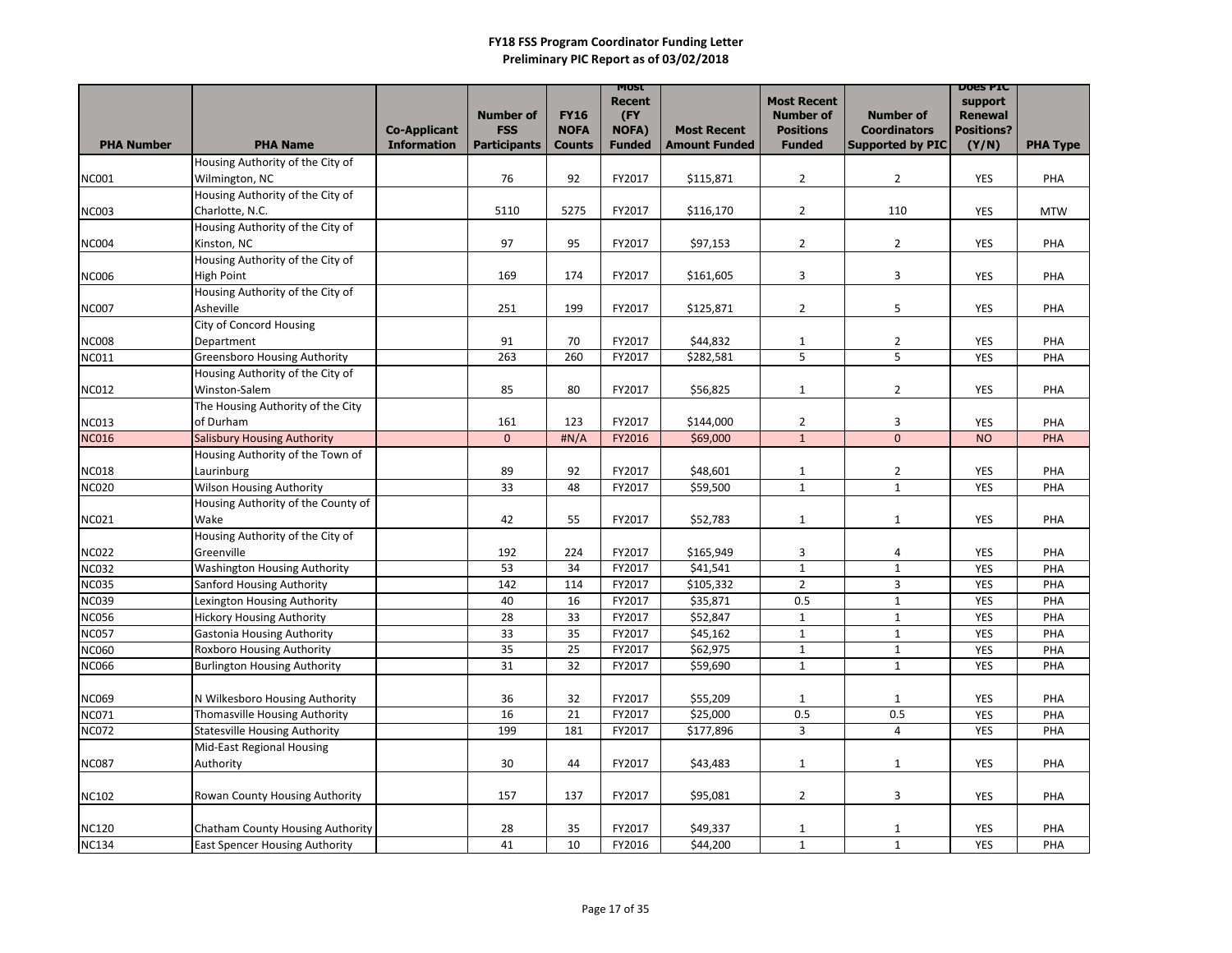| <b>Number of</b><br><b>FY16</b><br>(FY<br><b>Number of</b><br><b>Number of</b><br><b>Renewal</b><br><b>FSS</b><br><b>Positions</b><br><b>Positions?</b><br><b>NOFA</b><br><b>NOFA)</b><br><b>Coordinators</b><br><b>Co-Applicant</b><br><b>Most Recent</b><br><b>Participants</b><br><b>PHA Number</b><br><b>PHA Name</b><br><b>Information</b><br><b>Amount Funded</b><br><b>Funded</b><br><b>Supported by PIC</b><br>(Y/N)<br><b>Funded</b><br><b>PHA Type</b><br><b>Counts</b><br><b>Western Carolina Community</b><br>FY2017<br>\$62,025<br><b>NC140</b><br>42<br>43<br><b>YES</b><br>PHA<br>Action<br>$\mathbf{1}$<br>$\mathbf{1}$<br>32<br>$\mathbf{1}$<br>$\mathbf{1}$<br>Coastal Community Action, Inc.<br>29<br>\$39,808<br><b>NC141</b><br>FY2017<br><b>YES</b><br>PHA<br>Eastern Carolina Human Services<br>24<br>16<br>FY2017<br>\$32,141<br>0.5<br><b>NC144</b><br>0.5<br><b>YES</b><br>PHA<br>Agency, Inc.<br>Economic Improvement Council,<br>69<br>72<br>\$44,228<br>FY2017<br><b>YES</b><br>PHA<br>$\mathbf{1}$<br>$\mathbf{1}$<br>Inc.<br>Sandhills Community Action<br>39<br>FY2017<br>\$40,287<br>41<br><b>YES</b><br>PHA<br>1<br>1<br>Program<br>1.5<br>$2^{\circ}$<br>Twin Rivers Opportunities, Inc.<br>85<br>78<br>\$67,671<br>FY2017<br><b>YES</b><br>PHA<br>34<br>Mountain Projects, Inc.<br>28<br>\$33,975<br>0.5<br>$\mathbf{1}$<br>FY2017<br>YES<br>PHA<br>Western Piedmont Council of<br>51<br>55<br>FY2017<br>\$69,380<br><b>YES</b><br>PHA<br>$\mathbf{1}$<br>$\mathbf{1}$<br>Governments<br><b>Isothermal Plan and Dev</b><br>30<br>40<br>FY2017<br>0.5<br>\$35,744<br><b>YES</b><br>PHA<br>Commission<br>$\mathbf{1}$<br>Northwestern Regional Housing<br>254<br>277<br>FY2017<br>5<br><b>YES</b><br>Authority<br>\$206,884<br>$\overline{4}$<br>PHA<br>The Housing Authority of the City<br>of Grand Forks, ND<br>\$104,899<br>124<br>95<br>FY2017<br>$\overline{2}$<br>$\overline{2}$<br><b>YES</b><br>PHA<br>Fargo Housing and Redevelopment<br>108<br>FY2017<br>\$110,836<br>$\overline{2}$<br>Authority<br>103<br>$\overline{2}$<br><b>YES</b><br>PHA<br>$\overline{0}$<br>$\mathbf{1}$<br><b>ND017</b><br><b>Minot Housing Authority</b><br>13<br>H N/A<br>FY2016<br>\$43,612<br>PHA<br><b>NO</b><br>Housing Authority of the City of<br><b>NE001</b><br>204<br>208<br>FY2017<br>\$197,633<br><b>YES</b><br>Omaha<br>$\overline{4}$<br>PHA<br>4<br>Housing Authority of the City of<br>FY2017<br>\$116,147<br><b>NE002</b><br>Lincoln<br>131<br>122<br>$\overline{2}$<br>3<br><b>YES</b><br><b>MTW</b><br><b>NE004</b><br>\$74,184<br><b>YES</b><br>Kearney Housing Agency<br>83<br>87<br>FY2017<br>$\overline{2}$<br>$\overline{2}$<br>PHA<br>61<br>30<br>FY2017<br>\$52,016<br><b>NE153</b><br>Douglas County Housing Authority<br>$\mathbf{1}$<br><b>YES</b><br>PHA<br>$\mathbf{1}$<br><b>NE180</b><br>31<br>35<br>$\mathbf{1}$<br>Northeast Nebraska Joint HA<br>FY2017<br>\$43,696<br>$\mathbf{1}$<br><b>YES</b><br>PHA<br><b>Goldenrod Regional Housing</b><br>29<br>26<br>FY2017<br>\$36,882<br><b>NE181</b><br>$\mathbf{1}$<br>$\mathbf{1}$<br><b>YES</b><br>PHA<br>Agency<br>Manchester Housing and<br>30<br>28<br>\$45,282<br><b>NH001</b><br><b>Redevelopment Authority</b><br>FY2017<br>$\mathbf{1}$<br>$\mathbf{1}$<br><b>YES</b><br>PHA<br>$2^{\circ}$<br><b>NH003</b><br>89<br>82<br>FY2017<br>\$138,759<br>$\overline{2}$<br>Dover Housing Authority<br><b>YES</b><br>PHA<br>$2^{\circ}$<br>NH010<br>85<br>96<br>$\overline{2}$<br>FY2017<br><b>YES</b><br>Keene Housing Authority<br>\$132,137<br><b>MTW</b><br>New Hampshire Housing Finance<br>\$238,999<br>Authority<br>189<br>194<br>FY2017<br>4<br>4<br><b>NH901</b><br>YES<br>PHA<br>Housing Authority of the City of<br>$\sharp N/A$<br>\$134,897<br>$\overline{2}$<br>$\mathbf{3}$<br>NJ002<br>161<br>FY2016<br><b>YES</b><br>PHA<br>Newark<br>Housing Authority of the City of<br>\$193,356<br>Perth Amboy<br>139<br>FY2017<br>$\overline{3}$<br><b>NO</b><br>NJ006<br>114<br>$\overline{2}$<br><b>PHA</b> |              |  |  | <b>MOST</b><br><b>Recent</b> | <b>Most Recent</b> | <b>DOES PIC</b><br>support |  |
|------------------------------------------------------------------------------------------------------------------------------------------------------------------------------------------------------------------------------------------------------------------------------------------------------------------------------------------------------------------------------------------------------------------------------------------------------------------------------------------------------------------------------------------------------------------------------------------------------------------------------------------------------------------------------------------------------------------------------------------------------------------------------------------------------------------------------------------------------------------------------------------------------------------------------------------------------------------------------------------------------------------------------------------------------------------------------------------------------------------------------------------------------------------------------------------------------------------------------------------------------------------------------------------------------------------------------------------------------------------------------------------------------------------------------------------------------------------------------------------------------------------------------------------------------------------------------------------------------------------------------------------------------------------------------------------------------------------------------------------------------------------------------------------------------------------------------------------------------------------------------------------------------------------------------------------------------------------------------------------------------------------------------------------------------------------------------------------------------------------------------------------------------------------------------------------------------------------------------------------------------------------------------------------------------------------------------------------------------------------------------------------------------------------------------------------------------------------------------------------------------------------------------------------------------------------------------------------------------------------------------------------------------------------------------------------------------------------------------------------------------------------------------------------------------------------------------------------------------------------------------------------------------------------------------------------------------------------------------------------------------------------------------------------------------------------------------------------------------------------------------------------------------------------------------------------------------------------------------------------------------------------------------------------------------------------------------------------------------------------------------------------------------------------------------------------------------------------------------------------------------------------------------------------------------------------------------------------------------------------------------------------------------------------------------------------------------------------------------------------------------------------------------------------------------------------------------------------------------------------------------------------------------------------------------------------------------------------------------------------------------------------------------|--------------|--|--|------------------------------|--------------------|----------------------------|--|
|                                                                                                                                                                                                                                                                                                                                                                                                                                                                                                                                                                                                                                                                                                                                                                                                                                                                                                                                                                                                                                                                                                                                                                                                                                                                                                                                                                                                                                                                                                                                                                                                                                                                                                                                                                                                                                                                                                                                                                                                                                                                                                                                                                                                                                                                                                                                                                                                                                                                                                                                                                                                                                                                                                                                                                                                                                                                                                                                                                                                                                                                                                                                                                                                                                                                                                                                                                                                                                                                                                                                                                                                                                                                                                                                                                                                                                                                                                                                                                                                                              |              |  |  |                              |                    |                            |  |
|                                                                                                                                                                                                                                                                                                                                                                                                                                                                                                                                                                                                                                                                                                                                                                                                                                                                                                                                                                                                                                                                                                                                                                                                                                                                                                                                                                                                                                                                                                                                                                                                                                                                                                                                                                                                                                                                                                                                                                                                                                                                                                                                                                                                                                                                                                                                                                                                                                                                                                                                                                                                                                                                                                                                                                                                                                                                                                                                                                                                                                                                                                                                                                                                                                                                                                                                                                                                                                                                                                                                                                                                                                                                                                                                                                                                                                                                                                                                                                                                                              |              |  |  |                              |                    |                            |  |
|                                                                                                                                                                                                                                                                                                                                                                                                                                                                                                                                                                                                                                                                                                                                                                                                                                                                                                                                                                                                                                                                                                                                                                                                                                                                                                                                                                                                                                                                                                                                                                                                                                                                                                                                                                                                                                                                                                                                                                                                                                                                                                                                                                                                                                                                                                                                                                                                                                                                                                                                                                                                                                                                                                                                                                                                                                                                                                                                                                                                                                                                                                                                                                                                                                                                                                                                                                                                                                                                                                                                                                                                                                                                                                                                                                                                                                                                                                                                                                                                                              |              |  |  |                              |                    |                            |  |
|                                                                                                                                                                                                                                                                                                                                                                                                                                                                                                                                                                                                                                                                                                                                                                                                                                                                                                                                                                                                                                                                                                                                                                                                                                                                                                                                                                                                                                                                                                                                                                                                                                                                                                                                                                                                                                                                                                                                                                                                                                                                                                                                                                                                                                                                                                                                                                                                                                                                                                                                                                                                                                                                                                                                                                                                                                                                                                                                                                                                                                                                                                                                                                                                                                                                                                                                                                                                                                                                                                                                                                                                                                                                                                                                                                                                                                                                                                                                                                                                                              |              |  |  |                              |                    |                            |  |
|                                                                                                                                                                                                                                                                                                                                                                                                                                                                                                                                                                                                                                                                                                                                                                                                                                                                                                                                                                                                                                                                                                                                                                                                                                                                                                                                                                                                                                                                                                                                                                                                                                                                                                                                                                                                                                                                                                                                                                                                                                                                                                                                                                                                                                                                                                                                                                                                                                                                                                                                                                                                                                                                                                                                                                                                                                                                                                                                                                                                                                                                                                                                                                                                                                                                                                                                                                                                                                                                                                                                                                                                                                                                                                                                                                                                                                                                                                                                                                                                                              |              |  |  |                              |                    |                            |  |
|                                                                                                                                                                                                                                                                                                                                                                                                                                                                                                                                                                                                                                                                                                                                                                                                                                                                                                                                                                                                                                                                                                                                                                                                                                                                                                                                                                                                                                                                                                                                                                                                                                                                                                                                                                                                                                                                                                                                                                                                                                                                                                                                                                                                                                                                                                                                                                                                                                                                                                                                                                                                                                                                                                                                                                                                                                                                                                                                                                                                                                                                                                                                                                                                                                                                                                                                                                                                                                                                                                                                                                                                                                                                                                                                                                                                                                                                                                                                                                                                                              |              |  |  |                              |                    |                            |  |
|                                                                                                                                                                                                                                                                                                                                                                                                                                                                                                                                                                                                                                                                                                                                                                                                                                                                                                                                                                                                                                                                                                                                                                                                                                                                                                                                                                                                                                                                                                                                                                                                                                                                                                                                                                                                                                                                                                                                                                                                                                                                                                                                                                                                                                                                                                                                                                                                                                                                                                                                                                                                                                                                                                                                                                                                                                                                                                                                                                                                                                                                                                                                                                                                                                                                                                                                                                                                                                                                                                                                                                                                                                                                                                                                                                                                                                                                                                                                                                                                                              |              |  |  |                              |                    |                            |  |
|                                                                                                                                                                                                                                                                                                                                                                                                                                                                                                                                                                                                                                                                                                                                                                                                                                                                                                                                                                                                                                                                                                                                                                                                                                                                                                                                                                                                                                                                                                                                                                                                                                                                                                                                                                                                                                                                                                                                                                                                                                                                                                                                                                                                                                                                                                                                                                                                                                                                                                                                                                                                                                                                                                                                                                                                                                                                                                                                                                                                                                                                                                                                                                                                                                                                                                                                                                                                                                                                                                                                                                                                                                                                                                                                                                                                                                                                                                                                                                                                                              |              |  |  |                              |                    |                            |  |
|                                                                                                                                                                                                                                                                                                                                                                                                                                                                                                                                                                                                                                                                                                                                                                                                                                                                                                                                                                                                                                                                                                                                                                                                                                                                                                                                                                                                                                                                                                                                                                                                                                                                                                                                                                                                                                                                                                                                                                                                                                                                                                                                                                                                                                                                                                                                                                                                                                                                                                                                                                                                                                                                                                                                                                                                                                                                                                                                                                                                                                                                                                                                                                                                                                                                                                                                                                                                                                                                                                                                                                                                                                                                                                                                                                                                                                                                                                                                                                                                                              | <b>NC145</b> |  |  |                              |                    |                            |  |
|                                                                                                                                                                                                                                                                                                                                                                                                                                                                                                                                                                                                                                                                                                                                                                                                                                                                                                                                                                                                                                                                                                                                                                                                                                                                                                                                                                                                                                                                                                                                                                                                                                                                                                                                                                                                                                                                                                                                                                                                                                                                                                                                                                                                                                                                                                                                                                                                                                                                                                                                                                                                                                                                                                                                                                                                                                                                                                                                                                                                                                                                                                                                                                                                                                                                                                                                                                                                                                                                                                                                                                                                                                                                                                                                                                                                                                                                                                                                                                                                                              |              |  |  |                              |                    |                            |  |
|                                                                                                                                                                                                                                                                                                                                                                                                                                                                                                                                                                                                                                                                                                                                                                                                                                                                                                                                                                                                                                                                                                                                                                                                                                                                                                                                                                                                                                                                                                                                                                                                                                                                                                                                                                                                                                                                                                                                                                                                                                                                                                                                                                                                                                                                                                                                                                                                                                                                                                                                                                                                                                                                                                                                                                                                                                                                                                                                                                                                                                                                                                                                                                                                                                                                                                                                                                                                                                                                                                                                                                                                                                                                                                                                                                                                                                                                                                                                                                                                                              | <b>NC149</b> |  |  |                              |                    |                            |  |
|                                                                                                                                                                                                                                                                                                                                                                                                                                                                                                                                                                                                                                                                                                                                                                                                                                                                                                                                                                                                                                                                                                                                                                                                                                                                                                                                                                                                                                                                                                                                                                                                                                                                                                                                                                                                                                                                                                                                                                                                                                                                                                                                                                                                                                                                                                                                                                                                                                                                                                                                                                                                                                                                                                                                                                                                                                                                                                                                                                                                                                                                                                                                                                                                                                                                                                                                                                                                                                                                                                                                                                                                                                                                                                                                                                                                                                                                                                                                                                                                                              | <b>NC151</b> |  |  |                              |                    |                            |  |
|                                                                                                                                                                                                                                                                                                                                                                                                                                                                                                                                                                                                                                                                                                                                                                                                                                                                                                                                                                                                                                                                                                                                                                                                                                                                                                                                                                                                                                                                                                                                                                                                                                                                                                                                                                                                                                                                                                                                                                                                                                                                                                                                                                                                                                                                                                                                                                                                                                                                                                                                                                                                                                                                                                                                                                                                                                                                                                                                                                                                                                                                                                                                                                                                                                                                                                                                                                                                                                                                                                                                                                                                                                                                                                                                                                                                                                                                                                                                                                                                                              | <b>NC152</b> |  |  |                              |                    |                            |  |
|                                                                                                                                                                                                                                                                                                                                                                                                                                                                                                                                                                                                                                                                                                                                                                                                                                                                                                                                                                                                                                                                                                                                                                                                                                                                                                                                                                                                                                                                                                                                                                                                                                                                                                                                                                                                                                                                                                                                                                                                                                                                                                                                                                                                                                                                                                                                                                                                                                                                                                                                                                                                                                                                                                                                                                                                                                                                                                                                                                                                                                                                                                                                                                                                                                                                                                                                                                                                                                                                                                                                                                                                                                                                                                                                                                                                                                                                                                                                                                                                                              |              |  |  |                              |                    |                            |  |
|                                                                                                                                                                                                                                                                                                                                                                                                                                                                                                                                                                                                                                                                                                                                                                                                                                                                                                                                                                                                                                                                                                                                                                                                                                                                                                                                                                                                                                                                                                                                                                                                                                                                                                                                                                                                                                                                                                                                                                                                                                                                                                                                                                                                                                                                                                                                                                                                                                                                                                                                                                                                                                                                                                                                                                                                                                                                                                                                                                                                                                                                                                                                                                                                                                                                                                                                                                                                                                                                                                                                                                                                                                                                                                                                                                                                                                                                                                                                                                                                                              | <b>NC159</b> |  |  |                              |                    |                            |  |
|                                                                                                                                                                                                                                                                                                                                                                                                                                                                                                                                                                                                                                                                                                                                                                                                                                                                                                                                                                                                                                                                                                                                                                                                                                                                                                                                                                                                                                                                                                                                                                                                                                                                                                                                                                                                                                                                                                                                                                                                                                                                                                                                                                                                                                                                                                                                                                                                                                                                                                                                                                                                                                                                                                                                                                                                                                                                                                                                                                                                                                                                                                                                                                                                                                                                                                                                                                                                                                                                                                                                                                                                                                                                                                                                                                                                                                                                                                                                                                                                                              |              |  |  |                              |                    |                            |  |
|                                                                                                                                                                                                                                                                                                                                                                                                                                                                                                                                                                                                                                                                                                                                                                                                                                                                                                                                                                                                                                                                                                                                                                                                                                                                                                                                                                                                                                                                                                                                                                                                                                                                                                                                                                                                                                                                                                                                                                                                                                                                                                                                                                                                                                                                                                                                                                                                                                                                                                                                                                                                                                                                                                                                                                                                                                                                                                                                                                                                                                                                                                                                                                                                                                                                                                                                                                                                                                                                                                                                                                                                                                                                                                                                                                                                                                                                                                                                                                                                                              | <b>NC161</b> |  |  |                              |                    |                            |  |
|                                                                                                                                                                                                                                                                                                                                                                                                                                                                                                                                                                                                                                                                                                                                                                                                                                                                                                                                                                                                                                                                                                                                                                                                                                                                                                                                                                                                                                                                                                                                                                                                                                                                                                                                                                                                                                                                                                                                                                                                                                                                                                                                                                                                                                                                                                                                                                                                                                                                                                                                                                                                                                                                                                                                                                                                                                                                                                                                                                                                                                                                                                                                                                                                                                                                                                                                                                                                                                                                                                                                                                                                                                                                                                                                                                                                                                                                                                                                                                                                                              |              |  |  |                              |                    |                            |  |
|                                                                                                                                                                                                                                                                                                                                                                                                                                                                                                                                                                                                                                                                                                                                                                                                                                                                                                                                                                                                                                                                                                                                                                                                                                                                                                                                                                                                                                                                                                                                                                                                                                                                                                                                                                                                                                                                                                                                                                                                                                                                                                                                                                                                                                                                                                                                                                                                                                                                                                                                                                                                                                                                                                                                                                                                                                                                                                                                                                                                                                                                                                                                                                                                                                                                                                                                                                                                                                                                                                                                                                                                                                                                                                                                                                                                                                                                                                                                                                                                                              | <b>NC167</b> |  |  |                              |                    |                            |  |
|                                                                                                                                                                                                                                                                                                                                                                                                                                                                                                                                                                                                                                                                                                                                                                                                                                                                                                                                                                                                                                                                                                                                                                                                                                                                                                                                                                                                                                                                                                                                                                                                                                                                                                                                                                                                                                                                                                                                                                                                                                                                                                                                                                                                                                                                                                                                                                                                                                                                                                                                                                                                                                                                                                                                                                                                                                                                                                                                                                                                                                                                                                                                                                                                                                                                                                                                                                                                                                                                                                                                                                                                                                                                                                                                                                                                                                                                                                                                                                                                                              |              |  |  |                              |                    |                            |  |
|                                                                                                                                                                                                                                                                                                                                                                                                                                                                                                                                                                                                                                                                                                                                                                                                                                                                                                                                                                                                                                                                                                                                                                                                                                                                                                                                                                                                                                                                                                                                                                                                                                                                                                                                                                                                                                                                                                                                                                                                                                                                                                                                                                                                                                                                                                                                                                                                                                                                                                                                                                                                                                                                                                                                                                                                                                                                                                                                                                                                                                                                                                                                                                                                                                                                                                                                                                                                                                                                                                                                                                                                                                                                                                                                                                                                                                                                                                                                                                                                                              | ND012        |  |  |                              |                    |                            |  |
|                                                                                                                                                                                                                                                                                                                                                                                                                                                                                                                                                                                                                                                                                                                                                                                                                                                                                                                                                                                                                                                                                                                                                                                                                                                                                                                                                                                                                                                                                                                                                                                                                                                                                                                                                                                                                                                                                                                                                                                                                                                                                                                                                                                                                                                                                                                                                                                                                                                                                                                                                                                                                                                                                                                                                                                                                                                                                                                                                                                                                                                                                                                                                                                                                                                                                                                                                                                                                                                                                                                                                                                                                                                                                                                                                                                                                                                                                                                                                                                                                              |              |  |  |                              |                    |                            |  |
|                                                                                                                                                                                                                                                                                                                                                                                                                                                                                                                                                                                                                                                                                                                                                                                                                                                                                                                                                                                                                                                                                                                                                                                                                                                                                                                                                                                                                                                                                                                                                                                                                                                                                                                                                                                                                                                                                                                                                                                                                                                                                                                                                                                                                                                                                                                                                                                                                                                                                                                                                                                                                                                                                                                                                                                                                                                                                                                                                                                                                                                                                                                                                                                                                                                                                                                                                                                                                                                                                                                                                                                                                                                                                                                                                                                                                                                                                                                                                                                                                              | ND014        |  |  |                              |                    |                            |  |
|                                                                                                                                                                                                                                                                                                                                                                                                                                                                                                                                                                                                                                                                                                                                                                                                                                                                                                                                                                                                                                                                                                                                                                                                                                                                                                                                                                                                                                                                                                                                                                                                                                                                                                                                                                                                                                                                                                                                                                                                                                                                                                                                                                                                                                                                                                                                                                                                                                                                                                                                                                                                                                                                                                                                                                                                                                                                                                                                                                                                                                                                                                                                                                                                                                                                                                                                                                                                                                                                                                                                                                                                                                                                                                                                                                                                                                                                                                                                                                                                                              |              |  |  |                              |                    |                            |  |
|                                                                                                                                                                                                                                                                                                                                                                                                                                                                                                                                                                                                                                                                                                                                                                                                                                                                                                                                                                                                                                                                                                                                                                                                                                                                                                                                                                                                                                                                                                                                                                                                                                                                                                                                                                                                                                                                                                                                                                                                                                                                                                                                                                                                                                                                                                                                                                                                                                                                                                                                                                                                                                                                                                                                                                                                                                                                                                                                                                                                                                                                                                                                                                                                                                                                                                                                                                                                                                                                                                                                                                                                                                                                                                                                                                                                                                                                                                                                                                                                                              |              |  |  |                              |                    |                            |  |
|                                                                                                                                                                                                                                                                                                                                                                                                                                                                                                                                                                                                                                                                                                                                                                                                                                                                                                                                                                                                                                                                                                                                                                                                                                                                                                                                                                                                                                                                                                                                                                                                                                                                                                                                                                                                                                                                                                                                                                                                                                                                                                                                                                                                                                                                                                                                                                                                                                                                                                                                                                                                                                                                                                                                                                                                                                                                                                                                                                                                                                                                                                                                                                                                                                                                                                                                                                                                                                                                                                                                                                                                                                                                                                                                                                                                                                                                                                                                                                                                                              |              |  |  |                              |                    |                            |  |
|                                                                                                                                                                                                                                                                                                                                                                                                                                                                                                                                                                                                                                                                                                                                                                                                                                                                                                                                                                                                                                                                                                                                                                                                                                                                                                                                                                                                                                                                                                                                                                                                                                                                                                                                                                                                                                                                                                                                                                                                                                                                                                                                                                                                                                                                                                                                                                                                                                                                                                                                                                                                                                                                                                                                                                                                                                                                                                                                                                                                                                                                                                                                                                                                                                                                                                                                                                                                                                                                                                                                                                                                                                                                                                                                                                                                                                                                                                                                                                                                                              |              |  |  |                              |                    |                            |  |
|                                                                                                                                                                                                                                                                                                                                                                                                                                                                                                                                                                                                                                                                                                                                                                                                                                                                                                                                                                                                                                                                                                                                                                                                                                                                                                                                                                                                                                                                                                                                                                                                                                                                                                                                                                                                                                                                                                                                                                                                                                                                                                                                                                                                                                                                                                                                                                                                                                                                                                                                                                                                                                                                                                                                                                                                                                                                                                                                                                                                                                                                                                                                                                                                                                                                                                                                                                                                                                                                                                                                                                                                                                                                                                                                                                                                                                                                                                                                                                                                                              |              |  |  |                              |                    |                            |  |
|                                                                                                                                                                                                                                                                                                                                                                                                                                                                                                                                                                                                                                                                                                                                                                                                                                                                                                                                                                                                                                                                                                                                                                                                                                                                                                                                                                                                                                                                                                                                                                                                                                                                                                                                                                                                                                                                                                                                                                                                                                                                                                                                                                                                                                                                                                                                                                                                                                                                                                                                                                                                                                                                                                                                                                                                                                                                                                                                                                                                                                                                                                                                                                                                                                                                                                                                                                                                                                                                                                                                                                                                                                                                                                                                                                                                                                                                                                                                                                                                                              |              |  |  |                              |                    |                            |  |
|                                                                                                                                                                                                                                                                                                                                                                                                                                                                                                                                                                                                                                                                                                                                                                                                                                                                                                                                                                                                                                                                                                                                                                                                                                                                                                                                                                                                                                                                                                                                                                                                                                                                                                                                                                                                                                                                                                                                                                                                                                                                                                                                                                                                                                                                                                                                                                                                                                                                                                                                                                                                                                                                                                                                                                                                                                                                                                                                                                                                                                                                                                                                                                                                                                                                                                                                                                                                                                                                                                                                                                                                                                                                                                                                                                                                                                                                                                                                                                                                                              |              |  |  |                              |                    |                            |  |
|                                                                                                                                                                                                                                                                                                                                                                                                                                                                                                                                                                                                                                                                                                                                                                                                                                                                                                                                                                                                                                                                                                                                                                                                                                                                                                                                                                                                                                                                                                                                                                                                                                                                                                                                                                                                                                                                                                                                                                                                                                                                                                                                                                                                                                                                                                                                                                                                                                                                                                                                                                                                                                                                                                                                                                                                                                                                                                                                                                                                                                                                                                                                                                                                                                                                                                                                                                                                                                                                                                                                                                                                                                                                                                                                                                                                                                                                                                                                                                                                                              |              |  |  |                              |                    |                            |  |
|                                                                                                                                                                                                                                                                                                                                                                                                                                                                                                                                                                                                                                                                                                                                                                                                                                                                                                                                                                                                                                                                                                                                                                                                                                                                                                                                                                                                                                                                                                                                                                                                                                                                                                                                                                                                                                                                                                                                                                                                                                                                                                                                                                                                                                                                                                                                                                                                                                                                                                                                                                                                                                                                                                                                                                                                                                                                                                                                                                                                                                                                                                                                                                                                                                                                                                                                                                                                                                                                                                                                                                                                                                                                                                                                                                                                                                                                                                                                                                                                                              |              |  |  |                              |                    |                            |  |
|                                                                                                                                                                                                                                                                                                                                                                                                                                                                                                                                                                                                                                                                                                                                                                                                                                                                                                                                                                                                                                                                                                                                                                                                                                                                                                                                                                                                                                                                                                                                                                                                                                                                                                                                                                                                                                                                                                                                                                                                                                                                                                                                                                                                                                                                                                                                                                                                                                                                                                                                                                                                                                                                                                                                                                                                                                                                                                                                                                                                                                                                                                                                                                                                                                                                                                                                                                                                                                                                                                                                                                                                                                                                                                                                                                                                                                                                                                                                                                                                                              |              |  |  |                              |                    |                            |  |
|                                                                                                                                                                                                                                                                                                                                                                                                                                                                                                                                                                                                                                                                                                                                                                                                                                                                                                                                                                                                                                                                                                                                                                                                                                                                                                                                                                                                                                                                                                                                                                                                                                                                                                                                                                                                                                                                                                                                                                                                                                                                                                                                                                                                                                                                                                                                                                                                                                                                                                                                                                                                                                                                                                                                                                                                                                                                                                                                                                                                                                                                                                                                                                                                                                                                                                                                                                                                                                                                                                                                                                                                                                                                                                                                                                                                                                                                                                                                                                                                                              |              |  |  |                              |                    |                            |  |
|                                                                                                                                                                                                                                                                                                                                                                                                                                                                                                                                                                                                                                                                                                                                                                                                                                                                                                                                                                                                                                                                                                                                                                                                                                                                                                                                                                                                                                                                                                                                                                                                                                                                                                                                                                                                                                                                                                                                                                                                                                                                                                                                                                                                                                                                                                                                                                                                                                                                                                                                                                                                                                                                                                                                                                                                                                                                                                                                                                                                                                                                                                                                                                                                                                                                                                                                                                                                                                                                                                                                                                                                                                                                                                                                                                                                                                                                                                                                                                                                                              |              |  |  |                              |                    |                            |  |
|                                                                                                                                                                                                                                                                                                                                                                                                                                                                                                                                                                                                                                                                                                                                                                                                                                                                                                                                                                                                                                                                                                                                                                                                                                                                                                                                                                                                                                                                                                                                                                                                                                                                                                                                                                                                                                                                                                                                                                                                                                                                                                                                                                                                                                                                                                                                                                                                                                                                                                                                                                                                                                                                                                                                                                                                                                                                                                                                                                                                                                                                                                                                                                                                                                                                                                                                                                                                                                                                                                                                                                                                                                                                                                                                                                                                                                                                                                                                                                                                                              |              |  |  |                              |                    |                            |  |
|                                                                                                                                                                                                                                                                                                                                                                                                                                                                                                                                                                                                                                                                                                                                                                                                                                                                                                                                                                                                                                                                                                                                                                                                                                                                                                                                                                                                                                                                                                                                                                                                                                                                                                                                                                                                                                                                                                                                                                                                                                                                                                                                                                                                                                                                                                                                                                                                                                                                                                                                                                                                                                                                                                                                                                                                                                                                                                                                                                                                                                                                                                                                                                                                                                                                                                                                                                                                                                                                                                                                                                                                                                                                                                                                                                                                                                                                                                                                                                                                                              |              |  |  |                              |                    |                            |  |
|                                                                                                                                                                                                                                                                                                                                                                                                                                                                                                                                                                                                                                                                                                                                                                                                                                                                                                                                                                                                                                                                                                                                                                                                                                                                                                                                                                                                                                                                                                                                                                                                                                                                                                                                                                                                                                                                                                                                                                                                                                                                                                                                                                                                                                                                                                                                                                                                                                                                                                                                                                                                                                                                                                                                                                                                                                                                                                                                                                                                                                                                                                                                                                                                                                                                                                                                                                                                                                                                                                                                                                                                                                                                                                                                                                                                                                                                                                                                                                                                                              |              |  |  |                              |                    |                            |  |
|                                                                                                                                                                                                                                                                                                                                                                                                                                                                                                                                                                                                                                                                                                                                                                                                                                                                                                                                                                                                                                                                                                                                                                                                                                                                                                                                                                                                                                                                                                                                                                                                                                                                                                                                                                                                                                                                                                                                                                                                                                                                                                                                                                                                                                                                                                                                                                                                                                                                                                                                                                                                                                                                                                                                                                                                                                                                                                                                                                                                                                                                                                                                                                                                                                                                                                                                                                                                                                                                                                                                                                                                                                                                                                                                                                                                                                                                                                                                                                                                                              |              |  |  |                              |                    |                            |  |
|                                                                                                                                                                                                                                                                                                                                                                                                                                                                                                                                                                                                                                                                                                                                                                                                                                                                                                                                                                                                                                                                                                                                                                                                                                                                                                                                                                                                                                                                                                                                                                                                                                                                                                                                                                                                                                                                                                                                                                                                                                                                                                                                                                                                                                                                                                                                                                                                                                                                                                                                                                                                                                                                                                                                                                                                                                                                                                                                                                                                                                                                                                                                                                                                                                                                                                                                                                                                                                                                                                                                                                                                                                                                                                                                                                                                                                                                                                                                                                                                                              |              |  |  |                              |                    |                            |  |
|                                                                                                                                                                                                                                                                                                                                                                                                                                                                                                                                                                                                                                                                                                                                                                                                                                                                                                                                                                                                                                                                                                                                                                                                                                                                                                                                                                                                                                                                                                                                                                                                                                                                                                                                                                                                                                                                                                                                                                                                                                                                                                                                                                                                                                                                                                                                                                                                                                                                                                                                                                                                                                                                                                                                                                                                                                                                                                                                                                                                                                                                                                                                                                                                                                                                                                                                                                                                                                                                                                                                                                                                                                                                                                                                                                                                                                                                                                                                                                                                                              |              |  |  |                              |                    |                            |  |
|                                                                                                                                                                                                                                                                                                                                                                                                                                                                                                                                                                                                                                                                                                                                                                                                                                                                                                                                                                                                                                                                                                                                                                                                                                                                                                                                                                                                                                                                                                                                                                                                                                                                                                                                                                                                                                                                                                                                                                                                                                                                                                                                                                                                                                                                                                                                                                                                                                                                                                                                                                                                                                                                                                                                                                                                                                                                                                                                                                                                                                                                                                                                                                                                                                                                                                                                                                                                                                                                                                                                                                                                                                                                                                                                                                                                                                                                                                                                                                                                                              |              |  |  |                              |                    |                            |  |
|                                                                                                                                                                                                                                                                                                                                                                                                                                                                                                                                                                                                                                                                                                                                                                                                                                                                                                                                                                                                                                                                                                                                                                                                                                                                                                                                                                                                                                                                                                                                                                                                                                                                                                                                                                                                                                                                                                                                                                                                                                                                                                                                                                                                                                                                                                                                                                                                                                                                                                                                                                                                                                                                                                                                                                                                                                                                                                                                                                                                                                                                                                                                                                                                                                                                                                                                                                                                                                                                                                                                                                                                                                                                                                                                                                                                                                                                                                                                                                                                                              |              |  |  |                              |                    |                            |  |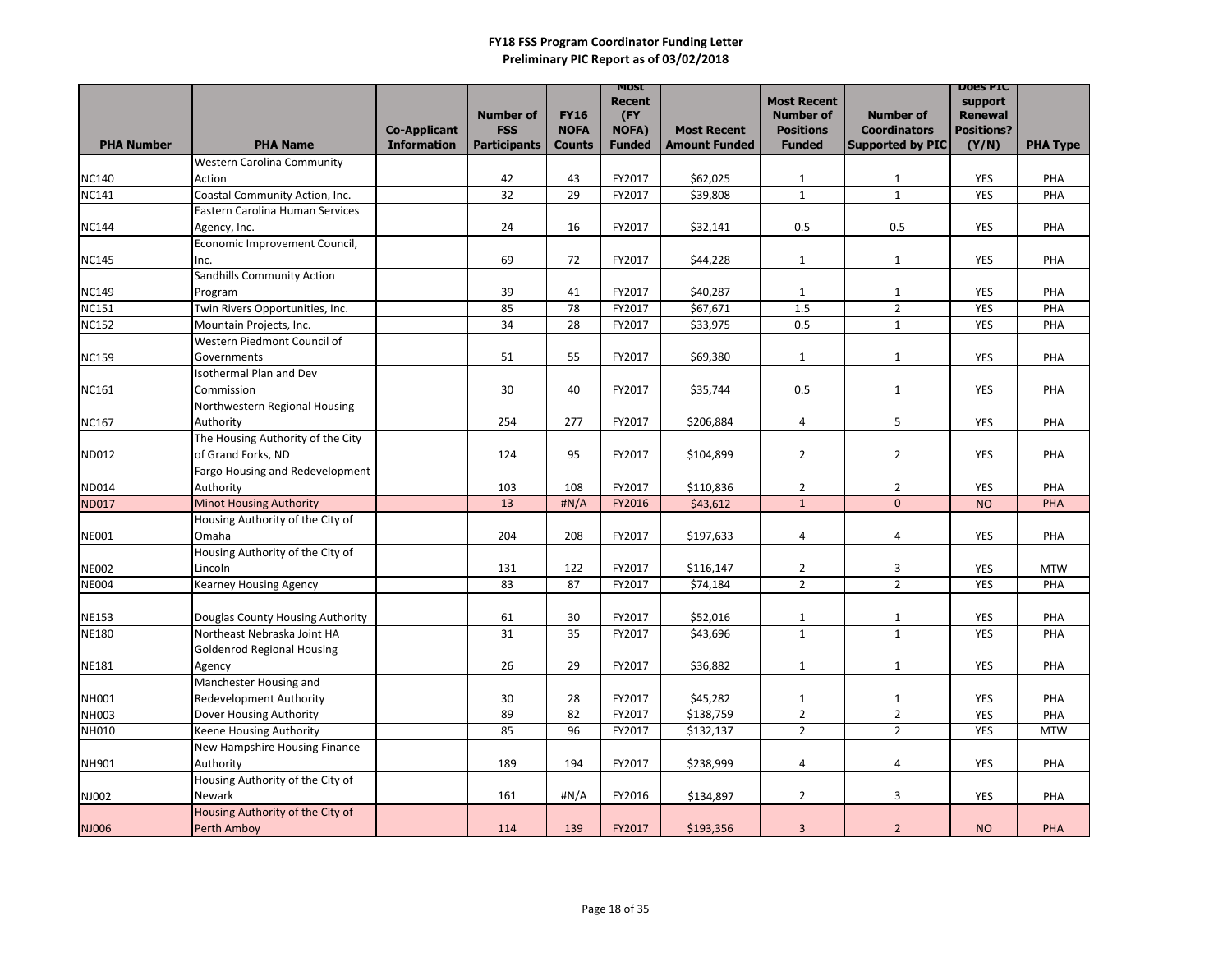|                   |                                                                      |                                           |                                   |                              | <b>MOST</b><br><b>Recent</b>  |                                            | <b>Most Recent</b>                |                                         | <b>DOES PIC</b><br>support |                 |
|-------------------|----------------------------------------------------------------------|-------------------------------------------|-----------------------------------|------------------------------|-------------------------------|--------------------------------------------|-----------------------------------|-----------------------------------------|----------------------------|-----------------|
|                   |                                                                      |                                           | <b>Number of</b>                  | <b>FY16</b>                  | (FY                           |                                            | <b>Number of</b>                  | <b>Number of</b>                        | <b>Renewal</b>             |                 |
| <b>PHA Number</b> | <b>PHA Name</b>                                                      | <b>Co-Applicant</b><br><b>Information</b> | <b>FSS</b><br><b>Participants</b> | <b>NOFA</b><br><b>Counts</b> | <b>NOFA)</b><br><b>Funded</b> | <b>Most Recent</b><br><b>Amount Funded</b> | <b>Positions</b><br><b>Funded</b> | <b>Coordinators</b><br>Supported by PIC | <b>Positions?</b><br>(Y/N) | <b>PHA Type</b> |
|                   | Housing Authority of the City of                                     |                                           |                                   |                              |                               |                                            |                                   |                                         |                            |                 |
| NJ009             | Jersey City                                                          |                                           | 203                               | 276                          | FY2017                        | \$249,247                                  | $\overline{a}$                    | 4                                       | YES                        | PHA             |
|                   | Housing Authority of the City of                                     |                                           |                                   |                              |                               |                                            |                                   |                                         |                            |                 |
| NJ010             | Camden                                                               |                                           | 33                                | 47                           | FY2017                        | \$49,886                                   | $\mathbf{1}$                      | $\mathbf{1}$                            | <b>YES</b>                 | PHA             |
| NJ014             | <b>Atlantic City Housing Authority</b>                               |                                           | 29                                | 25                           | FY2017                        | \$59,828                                   | $\mathbf{1}$                      | $\mathbf{1}$                            | <b>YES</b>                 | PHA             |
|                   | Housing Authority of the City of                                     |                                           |                                   |                              |                               |                                            |                                   |                                         |                            |                 |
| NJ021             | Paterson                                                             |                                           | 29                                | 28                           | FY2017                        | \$50,078                                   | $\mathbf{1}$                      | $\mathbf{1}$                            | <b>YES</b>                 | PHA             |
|                   | Housing Authority of the City of                                     |                                           |                                   |                              |                               |                                            |                                   |                                         |                            |                 |
| NJ025             | Orange                                                               |                                           | 35                                | 37                           | FY2017                        | \$68,506                                   | $\mathbf{1}$                      | $\mathbf{1}$                            | <b>YES</b>                 | PHA             |
| NJ033             | Woodbridge Housing Authority                                         |                                           | 29                                | 25                           | FY2017                        | \$23,262                                   | 0.5                               | $\mathbf{1}$                            | <b>YES</b>                 | PHA             |
| NJ037             | <b>Irvington Housing Authority</b>                                   |                                           | 31                                | 29                           | FY2017                        | \$69,100                                   | $\mathbf{1}$                      | $\mathbf{1}$                            | <b>YES</b>                 | PHA             |
| NJ039             | The Housing Authority of Plainfield                                  |                                           | 45                                | 13                           | FY2016                        | \$69,000                                   | $\mathbf{1}$                      | $\mathbf{1}$                            | <b>YES</b>                 | PHA             |
|                   | Housing Authority of the City of                                     |                                           |                                   |                              |                               |                                            |                                   |                                         |                            |                 |
| NJ050             | <b>East Orange</b>                                                   |                                           | $\mathbf 0$                       | $\overline{7}$               | FY2017                        | \$69,380                                   | $\mathbf{1}$                      | $\pmb{0}$                               | <b>NO</b>                  | PHA             |
|                   | Housing Authority of the Town of                                     |                                           |                                   |                              |                               |                                            |                                   |                                         |                            |                 |
| NJ052             | Boonton, NJ                                                          |                                           | 28                                | 27                           | FY2017                        | \$69,380                                   | $\mathbf{1}$                      | $\mathbf{1}$                            | <b>YES</b>                 | PHA             |
| NJ054             | Lakewood Housing Authority                                           |                                           | 30                                | 33                           | FY2017                        | \$66,946                                   | $\mathbf{1}$                      | $\mathbf{1}$                            | <b>YES</b>                 | PHA             |
| NJ059             | <b>Pleasantville Housing Authority</b>                               |                                           | 71                                | 68                           | FY2017                        | \$72,000                                   | $\mathbf{1}$                      | $\mathbf{1}$                            | <b>YES</b>                 | PHA             |
| NJ063             | Vineland HA                                                          |                                           | 47                                | 51                           | FY2017                        | \$69,380                                   | $\mathbf{1}$                      | $\mathbf{1}$                            | <b>YES</b>                 | PHA             |
|                   |                                                                      |                                           |                                   |                              |                               |                                            |                                   |                                         |                            |                 |
| NJ068             | Housing Authority Town of Dover                                      |                                           | 8                                 | 15                           | FY2017                        | \$32,185                                   | 0.5                               | $\pmb{0}$                               | <b>NO</b>                  | PHA             |
| NJ071             | Fort Lee Housing Authority                                           |                                           | 80                                | 81                           | FY2017                        | \$52,771                                   | $\mathbf{1}$                      | $\overline{2}$                          | YES                        | PHA             |
|                   | <b>Passaic County Public Housing</b>                                 |                                           |                                   |                              |                               |                                            |                                   |                                         |                            |                 |
| NJ090             | Agency                                                               |                                           | 81                                | 84                           | FY2017                        | \$123,466                                  | $\mathbf{1}$                      | $\overline{2}$                          | YES                        | PHA             |
|                   |                                                                      |                                           |                                   |                              |                               |                                            |                                   |                                         |                            |                 |
| NJ092             | Housing Authority County of Morris<br>Monmouth County Public Housing |                                           | 94                                | 88                           | FY2017                        | \$73,573                                   | $\overline{2}$                    | $\overline{2}$                          | <b>YES</b>                 | PHA             |
| NJ095             | Agency                                                               |                                           | 36                                | 37                           | FY2017                        | \$69,380                                   | $\mathbf{1}$                      | $\mathbf{1}$                            | YES                        | PHA             |
|                   |                                                                      | Morristown                                |                                   |                              |                               |                                            |                                   |                                         |                            |                 |
|                   |                                                                      | Housing                                   |                                   |                              |                               |                                            |                                   |                                         |                            |                 |
|                   |                                                                      | Authority,                                |                                   |                              |                               |                                            |                                   |                                         |                            |                 |
|                   |                                                                      | NJ023 (co-                                |                                   |                              |                               |                                            |                                   |                                         |                            |                 |
|                   |                                                                      | applicant in FY                           |                                   |                              |                               |                                            |                                   |                                         |                            |                 |
|                   |                                                                      | 2017)                                     |                                   |                              |                               |                                            |                                   |                                         |                            |                 |
|                   |                                                                      | Housing                                   |                                   |                              |                               |                                            |                                   |                                         |                            |                 |
|                   |                                                                      | Authority of the                          |                                   |                              |                               |                                            |                                   |                                         |                            |                 |
|                   |                                                                      | City of                                   |                                   |                              |                               |                                            |                                   |                                         |                            |                 |
|                   | Housing Authority of the Borough                                     | Summit, NJ017                             | NJ105:46                          | NJ105: 35                    |                               |                                            |                                   |                                         |                            |                 |
|                   | of Madison (lead applicant in FY                                     | (co-applicant in                          | NJ023: 3                          | NJ023: 5                     |                               |                                            |                                   |                                         |                            |                 |
| NJ105             | 2017)                                                                | FY 2017)                                  | NJ017: 1                          | NJ017:0                      | FY2017                        | \$69,380                                   | $\mathbf{1}$                      | $\mathbf{1}$                            | YES                        | PHA             |
|                   | Housing Authority of Gloucester                                      |                                           |                                   |                              |                               |                                            |                                   |                                         |                            |                 |
| <b>NJ204</b>      | County                                                               |                                           | 92                                | 79                           | FY2017                        | \$47,018                                   | $\mathbf{1}$                      | $\overline{2}$                          | YES                        | PHA             |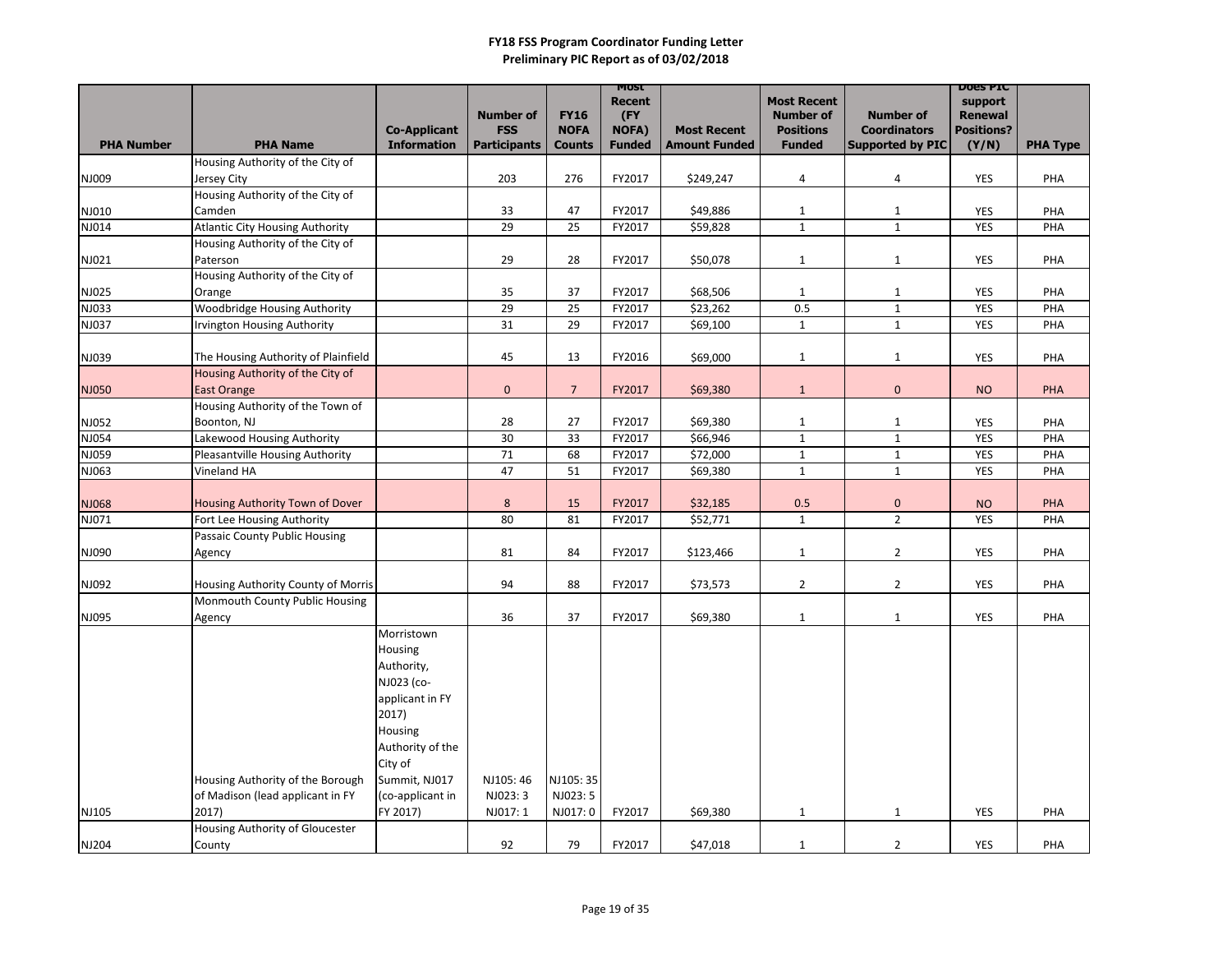|                   |                                           |                                           |                                                       |                                             | <b>MOST</b>                                           |                                            |                                                                             |                                                                    | <b>DOES PIC</b>                                         |                 |
|-------------------|-------------------------------------------|-------------------------------------------|-------------------------------------------------------|---------------------------------------------|-------------------------------------------------------|--------------------------------------------|-----------------------------------------------------------------------------|--------------------------------------------------------------------|---------------------------------------------------------|-----------------|
| <b>PHA Number</b> | <b>PHA Name</b>                           | <b>Co-Applicant</b><br><b>Information</b> | <b>Number of</b><br><b>FSS</b><br><b>Participants</b> | <b>FY16</b><br><b>NOFA</b><br><b>Counts</b> | <b>Recent</b><br>(FY<br><b>NOFA)</b><br><b>Funded</b> | <b>Most Recent</b><br><b>Amount Funded</b> | <b>Most Recent</b><br><b>Number of</b><br><b>Positions</b><br><b>Funded</b> | <b>Number of</b><br><b>Coordinators</b><br><b>Supported by PIC</b> | support<br><b>Renewal</b><br><b>Positions?</b><br>(Y/N) | <b>PHA Type</b> |
|                   | Lakewood Twp Rental Assistance            |                                           |                                                       |                                             |                                                       |                                            |                                                                             |                                                                    |                                                         |                 |
|                   |                                           |                                           | 105                                                   | 98                                          | FY2017                                                |                                            |                                                                             |                                                                    | <b>YES</b>                                              | PHA             |
| NJ214             | Program<br>New Jersey Department of       |                                           |                                                       |                                             |                                                       | \$53,779                                   | $\mathbf{1}$                                                                | $\overline{2}$                                                     |                                                         |                 |
|                   |                                           |                                           |                                                       |                                             |                                                       |                                            |                                                                             |                                                                    |                                                         |                 |
| NJ912             | <b>Community Affairs</b>                  |                                           | 26                                                    | 40                                          | FY2017                                                | \$72,000                                   | $\mathbf{1}$                                                                | $\mathbf{1}$                                                       | <b>YES</b>                                              | PHA             |
|                   | Clovis Housing & Development              |                                           |                                                       |                                             |                                                       |                                            |                                                                             |                                                                    |                                                         |                 |
| <b>NM002</b>      | Agency, Inc.                              |                                           | 108                                                   | 120                                         | FY2017                                                | \$88,334                                   | $\overline{2}$                                                              | $\overline{2}$                                                     | <b>YES</b>                                              | PHA             |
|                   | <b>Mesilla Valley Public Housing</b>      |                                           |                                                       |                                             |                                                       |                                            |                                                                             |                                                                    |                                                         |                 |
| <b>NM003</b>      | Authority                                 |                                           | 38                                                    | 31                                          | FY2017                                                | \$50,121                                   | $\mathbf{1}$                                                                | $\mathbf{1}$                                                       | <b>YES</b>                                              | PHA             |
|                   |                                           |                                           |                                                       |                                             |                                                       |                                            |                                                                             |                                                                    |                                                         |                 |
| NM009             | Santa Fe Civic Housing Authority          |                                           | 36                                                    | 44                                          | FY2017                                                | \$62,284                                   | $\mathbf{1}$                                                                | $\mathbf{1}$                                                       | <b>YES</b>                                              | PHA             |
|                   | Housing Authority of the City of          |                                           |                                                       |                                             |                                                       |                                            |                                                                             |                                                                    |                                                         |                 |
| <b>NM020</b>      | <b>Truth or Consequences</b>              |                                           | 74                                                    | 96                                          | FY2017                                                | \$47,226                                   | $\mathbf{1}$                                                                | $\mathbf{1}$                                                       | <b>YES</b>                                              | PHA             |
|                   |                                           |                                           |                                                       |                                             |                                                       |                                            |                                                                             |                                                                    |                                                         |                 |
| <b>NM050</b>      | Santa Fe County Housing Authority         |                                           | 35                                                    | 36                                          | FY2017                                                | \$50,149                                   | $\mathbf{1}$                                                                | $\mathbf{1}$                                                       | <b>YES</b>                                              | PHA             |
|                   | <b>Bernalillo County Housing</b>          |                                           |                                                       |                                             |                                                       |                                            |                                                                             |                                                                    |                                                         |                 |
| <b>NM057</b>      | Department                                |                                           | 90                                                    | 99                                          | FY2017                                                | \$80,334                                   | $2^{\circ}$                                                                 | $2^{\circ}$                                                        | <b>YES</b>                                              | PHA             |
|                   |                                           |                                           |                                                       |                                             |                                                       |                                            |                                                                             |                                                                    |                                                         |                 |
| NM063             | <b>Eastern Regional Housing Authority</b> |                                           | 75                                                    | 99                                          | FY2017                                                | \$122,420                                  | $\overline{2}$                                                              | $\overline{2}$                                                     | <b>YES</b>                                              | PHA             |
|                   |                                           |                                           |                                                       |                                             |                                                       |                                            |                                                                             |                                                                    |                                                         |                 |
| <b>NM077</b>      | Socorro County Housing Authority          |                                           | 24                                                    | 19                                          | FY2017                                                | \$25,633                                   | 0.5                                                                         | 0.5                                                                | <b>YES</b>                                              | PHA             |
|                   | Housing Authority of the City of          |                                           |                                                       |                                             |                                                       |                                            |                                                                             |                                                                    |                                                         |                 |
| NV001             | Reno                                      |                                           | 79                                                    | 108                                         | FY2017                                                | \$99,765                                   | $\overline{2}$                                                              | $\overline{2}$                                                     | <b>YES</b>                                              | <b>MTW</b>      |
|                   | Southern Nevada Regional Housing          |                                           |                                                       |                                             |                                                       |                                            |                                                                             |                                                                    |                                                         |                 |
| <b>NV018</b>      | Authority                                 |                                           | 567                                                   | 678                                         | FY2017                                                | \$612,000                                  | 8.5                                                                         | 11                                                                 | <b>YES</b>                                              | PHA             |
| NY001             | <b>Syracuse Housing Authority</b>         |                                           | 285                                                   | 289                                         | FY2017                                                | \$206,541                                  | 3                                                                           | 6                                                                  | YES                                                     | PHA             |
| NY002             | <b>Buffalo Muni HA</b>                    |                                           | 28                                                    | 30                                          | FY2017                                                | \$69,000                                   | $\mathbf{1}$                                                                | $\mathbf{1}$                                                       | <b>YES</b>                                              | PHA             |
|                   |                                           |                                           |                                                       |                                             |                                                       |                                            |                                                                             |                                                                    |                                                         |                 |
| <b>NY005</b>      | New York City Housing Authority           |                                           | 740                                                   | 557                                         | FY2017                                                | \$208,139                                  | 3                                                                           | 15                                                                 | <b>YES</b>                                              | PHA             |
| NY006             | Utica HA                                  |                                           | 79                                                    | 73                                          | FY2017                                                | \$69,380                                   | $\mathbf 1$                                                                 | $2^{\circ}$                                                        | <b>YES</b>                                              | PHA             |
| NY009             | <b>Albany Housing Authority</b>           |                                           | 220                                                   | 161                                         | FY2017                                                | \$207,579                                  | 3                                                                           | 4                                                                  | YES                                                     | PHA             |
| NY012             | <b>Troy Housing Authority</b>             |                                           | 108                                                   | 97                                          | FY2017                                                | \$132,479                                  | $\overline{2}$                                                              | $\overline{2}$                                                     | <b>YES</b>                                              | PHA             |
|                   |                                           |                                           |                                                       |                                             |                                                       |                                            |                                                                             |                                                                    |                                                         |                 |
| NY015             | Mechanicville Housing Authority           |                                           | 72                                                    | 81                                          | FY2017                                                | \$67,177                                   | $\mathbf{1}$                                                                | $\mathbf{1}$                                                       | YES                                                     | PHA             |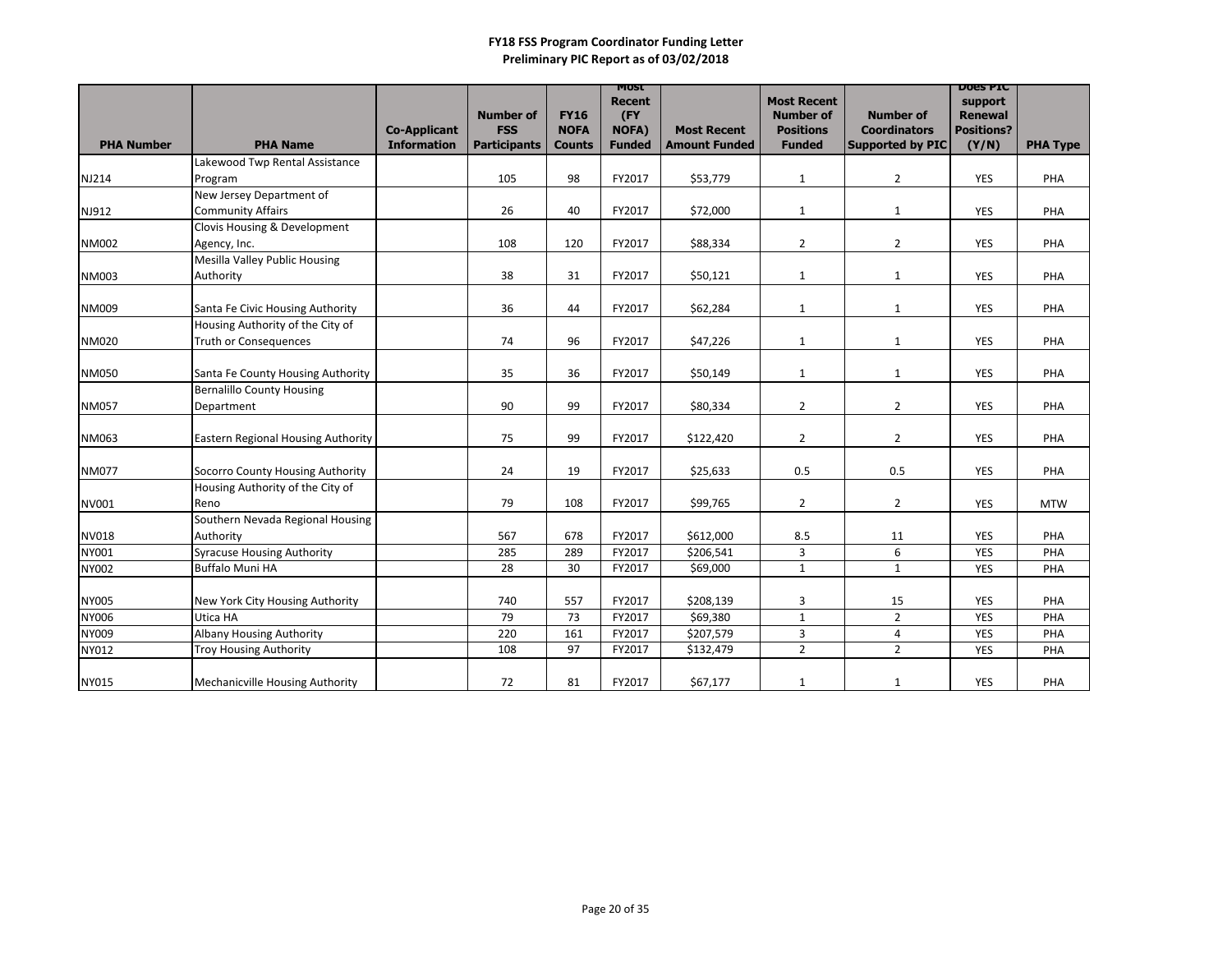|                   |                                                            |                          |                     |               | MOST<br><b>Recent</b> |                      | <b>Most Recent</b>      |                         | <b>DOES PIC</b>           |                 |
|-------------------|------------------------------------------------------------|--------------------------|---------------------|---------------|-----------------------|----------------------|-------------------------|-------------------------|---------------------------|-----------------|
|                   |                                                            |                          | <b>Number of</b>    | <b>FY16</b>   | (FY                   |                      | <b>Number of</b>        | <b>Number of</b>        | support<br><b>Renewal</b> |                 |
|                   |                                                            | <b>Co-Applicant</b>      | <b>FSS</b>          | <b>NOFA</b>   | NOFA)                 | <b>Most Recent</b>   | <b>Positions</b>        | <b>Coordinators</b>     | <b>Positions?</b>         |                 |
| <b>PHA Number</b> | <b>PHA Name</b>                                            | <b>Information</b>       | <b>Participants</b> | <b>Counts</b> | <b>Funded</b>         | <b>Amount Funded</b> | <b>Funded</b>           | <b>Supported by PIC</b> | (Y/N)                     | <b>PHA Type</b> |
|                   |                                                            | Watervliet               |                     |               |                       |                      |                         |                         |                           |                 |
|                   |                                                            | Housing                  |                     |               |                       |                      |                         |                         |                           |                 |
|                   |                                                            | Authority,               |                     |               |                       |                      |                         |                         |                           |                 |
|                   |                                                            | NY025 (co-               |                     |               |                       |                      |                         |                         |                           |                 |
|                   |                                                            | applicant in FY<br>2017) |                     | NY022:        |                       |                      |                         |                         |                           |                 |
|                   |                                                            | Green Island             |                     | 17            |                       |                      |                         |                         |                           |                 |
|                   |                                                            | <b>Housing</b>           |                     |               |                       |                      |                         |                         |                           |                 |
|                   |                                                            | Authority,               |                     | NY025:        |                       |                      |                         |                         |                           |                 |
|                   |                                                            | NY535 (co-               | NY022: 18           | 12            |                       |                      |                         |                         |                           |                 |
|                   | <b>Cohoes Housing Authority (lead</b>                      | applicant in FY          | NY025: 13           |               |                       |                      |                         |                         |                           |                 |
| <b>NY022</b>      | applicant in FY 2017)                                      | 2017)                    | NY535: 3            | NY535: 3      | FY2017                | \$34,438             | 0.5                     | $\mathbf{1}$            | <b>YES</b>                | PHA             |
|                   | City of Oswego Community                                   |                          |                     |               |                       |                      |                         |                         |                           |                 |
| <b>NY027</b>      | Development Office                                         |                          | 18                  | 22            | FY2017                | \$34,690             | 0.5                     | 0.5                     | <b>YES</b>                | PHA             |
|                   | Municipal Housing Authority of the                         |                          |                     |               |                       |                      |                         |                         |                           |                 |
| <b>NY028</b>      | City of Schenectady                                        |                          | 94                  | 77            | FY2017                | \$108,983            | $\overline{2}$          | $\overline{2}$          | <b>YES</b>                | PHA             |
|                   | Town of Huntington Housing                                 |                          |                     |               |                       |                      |                         |                         |                           |                 |
| <b>NY035</b>      | Authority                                                  |                          | 48                  | 19            | FY2017                | \$40,881             | 0.5                     | 1                       | <b>YES</b>                | PHA             |
| NY041             | <b>Rochester Housing Authority</b>                         |                          | 198                 | 212           | FY2017                | \$180,898            | $\overline{\mathbf{3}}$ | $\overline{4}$          | <b>YES</b>                | PHA             |
| <b>NY044</b>      | Geneva HA                                                  |                          | 29                  | 26            | FY2017                | \$65,642             | $\mathbf{1}$            | $\mathbf{1}$            | <b>YES</b>                | PHA             |
|                   |                                                            | Town of                  |                     |               |                       |                      |                         |                         |                           |                 |
|                   |                                                            | Stillwater, NY561        |                     |               |                       |                      |                         |                         |                           |                 |
|                   |                                                            | (coapplicant             |                     |               |                       |                      |                         |                         |                           |                 |
|                   |                                                            | in FY 2017)              |                     | NY048:55      |                       |                      |                         |                         |                           |                 |
|                   |                                                            | Town of                  |                     |               |                       |                      |                         |                         |                           |                 |
|                   |                                                            | Niskayuna,               |                     | NY561:        |                       |                      |                         |                         |                           |                 |
|                   |                                                            | <b>NY430</b>             | NY048: 58           | 25            |                       |                      |                         |                         |                           |                 |
|                   | <b>Gloversville Housing Authority</b>                      | (coapplicant             | NY561: 25           |               |                       |                      |                         |                         |                           |                 |
| <b>NY048</b>      | (lead applicant in FY 2017)                                | in FY 2017)              | NY430: 8            | NY430: 8      | FY2017                | \$78,475             | 1.5                     | $\overline{2}$          | <b>YES</b>                | PHA             |
| <b>NY054</b>      | <b>Ithaca Housing Authority</b>                            |                          | 150                 | 149           | FY2017                | \$138,200            | $2^{\circ}$             | 3                       | <b>YES</b>                | PHA             |
| NY060             | <b>Amsterdam Housing Authority</b>                         |                          | 94                  | 100           | FY2017                | \$101,435            | $\overline{2}$          | $2^{\circ}$             | <b>YES</b>                | PHA             |
| NY071             | Monticello Housing Authority                               |                          | 66                  | 23            | FY2017                | \$42,188             | 0.5                     | $\mathbf{1}$            | <b>YES</b>                | PHA             |
| <b>NY077</b>      | Town of Islip Housing Authority<br>North Hempstead Housing |                          | 36                  | 41            | FY2017                | \$53,657             | $\mathbf{1}$            | $\mathbf{1}$            | <b>YES</b>                | PHA             |
| <b>NY086</b>      | Authority                                                  |                          | 24                  | 28            | FY2017                | \$54,102             | $\mathbf{1}$            | 0.5                     | <b>NO</b>                 | <b>PHA</b>      |
|                   |                                                            |                          |                     |               |                       |                      |                         |                         |                           |                 |
|                   | Erie County PHA Consortium, Town                           |                          |                     |               |                       |                      |                         |                         |                           |                 |
| NY091             | of Amherst, Belmont Housing                                |                          | 343                 | 334           | FY2017                | \$148,033            | 3                       | $\overline{7}$          | YES                       | PHA             |
|                   |                                                            |                          |                     |               |                       |                      |                         |                         |                           |                 |
|                   | New York City Department Housing                           |                          |                     |               |                       |                      |                         |                         |                           |                 |
| NY110             | Preservation + Development                                 |                          | 1227                | 1231          | FY2017                | \$1,379,470          | 20                      | 25                      | <b>YES</b>                | PHA             |
| <b>NY125</b>      | Village of Highland Falls                                  |                          | 27                  | 34            | FY2017                | \$33,352             | 0.5                     | $\mathbf{1}$            | <b>YES</b>                | PHA             |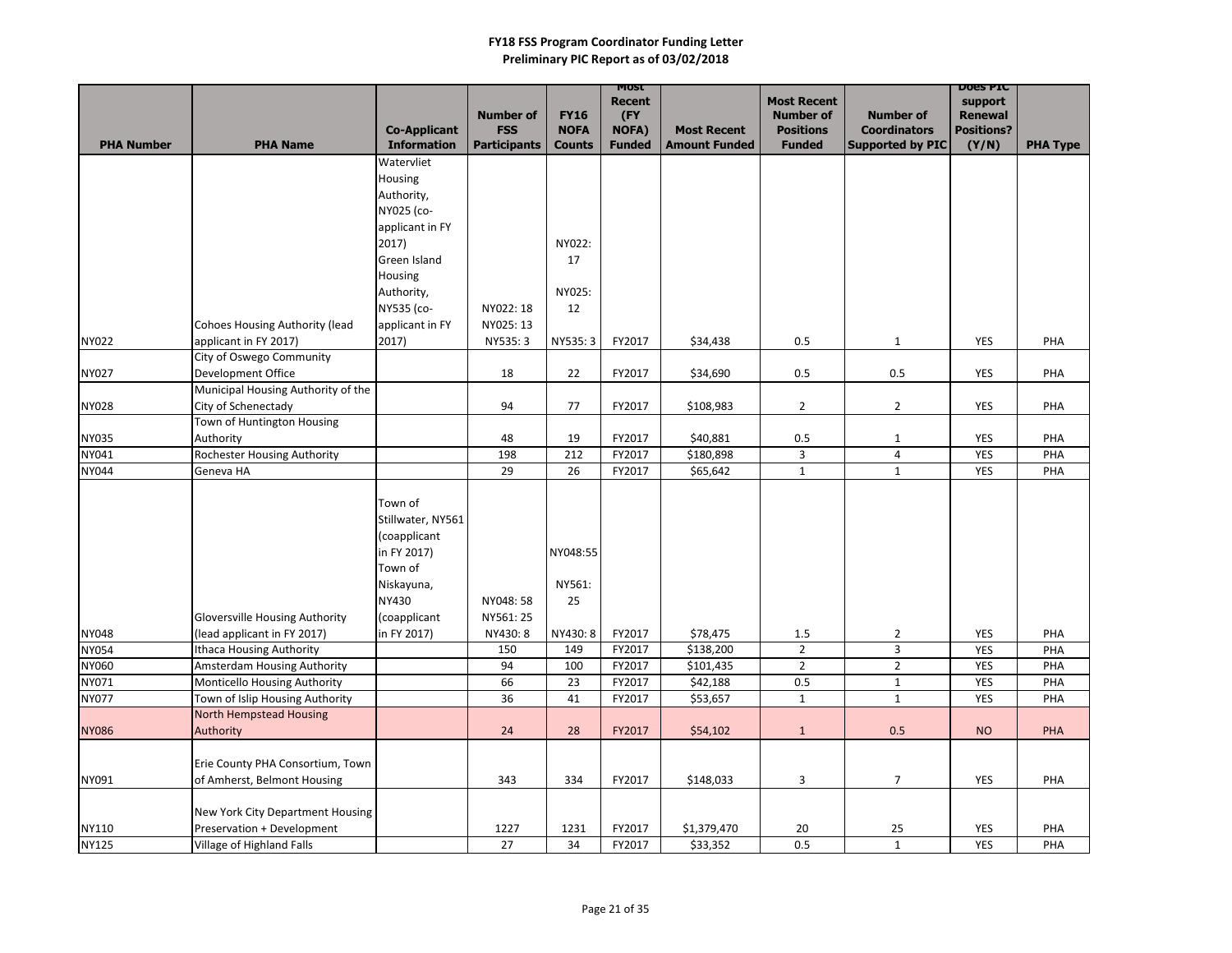|                   |                                  |                     |                                |                            | MOST                |                      |                                      |                                         | <b>DOGS PIC</b>                     |                 |
|-------------------|----------------------------------|---------------------|--------------------------------|----------------------------|---------------------|----------------------|--------------------------------------|-----------------------------------------|-------------------------------------|-----------------|
|                   |                                  |                     |                                |                            | <b>Recent</b>       |                      | <b>Most Recent</b>                   |                                         | support                             |                 |
|                   |                                  | <b>Co-Applicant</b> | <b>Number of</b><br><b>FSS</b> | <b>FY16</b><br><b>NOFA</b> | (FY<br><b>NOFA)</b> | <b>Most Recent</b>   | <b>Number of</b><br><b>Positions</b> | <b>Number of</b><br><b>Coordinators</b> | <b>Renewal</b><br><b>Positions?</b> |                 |
| <b>PHA Number</b> | <b>PHA Name</b>                  | <b>Information</b>  | <b>Participants</b>            | <b>Counts</b>              | <b>Funded</b>       | <b>Amount Funded</b> | <b>Funded</b>                        | <b>Supported by PIC</b>                 | (Y/N)                               | <b>PHA Type</b> |
|                   | <b>Town of Babylon Housing</b>   |                     |                                |                            |                     |                      |                                      |                                         |                                     |                 |
| <b>NY130</b>      | <b>Assistance Agency</b>         |                     | 34                             | 43                         | FY2017              | \$49,913             | $\mathbf{1}$                         | $\mathbf{1}$                            | YES                                 | PHA             |
| NY149             | Town of Brookhaven               |                     | 27                             | 15                         | FY2017              | \$32,262             | 0.5                                  | $\mathbf{1}$                            | YES                                 | PHA             |
| <b>NY155</b>      | Town of Smithtown                |                     | $\mathbf{1}$                   | H N/A                      | FY2016              | \$24,853             | 0.5                                  | $\overline{0}$                          | <b>NO</b>                           | PHA             |
|                   | Village of Kiryas Joel Housing   |                     |                                |                            |                     |                      |                                      |                                         |                                     |                 |
| <b>NY158</b>      | Authority                        |                     | 40                             | 44                         | FY2017              | \$66,200             | $\mathbf{1}$                         | $\mathbf{1}$                            | YES                                 | PHA             |
|                   |                                  |                     |                                |                            |                     |                      |                                      |                                         |                                     |                 |
|                   | City of North Tonawanda, Belmont |                     |                                |                            |                     |                      |                                      |                                         |                                     |                 |
| NY405             | Housing Resources, Agent         |                     | 27                             | 25                         | FY2017              | \$48,700             | $\mathbf{1}$                         | $\mathbf{1}$                            | YES                                 | PHA             |
| <b>NY408</b>      | Town of Colonie                  |                     | 74                             | 71                         | FY2017              | \$55,056             | $\mathbf{1}$                         | $\mathbf{1}$                            | YES                                 | PHA             |
|                   | Rental Assistance Corporation of |                     |                                |                            |                     |                      |                                      |                                         |                                     |                 |
| <b>NY409</b>      | <b>Buffalo</b>                   |                     | 169                            | 151                        | FY2017              | \$98,922             | $\overline{2}$                       | $\mathbf{3}$                            | YES                                 | PHA             |
|                   |                                  | Town of             |                                |                            |                     |                      |                                      |                                         |                                     |                 |
|                   |                                  | Bethlehem,          |                                |                            |                     |                      |                                      |                                         |                                     |                 |
|                   |                                  | <b>NY427</b>        |                                |                            |                     |                      |                                      |                                         |                                     |                 |
|                   |                                  | (coapplicant        |                                |                            |                     |                      |                                      |                                         |                                     |                 |
|                   |                                  | in FY 2017)         |                                |                            |                     |                      |                                      |                                         |                                     |                 |
|                   |                                  | Town of Knox,       |                                |                            |                     |                      |                                      |                                         |                                     |                 |
|                   |                                  | <b>NY447</b>        |                                |                            |                     |                      |                                      |                                         |                                     |                 |
|                   |                                  | (coapplicant        |                                |                            |                     |                      |                                      |                                         |                                     |                 |
|                   |                                  | in FY 2017)         |                                |                            |                     |                      |                                      |                                         |                                     |                 |
|                   |                                  | Town of             |                                |                            |                     |                      |                                      |                                         |                                     |                 |
|                   |                                  | Duanesburg,         |                                |                            |                     |                      |                                      |                                         |                                     |                 |
|                   |                                  | <b>NY428</b>        |                                | NY422:                     |                     |                      |                                      |                                         |                                     |                 |
|                   |                                  | (coapplicant        |                                | 12                         |                     |                      |                                      |                                         |                                     |                 |
|                   |                                  | in FY 2017)         |                                |                            |                     |                      |                                      |                                         |                                     |                 |
|                   |                                  | Town of Clifton     |                                | NY427: 6                   |                     |                      |                                      |                                         |                                     |                 |
|                   |                                  | Park, NY416         |                                |                            |                     |                      |                                      |                                         |                                     |                 |
|                   |                                  | (coapplicant        |                                | NY447: 7                   |                     |                      |                                      |                                         |                                     |                 |
|                   |                                  | in FY 2017)         | NY422: 14                      |                            |                     |                      |                                      |                                         |                                     |                 |
|                   |                                  | Village of          | NY427: 6                       | NY428: 5                   |                     |                      |                                      |                                         |                                     |                 |
|                   |                                  | Waterford,          | NY447: 6                       |                            |                     |                      |                                      |                                         |                                     |                 |
|                   |                                  | <b>NY630</b>        | NY428: 3                       | NY416: 7                   |                     |                      |                                      |                                         |                                     |                 |
|                   | Town of Guilderland (lead        | (coapplicant        | NY416: 6                       |                            |                     |                      |                                      |                                         |                                     |                 |
| <b>NY422</b>      | applicant in FY 2017             | in FY 2017)         | NY630: 5                       | NY630: 5                   | FY2017              | \$65,919             | $\mathbf{1}$                         | $\mathbf{1}$                            | YES                                 | PHA             |
| NY433             | City of Johnstown                |                     | 33                             | 26                         | FY2017              | \$33,352             | 0.5                                  | $\mathbf{1}$                            | <b>YES</b>                          | PHA             |
| <b>NY443</b>      | City of Utica Section 8 Program  |                     | 49                             | 59                         | FY2017              | \$46,506             | $\mathbf{1}$                         | $\mathbf{1}$                            | <b>YES</b>                          | PHA             |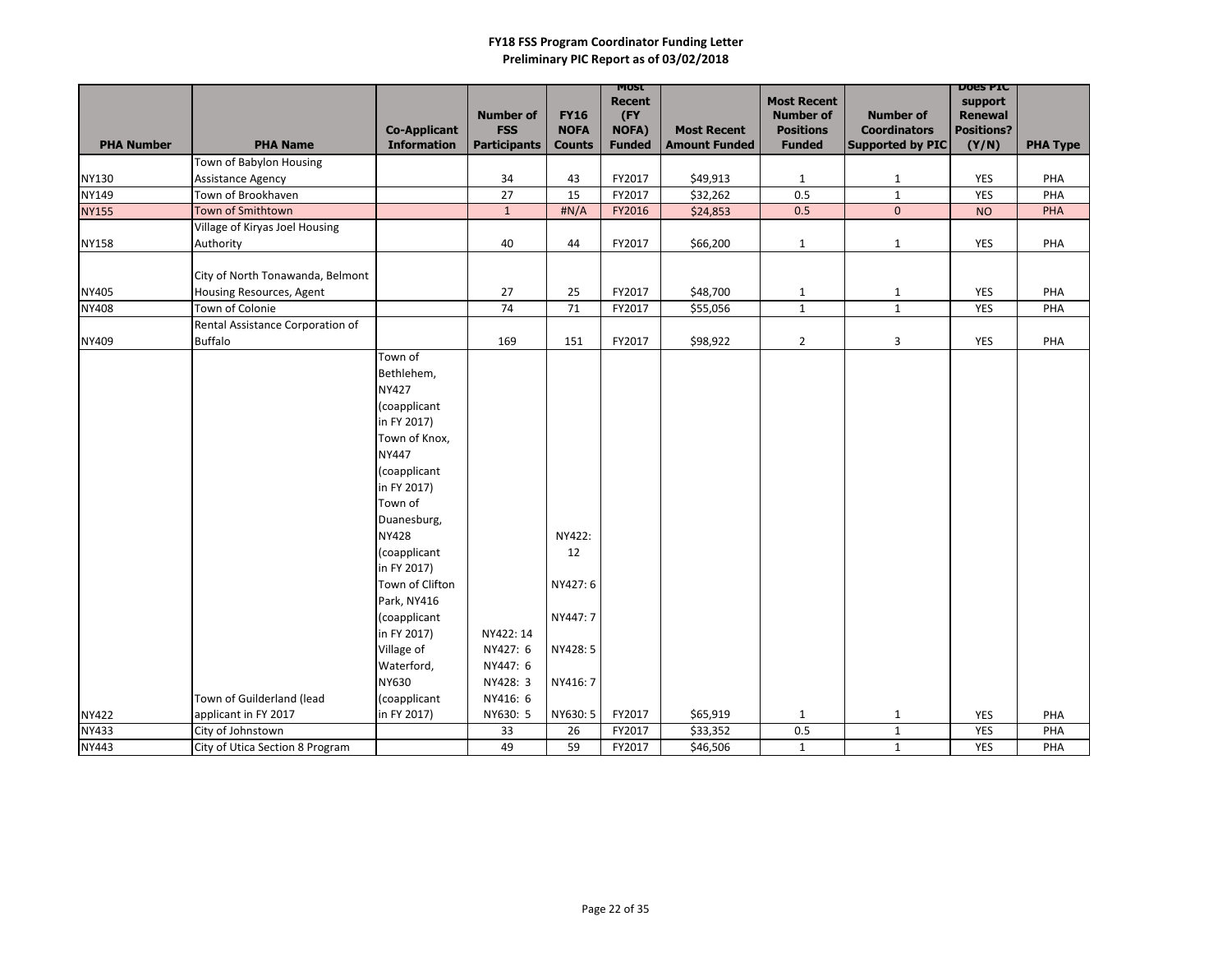|                              |                                                          |                                           | <b>Number of</b>                  | <b>FY16</b>                  | MOST<br><b>Recent</b><br>(FY  |                                            | <b>Most Recent</b><br><b>Number of</b> | <b>Number of</b>                               | <b>DOGS PIC</b><br>support<br><b>Renewal</b> |                 |
|------------------------------|----------------------------------------------------------|-------------------------------------------|-----------------------------------|------------------------------|-------------------------------|--------------------------------------------|----------------------------------------|------------------------------------------------|----------------------------------------------|-----------------|
| <b>PHA Number</b>            | <b>PHA Name</b>                                          | <b>Co-Applicant</b><br><b>Information</b> | <b>FSS</b><br><b>Participants</b> | <b>NOFA</b><br><b>Counts</b> | <b>NOFA)</b><br><b>Funded</b> | <b>Most Recent</b><br><b>Amount Funded</b> | <b>Positions</b><br><b>Funded</b>      | <b>Coordinators</b><br><b>Supported by PIC</b> | <b>Positions?</b>                            | <b>PHA Type</b> |
|                              |                                                          |                                           |                                   |                              |                               |                                            |                                        |                                                | (Y/N)                                        |                 |
|                              |                                                          |                                           |                                   |                              |                               |                                            |                                        |                                                |                                              |                 |
|                              |                                                          | Town of                                   |                                   |                              |                               |                                            |                                        |                                                |                                              |                 |
|                              |                                                          | Glenville, NY513                          |                                   |                              |                               |                                            |                                        |                                                |                                              |                 |
|                              |                                                          | (coapplicant                              |                                   |                              |                               |                                            |                                        |                                                |                                              |                 |
|                              |                                                          | in FY 2017)                               |                                   |                              |                               |                                            |                                        |                                                |                                              |                 |
|                              |                                                          | Town of                                   |                                   | NY512:                       |                               |                                            |                                        |                                                |                                              |                 |
|                              |                                                          | Schodack, NY431                           | NY512: 28                         | 27                           |                               |                                            |                                        |                                                |                                              |                 |
|                              | Village of Scotia (lead applicant in<br>FY 2017)         | (coapplicant<br>in FY 2017)               | NY513: 5<br>NY431:6               | NY513: 6<br>NY431:6          | FY2017                        | \$29,692                                   | 0.5                                    |                                                | <b>YES</b>                                   | PHA             |
| <b>NY512</b><br><b>NY516</b> | Town of Rotterdam                                        |                                           | 56                                | 57                           | FY2017                        | \$56,973                                   | $\mathbf{1}$                           | $\mathbf{1}$<br>$\mathbf{1}$                   | <b>YES</b>                                   | PHA             |
| <b>NY530</b>                 | Village of Fort Plain                                    |                                           | 31                                | 28                           | FY2017                        | \$66,705                                   | $\mathbf{1}$                           | $\mathbf{1}$                                   | <b>YES</b>                                   | PHA             |
|                              |                                                          | Town of Corinth,                          |                                   | NY538:                       |                               |                                            |                                        |                                                |                                              |                 |
|                              |                                                          | <b>NY519</b>                              |                                   | 17                           |                               |                                            |                                        |                                                |                                              |                 |
|                              |                                                          | (coapplicant                              |                                   |                              |                               |                                            |                                        |                                                |                                              |                 |
|                              |                                                          | in FY 2015)                               |                                   | NY519:                       |                               |                                            |                                        |                                                |                                              |                 |
|                              |                                                          | Town of Hadley,                           |                                   | 10                           |                               |                                            |                                        |                                                |                                              |                 |
|                              |                                                          | <b>NY421</b>                              | NY538: 19                         |                              |                               |                                            |                                        |                                                |                                              |                 |
|                              | Village of Corinth (lead applicant in (coapplicant       |                                           | NY519: 9                          | NY421:                       |                               |                                            |                                        |                                                |                                              |                 |
| <b>NY538</b>                 | FY 2017)                                                 | in FY 2015)                               | NY421:9                           | 10                           | FY2017                        | \$33,587                                   | 0.5                                    | $\mathbf{1}$                                   | <b>YES</b>                                   | PHA             |
| <b>NY562</b>                 | Village of Ballston Spa                                  |                                           | 36                                | 34                           | FY2017                        | \$45,466                                   | $\mathbf{1}$                           | $\mathbf{1}$                                   | YES                                          | PHA             |
|                              |                                                          |                                           |                                   |                              |                               |                                            |                                        |                                                |                                              |                 |
|                              | NYS Housing Trust Fund (received                         |                                           |                                   |                              |                               |                                            |                                        |                                                |                                              |                 |
|                              | an FSS program through a transfer<br>from NY155 in FY17) |                                           | 1930                              | 1906                         | FY2017                        |                                            | 27.5                                   | 39                                             |                                              |                 |
| <b>NY904</b>                 | Columbus Metropolitan Housign                            |                                           |                                   |                              |                               | \$1,232,641                                |                                        |                                                | <b>YES</b>                                   | PHA             |
| OH001                        | Authority                                                |                                           | 208                               | 228                          | FY2017                        | \$144,404                                  | 2.5                                    |                                                | <b>YES</b>                                   | PHA             |
|                              | Youngstown Metropolitan Housing                          |                                           |                                   |                              |                               |                                            |                                        |                                                |                                              |                 |
| OH002                        | Authority                                                |                                           | 199                               | 253                          | FY2017                        | \$244,140                                  | 4                                      | 4                                              | <b>YES</b>                                   | PHA             |
|                              | Cuyahoga Metropolitan Housing                            |                                           |                                   |                              |                               |                                            |                                        |                                                |                                              |                 |
| OH003                        | Authority                                                |                                           | 378                               | 357                          | FY2017                        | \$219,829                                  | $\overline{4}$                         | 8                                              | YES                                          | PHA             |
|                              | Cincinnati Metropolitan Housing                          |                                           |                                   |                              |                               |                                            |                                        |                                                |                                              |                 |
| <b>OH004</b>                 | Authority                                                |                                           | 475                               | 461                          | FY2017                        | \$334,484                                  | 6                                      | 10                                             | YES                                          | PHA             |
|                              | Dayton Metropolitan Housing                              |                                           |                                   |                              |                               |                                            |                                        |                                                |                                              |                 |
| OH005                        | Authority                                                |                                           | 172                               | 138                          | FY2017                        | \$161,038                                  | 3                                      | $\mathbf{3}$                                   | YES                                          | PHA             |
|                              | Lucas Metropolitan Housing                               |                                           |                                   |                              |                               |                                            |                                        |                                                |                                              |                 |
| OH006                        | Authority                                                |                                           | 253                               | 201                          | FY2017                        | \$236,761                                  | 4                                      | 5                                              | YES                                          | PHA             |
|                              | Akron Metropolitan Housing                               |                                           |                                   |                              |                               |                                            |                                        |                                                |                                              |                 |
| OH007                        | Authority<br>Trumbull Metropolitan Housing               |                                           | 239                               | 255                          | FY2017                        | \$316,600                                  | 5                                      | 5                                              | <b>YES</b>                                   | PHA             |
| <b>OH008</b>                 | Authority                                                |                                           | 79                                | 82                           | FY2017                        | \$119,097                                  | $\overline{2}$                         | $\overline{2}$                                 | <b>YES</b>                                   | PHA             |
|                              | Zanesville Metropolitan Housing                          |                                           |                                   |                              |                               |                                            |                                        |                                                |                                              |                 |
| OH009                        | Authority                                                |                                           | 226                               | 177                          | FY2017                        | \$218,264                                  | 4                                      | 5                                              | YES                                          | PHA             |
|                              |                                                          |                                           |                                   |                              |                               |                                            |                                        |                                                |                                              |                 |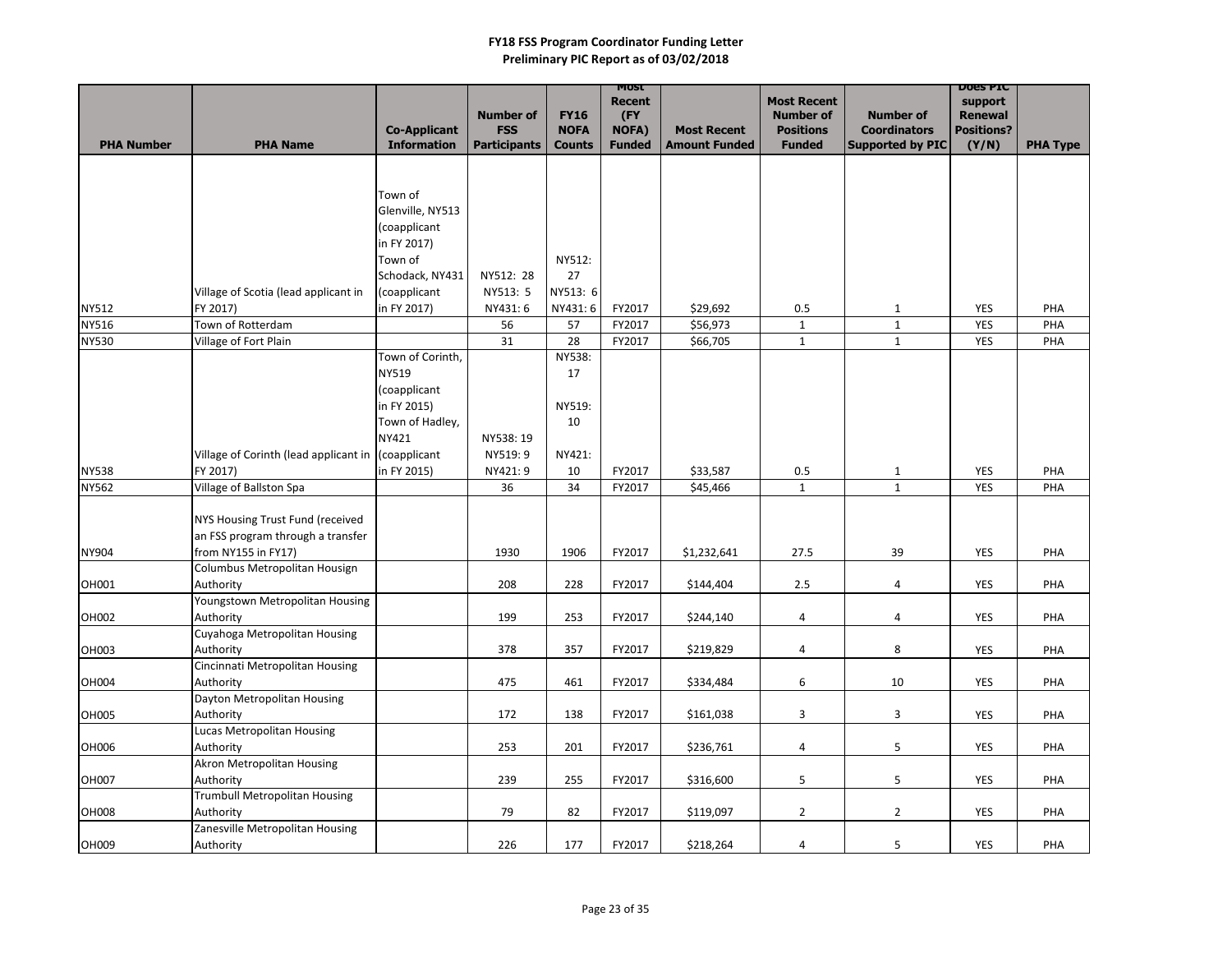|                   |                                    |                     |                                |                            | <b>MOST</b><br><b>Recent</b> |                      | <b>Most Recent</b>                   |                                         | <b>DOES PIC</b><br>support          |                 |
|-------------------|------------------------------------|---------------------|--------------------------------|----------------------------|------------------------------|----------------------|--------------------------------------|-----------------------------------------|-------------------------------------|-----------------|
|                   |                                    | <b>Co-Applicant</b> | <b>Number of</b><br><b>FSS</b> | <b>FY16</b><br><b>NOFA</b> | (FY<br>NOFA)                 | <b>Most Recent</b>   | <b>Number of</b><br><b>Positions</b> | <b>Number of</b><br><b>Coordinators</b> | <b>Renewal</b><br><b>Positions?</b> |                 |
| <b>PHA Number</b> | <b>PHA Name</b>                    | <b>Information</b>  | <b>Participants</b>            | <b>Counts</b>              | <b>Funded</b>                | <b>Amount Funded</b> | <b>Funded</b>                        | Supported by PIC                        | (Y/N)                               | <b>PHA Type</b> |
|                   | Lorain Metropolitan Housing        |                     |                                |                            |                              |                      |                                      |                                         |                                     |                 |
| OH012             | Authority                          |                     | 133                            | 129                        | FY2017                       | \$115,279            | $\overline{2}$                       | $\mathbf{3}$                            | YES                                 | PHA             |
|                   | Jefferson Metropolitan Housing     |                     |                                |                            |                              |                      |                                      |                                         |                                     |                 |
| OH014             | Authority                          |                     | 39                             | $\sharp N/A$               | FY2016                       | \$49,999             | $\mathbf{1}$                         | $\mathbf{1}$                            | <b>YES</b>                          | PHA             |
|                   | Springfield Metropolitan Housing   |                     |                                |                            |                              |                      |                                      |                                         |                                     |                 |
| OH021             | Authority                          |                     | 26                             | 48                         | FY2017                       | \$69,380             | $\mathbf{1}$                         | $\mathbf{1}$                            | <b>YES</b>                          | PHA             |
|                   | Chillicothe Metropolitan Housing   |                     |                                |                            |                              |                      |                                      |                                         |                                     |                 |
| OH024             | Authority                          |                     | 96                             | 94                         | FY2017                       | \$101,631            | $\overline{2}$                       | $\overline{2}$                          | <b>YES</b>                          | PHA             |
|                   | Lake Metropolitan Housing          |                     |                                |                            |                              |                      |                                      |                                         |                                     |                 |
| OH025             | Authority                          |                     | 58                             | 54                         | FY2017                       | \$57,658             | $\mathbf{1}$                         | $\mathbf{1}$                            | <b>YES</b>                          | PHA             |
|                   |                                    |                     |                                |                            |                              |                      |                                      |                                         |                                     |                 |
| <b>OH028</b>      | Erie MHA                           |                     | 63                             | 52                         | FY2017                       | \$51,715             | $\mathbf{1}$                         | $\mathbf{1}$                            | <b>YES</b>                          | PHA             |
| OH031             | Portage Metropolitan Housing       |                     | 28                             | 30                         | FY2017                       |                      |                                      |                                         | <b>YES</b>                          | <b>MTW</b>      |
|                   | Authority                          | Monroe              |                                |                            |                              | \$39,610             | $\mathbf{1}$                         | $\mathbf{1}$                            |                                     |                 |
|                   |                                    | Metropolitan        |                                |                            |                              |                      |                                      |                                         |                                     |                 |
|                   |                                    | Housing             |                                |                            |                              |                      |                                      |                                         |                                     |                 |
|                   |                                    | Authority           |                                |                            |                              |                      |                                      |                                         |                                     |                 |
|                   |                                    | (OH058; co-         |                                |                            |                              |                      |                                      |                                         |                                     |                 |
|                   |                                    | applicant           |                                |                            |                              |                      |                                      |                                         |                                     |                 |
|                   |                                    | in FY 2017 HCV      |                                |                            |                              |                      |                                      |                                         |                                     |                 |
|                   |                                    | FSS)                |                                |                            |                              |                      |                                      |                                         |                                     |                 |
|                   |                                    | Noble               |                                |                            |                              |                      |                                      |                                         |                                     |                 |
|                   |                                    | Metropolitan        |                                |                            |                              |                      |                                      |                                         |                                     |                 |
|                   |                                    | Housing             |                                | OH033:                     |                              |                      |                                      |                                         |                                     |                 |
|                   |                                    | Authority           |                                | 23                         |                              |                      |                                      |                                         |                                     |                 |
|                   |                                    | (OH069; co-         |                                |                            |                              |                      |                                      |                                         |                                     |                 |
|                   | Cambridge Metropolitan Housing     | applicant           | OH033: 18                      | OH058: 4                   |                              |                      |                                      |                                         |                                     |                 |
|                   | Authority (lead applicant in FY    | in FY 2017 HCV      | OH058: 5                       |                            |                              |                      |                                      |                                         |                                     |                 |
| OH033             | 2017)                              | FSS)                | OH069: 4                       | OH069: 2                   | FY2017                       | \$32,900             | $\mathbf{1}$                         | $\mathbf{1}$                            | <b>YES</b>                          | PHA             |
| <b>OH035</b>      | Meigs MHA                          |                     | 60                             | 31                         | FY2017                       | \$16,555             | $\mathbf{1}$                         | $\mathbf{1}$                            | <b>YES</b>                          | PHA             |
|                   | Wayne Metropolitan Housing         |                     |                                |                            |                              |                      |                                      |                                         |                                     |                 |
| OH036             | Authority                          |                     | 58                             | 59                         | FY2017                       | \$44,314             | $\mathbf{1}$                         | $\mathbf{1}$                            | YES                                 | PHA             |
|                   | Jackson Metropolitan Housing       |                     |                                |                            |                              |                      |                                      |                                         |                                     |                 |
| OH040             | Authority                          |                     | 36                             | 27                         | FY2017                       | \$40,750             | $\mathbf{1}$                         | $\mathbf{1}$                            | YES                                 | PHA             |
|                   | <b>Athens Metropolitan Housing</b> |                     |                                |                            |                              |                      |                                      |                                         |                                     |                 |
| OH041             | Authority                          |                     | 35                             | 40                         | FY2017                       | \$41,494             | $\mathbf{1}$                         | $\mathbf{1}$                            | YES                                 | PHA             |
|                   | <b>Geauga Metropolitan Housing</b> |                     |                                |                            |                              |                      |                                      |                                         |                                     |                 |
| OH042             | Authority                          |                     | 74                             | 82                         | FY2017                       | \$67,151             | $\mathbf{1}$                         | $\mathbf{1}$                            | <b>YES</b>                          | PHA             |
|                   | Allen Metropolitan Housing         |                     |                                |                            |                              |                      |                                      |                                         |                                     |                 |
| OH044             | Authority                          |                     | 54                             | 40                         | FY2017                       | \$40,007             | $\mathbf{1}$                         | $\mathbf{1}$                            | YES                                 | PHA             |
|                   | <b>Adams Metropolitan Housing</b>  |                     |                                |                            |                              |                      |                                      |                                         |                                     |                 |
| OH046             | Authority                          |                     | 41                             | 23                         | FY2017                       | \$22,781             | 0.5                                  | 1                                       | <b>YES</b>                          | PHA             |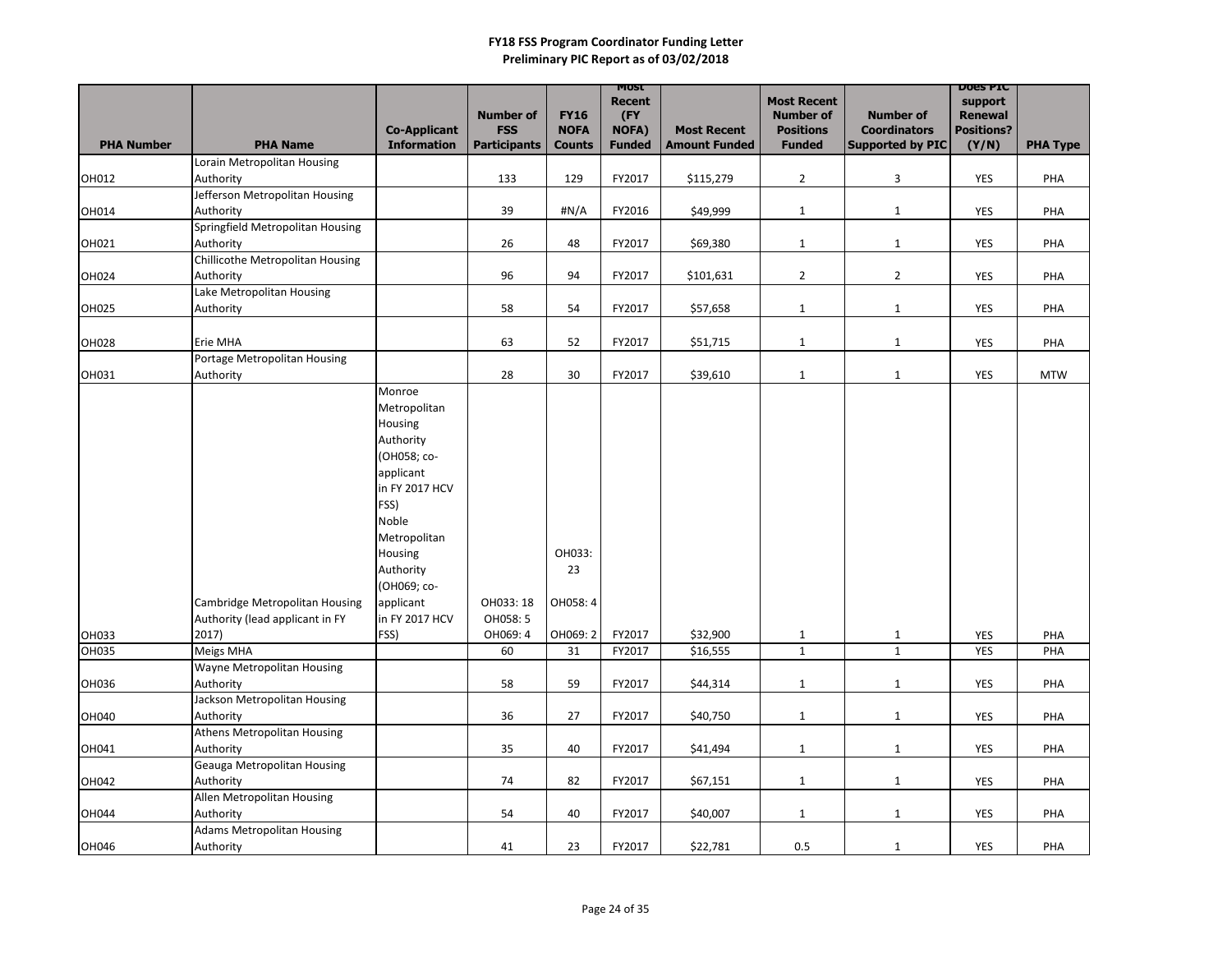|                   |                                                   |                     |                     |               | <b>MOST</b><br>Recent |                      | <b>Most Recent</b> |                                  | <b>DOES PIC</b><br>support |                 |
|-------------------|---------------------------------------------------|---------------------|---------------------|---------------|-----------------------|----------------------|--------------------|----------------------------------|----------------------------|-----------------|
|                   |                                                   |                     | <b>Number of</b>    | <b>FY16</b>   | (FY                   |                      | <b>Number of</b>   | <b>Number of</b>                 | <b>Renewal</b>             |                 |
|                   |                                                   | <b>Co-Applicant</b> | <b>FSS</b>          | <b>NOFA</b>   | NOFA)                 | <b>Most Recent</b>   | <b>Positions</b>   | <b>Coordinators</b>              | <b>Positions?</b>          |                 |
| <b>PHA Number</b> | <b>PHA Name</b>                                   | <b>Information</b>  | <b>Participants</b> | <b>Counts</b> | <b>Funded</b>         | <b>Amount Funded</b> | <b>Funded</b>      | <b>Supported by PIC</b>          | (Y/N)                      | <b>PHA Type</b> |
| <b>OH050</b>      | Knox Metropolitan Housing<br>Authority            |                     | 24                  | 19            | FY2017                | \$23,122             | 0.5                | 0.5                              | YES                        | PHA             |
|                   | <b>Clinton Metropolitan Housing</b>               |                     |                     |               |                       |                      |                    |                                  |                            |                 |
| OH053             | Authority                                         |                     | 35                  | 25            | FY2017                | \$50,676             | $\mathbf{1}$       | $\mathbf{1}$                     | <b>YES</b>                 | PHA             |
|                   |                                                   |                     |                     |               |                       |                      |                    |                                  |                            |                 |
| OH059             | Pickaway Metro Housing Authority                  |                     | 20                  | 25            | FY2017                | \$24,069             | 0.5                | 0.5                              | <b>YES</b>                 | PHA             |
|                   | <b>Tuscarawas Metropolitan Housing</b>            |                     |                     |               |                       |                      |                    |                                  |                            |                 |
| OH063             | Authority                                         |                     | 52                  | 44            | FY2017                | \$50,000             | $\mathbf{1}$       | $\mathbf{1}$                     | <b>YES</b>                 | PHA             |
|                   | Morgan Metropolitan Housing                       |                     |                     |               |                       |                      |                    |                                  |                            |                 |
|                   | Authority (lead applicant in FY                   |                     |                     |               |                       |                      |                    |                                  |                            |                 |
| OH066             | 2015)                                             |                     | 31                  | 34            | FY2017                | \$46,264             | $\mathbf{1}$       | $\mathbf{1}$                     | <b>YES</b>                 | PHA             |
|                   | Fairfield Metropolitan Housing                    |                     |                     |               |                       |                      |                    |                                  |                            |                 |
| <b>OH070</b>      | Authority                                         |                     | 79                  | 79            | FY2017                | \$110,120            | $\overline{2}$     | $\overline{2}$                   | <b>YES</b>                 | PHA             |
|                   | The Logan County Metropolitan                     |                     |                     |               |                       |                      |                    |                                  |                            |                 |
| OH072             | <b>Housing Authority</b>                          |                     | 25                  | 28            | FY2017                | \$40,774             | $\mathbf{1}$       | $\mathbf{1}$                     | <b>YES</b>                 | PHA             |
| OH073             | Parma Public Housing Agency                       |                     | 49                  | 36            | FY2017                | \$43,589             | $\mathbf{1}$       | $\mathbf{1}$                     | <b>YES</b>                 | PHA             |
| <b>OH077</b>      | City of Marietta, OH/PHA                          |                     | 45                  | 46            | FY2017                | \$44,222             | $\mathbf{1}$       | $\mathbf{1}$                     | <b>YES</b>                 | PHA             |
|                   | Vinton Metropolitan Housing                       |                     |                     |               |                       |                      |                    |                                  |                            |                 |
| <b>OH078</b>      | Authority<br><b>Delaware Metropolitan Housing</b> |                     | 27                  | 29            | FY2017                | \$39,323             | $\mathbf{1}$       | $\mathbf{1}$                     | YES                        | PHA             |
| <b>OH079</b>      | Authority                                         |                     | 10                  | H N/A         | FY2016                | \$34,500             | 0.5                | $\mathbf{0}$                     | <b>NO</b>                  | <b>PHA</b>      |
|                   | Morrow Metropolitan Housing                       |                     |                     |               |                       |                      |                    |                                  |                            |                 |
| <b>OH083</b>      | Authority                                         |                     | 28                  | 33            | FY2017                | \$39,984             | $\mathbf{1}$       | $\mathbf{1}$                     | <b>YES</b>                 | PHA             |
|                   |                                                   |                     |                     |               |                       |                      |                    |                                  |                            |                 |
| <b>OK002</b>      | Oklahoma City Housing Authority                   |                     | 15                  | 25            | FY2017                | \$38,243             | $\mathbf{1}$       | 0.5                              | <b>NO</b>                  | <b>PHA</b>      |
|                   | Housing Authority of the City of                  |                     |                     |               |                       |                      |                    |                                  |                            |                 |
| <b>OK073</b>      | <b>Tulsa</b>                                      |                     | 352                 | 372           | FY2017                | \$86,924             | $\overline{2}$     | $\overline{7}$                   | <b>YES</b>                 | PHA             |
|                   | Housing Authority of the City of                  |                     |                     |               |                       |                      |                    |                                  |                            |                 |
| OK095             | Shawnee, OK                                       |                     | 149                 | 138           | FY2017                | \$136,979            | $\mathbf{3}$       | $\mathbf{3}$                     | <b>YES</b>                 | <b>PHA</b>      |
| OK099             | Muskogee                                          |                     | 112                 | 82            | FY2017                | \$43,646             | $\mathbf 1$        | $\overline{2}$                   | <b>YES</b>                 | PHA             |
|                   | Housing Authority of the City of                  |                     |                     |               |                       |                      |                    |                                  |                            |                 |
| OK139             | Norman                                            |                     | 38                  | 42            | FY2017                | \$44,827             | $\mathbf{1}$       | $\mathbf{1}$                     | YES                        | PHA             |
|                   | Housing Authority of the City of                  |                     |                     |               |                       |                      |                    |                                  |                            |                 |
| OK146             | Stillwater                                        |                     | 81                  | 68            | FY2017                | \$45,695             | $\mathbf{1}$       | $2^{\circ}$                      | YES                        | PHA             |
|                   |                                                   |                     |                     |               |                       |                      |                    |                                  |                            |                 |
| OK901             | Oklahoma Housing Finance Agency                   |                     | 209                 | 347           | FY2017                | \$197,719            | $\mathbf{3}$       | 4                                | YES                        | PHA             |
|                   | Housing Authority of Clackamas                    |                     |                     |               |                       |                      |                    |                                  |                            |                 |
| OR001             | County<br>Home Forward                            |                     | 83                  | 81            | FY2017                | \$99,286             | 1.5<br>8           | $\overline{2}$<br>9 <sup>1</sup> | YES<br><b>YES</b>          | PHA             |
| <b>OR002</b>      | Housing and Community Services                    |                     | 471                 | 511           | FY2017                | \$515,024            |                    |                                  |                            | <b>MTW</b>      |
| <b>OR006</b>      | <b>Agency of Lane County</b>                      |                     | 204                 | 207           | FY2017                | \$208,139            | $\mathbf{3}$       | 4                                | YES                        | PHA             |
|                   | Housing Authority & Urban                         |                     |                     |               |                       |                      |                    |                                  |                            |                 |
| <b>OR008</b>      | Renewal Agency of Polk Co                         |                     | 44                  | 48            | FY2017                | \$67,253             | $\mathbf{1}$       | 1                                | YES                        | PHA             |
|                   |                                                   |                     |                     |               |                       |                      |                    |                                  |                            |                 |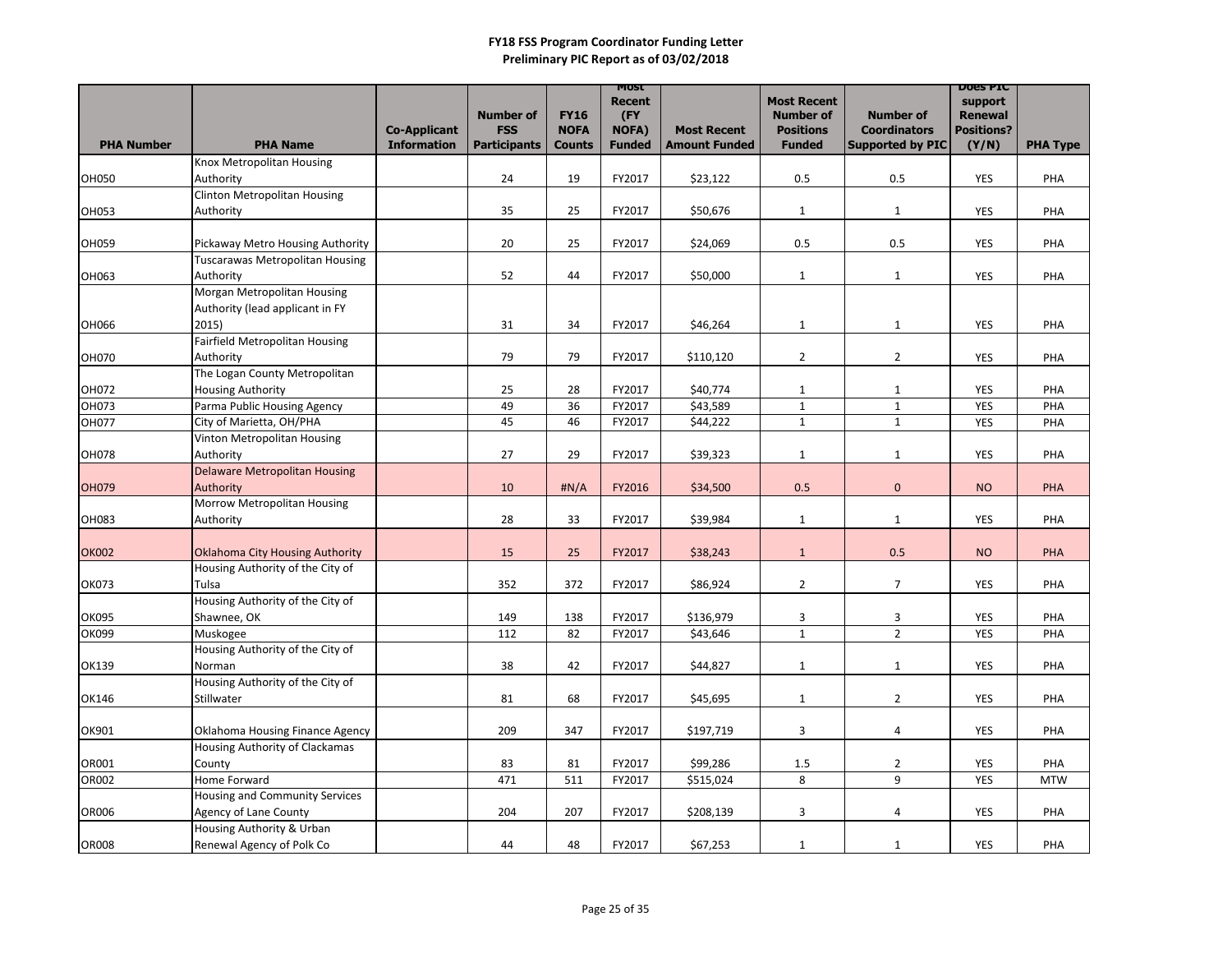|                   |                                                |                     |                     |               | <b>MOST</b><br>Recent |                      | <b>Most Recent</b>      |                             | <b>DOES PIC</b><br>support |                 |
|-------------------|------------------------------------------------|---------------------|---------------------|---------------|-----------------------|----------------------|-------------------------|-----------------------------|----------------------------|-----------------|
|                   |                                                |                     | <b>Number of</b>    | <b>FY16</b>   | (FY                   |                      | <b>Number of</b>        | <b>Number of</b>            | <b>Renewal</b>             |                 |
|                   |                                                | <b>Co-Applicant</b> | <b>FSS</b>          | <b>NOFA</b>   | <b>NOFA)</b>          | <b>Most Recent</b>   | <b>Positions</b>        | <b>Coordinators</b>         | <b>Positions?</b>          |                 |
| <b>PHA Number</b> | <b>PHA Name</b>                                | <b>Information</b>  | <b>Participants</b> | <b>Counts</b> | <b>Funded</b>         | <b>Amount Funded</b> | <b>Funded</b>           | <b>Supported by PIC</b>     | (Y/N)                      | <b>PHA Type</b> |
|                   | Housing Authority of the City of               |                     |                     |               |                       |                      |                         |                             |                            |                 |
| OR011             | Salem                                          |                     | 221                 | 235           | FY2017                | \$269,843            | 4                       | 4                           | YES                        | PHA             |
|                   |                                                |                     |                     |               |                       |                      |                         |                             |                            |                 |
| OR014             | <b>Marion County Housing Authority</b>         |                     | 33                  | 40            | FY2017                | \$48,111             | $\mathbf{1}$            | $\mathbf{1}$                | <b>YES</b>                 | PHA             |
|                   | Housing Authority of Jackson                   |                     |                     |               |                       |                      |                         |                             |                            |                 |
| OR015             | County                                         |                     | 92                  | 94            | FY2017                | \$129,610            | $\overline{2}$          | $\overline{2}$              | <b>YES</b>                 | PHA             |
|                   | <b>Housing Authority of Yamhill</b>            |                     |                     |               |                       |                      |                         |                             |                            |                 |
| <b>OR016</b>      | County                                         |                     | 169                 | 176           | FY2017                | \$265,835            | $\overline{\mathbf{r}}$ | $\overline{3}$              | <b>NO</b>                  | PHA             |
| OR019             | Linn-Benton Housing Authority                  |                     | 125                 | 128           | FY2017                | \$138,200            | $\overline{2}$          | $\overline{3}$              | <b>YES</b>                 | PHA             |
|                   | Housing Authority of Washington                |                     |                     |               |                       |                      |                         |                             |                            |                 |
| <b>OR022</b>      | County                                         |                     | 114                 | 107           | FY2017                | \$123,528            | $\overline{2}$          | $\overline{2}$              | <b>YES</b>                 | PHA             |
|                   |                                                |                     |                     |               |                       |                      |                         |                             |                            |                 |
| OR026             | Mid-Columbia Housing Authority                 |                     | 50                  | 48            | FY2017                | \$54,253             | $\mathbf{1}$            | $\mathbf{1}$                | <b>YES</b>                 | PHA             |
|                   | Northwest Oregon Housing                       |                     |                     |               |                       |                      |                         |                             |                            |                 |
| <b>OR028</b>      | Authority                                      |                     | 27                  | 27            | FY2017                | \$45,761             | $\mathbf{1}$            | $\mathbf{1}$                | <b>YES</b>                 | PHA             |
|                   | Northeast Oregon Housing                       |                     |                     |               |                       |                      |                         |                             |                            |                 |
| OR032             | Authority                                      |                     | 91                  | 97            | FY2017                | \$91,705             | $\overline{2}$          | $2^{\circ}$                 | <b>YES</b>                 | PHA             |
|                   |                                                |                     |                     |               |                       |                      |                         |                             |                            |                 |
|                   | <b>Central Oregon Regional Housing</b>         |                     |                     |               |                       |                      |                         |                             |                            |                 |
| OR034             | Authority dba Housing Works                    |                     | 126                 | 142           | FY2017                | \$135,245            | $\overline{2}$          | 3                           | <b>YES</b>                 | PHA             |
|                   | Housing Authority of the City of<br>Pittsburgh |                     | $\mathbf{1}$        | 713           | FY2017                | \$350,339            | $\bf 8$                 |                             |                            | <b>MTW</b>      |
| <b>PA001</b>      | Philadelphia Housing Authority                 |                     | $\mathbf{1}$        | 80            | FY2017                |                      | 5                       | $\pmb{0}$<br>$\overline{0}$ | <b>NO</b>                  | <b>MTW</b>      |
| <b>PA002</b>      | <b>Allegheny County Housing</b>                |                     |                     |               |                       | \$360,000            |                         |                             | <b>NO</b>                  |                 |
| PA006             | Authority                                      |                     | 126                 | 145           | FY2017                | \$173,126            | 3                       | 3                           | <b>YES</b>                 | PHA             |
| <b>PA008</b>      | <b>Harrisburg Housing Authority</b>            |                     | 14                  | 22            | FY2017                | \$27,300             | 0.5                     | $\overline{0}$              | <b>NO</b>                  | PHA             |
|                   | Housing Authority of the County of             |                     |                     |               |                       |                      |                         |                             |                            |                 |
| PA010             | <b>Butler</b>                                  |                     | 46                  | 60            | FY2017                | \$48,693             | $\mathbf{1}$            | $\mathbf{1}$                | YES                        | PHA             |
|                   | <b>Montgomery County Housing</b>               |                     |                     |               |                       |                      |                         |                             |                            |                 |
| PA012             | Authority                                      |                     | 38                  | 46            | FY2017                | \$57,309             | $\mathbf{1}$            | $\mathbf{1}$                | <b>YES</b>                 | PHA             |
|                   | <b>Westmoreland County Housing</b>             |                     |                     |               |                       |                      |                         |                             |                            |                 |
| PA018             | Authority                                      |                     | 212                 | 228           | FY2017                | \$211,516            | 4                       | 4                           | <b>YES</b>                 | PHA             |
| PA021             | <b>Lycoming Housing Authority</b>              |                     | 35                  | 31            | FY2017                | \$40,711             | $\mathbf{1}$            | $\mathbf{1}$                | YES                        | PHA             |
|                   | Housing Authority of the City of               |                     |                     |               |                       |                      |                         |                             |                            |                 |
| <b>PA022</b>      | York                                           |                     | 67                  | 62            | FY2017                | \$69,380             | $\mathbf{1}$            | $\mathbf{1}$                | <b>YES</b>                 | PHA             |
|                   | <b>Delaware County Housing</b>                 |                     |                     |               |                       |                      |                         |                             |                            |                 |
| PA023             | Authority                                      |                     | 40                  | 61            | FY2017                | \$41,400             | $\mathbf{1}$            | $\mathbf{1}$                | YES                        | PHA             |
|                   | Housing Authority of the City of               |                     |                     |               |                       |                      |                         |                             |                            |                 |
| <b>PA024</b>      | Easton                                         |                     | 35                  | 25            | FY2017                | \$57,570             | $\mathbf 1$             | $\mathbf{1}$                | YES                        | PHA             |
| PA031             | Altoona Housing Authority                      |                     | 143                 | 127           | FY2017                | \$49,782             | $\mathbf{1}$            | $\mathbf{3}$                | YES                        | PHA             |
|                   | Housing Authority of the County of             |                     |                     |               |                       |                      |                         |                             |                            |                 |
| PA034             | Franklin                                       |                     | 28                  | 21            | FY2017                | \$20,876             | 0.5                     | $\mathbf{1}$                | YES                        | PHA             |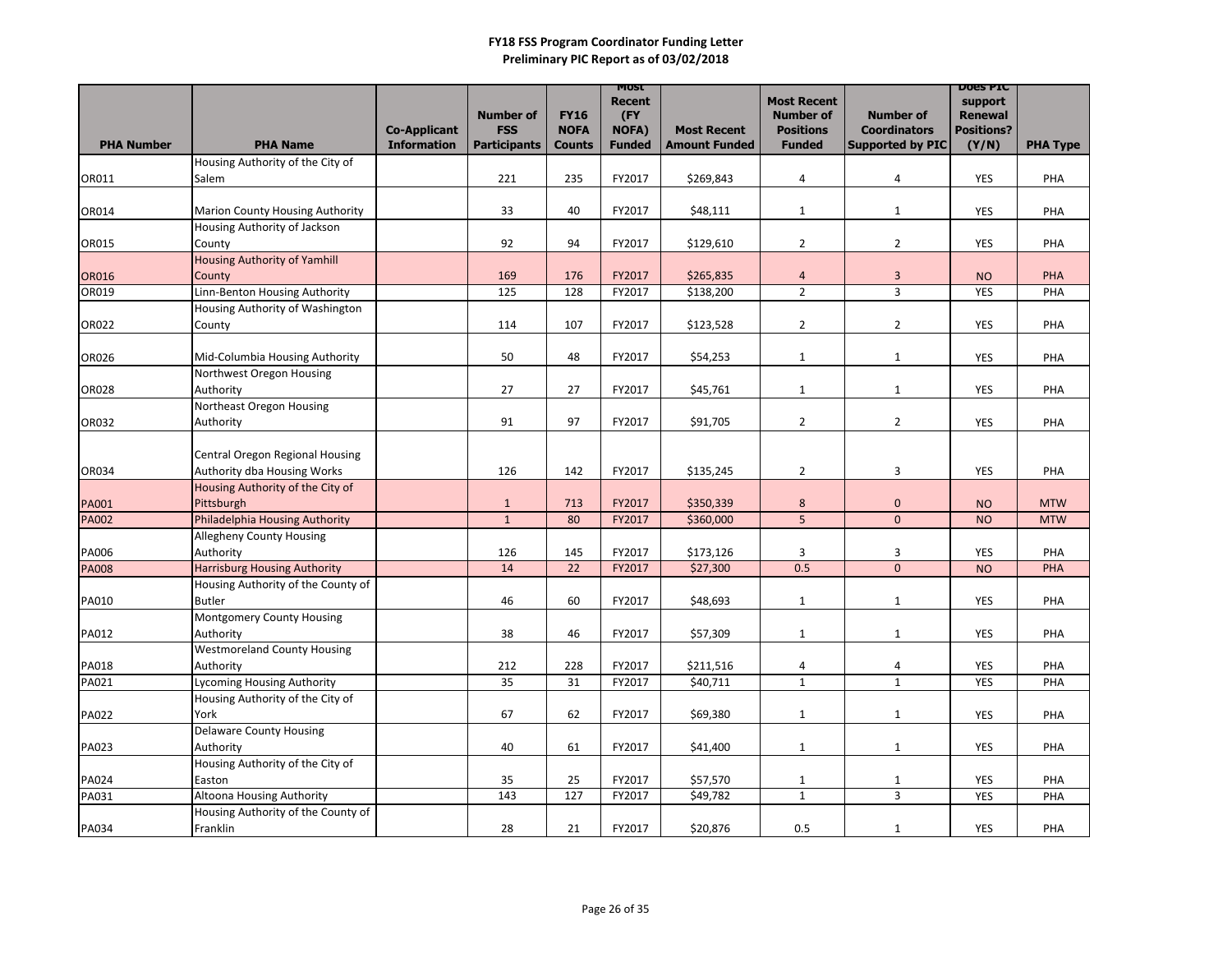|                   |                                                    |                                           |                                                       |                                             | <b>MOST</b><br><b>Recent</b>  |                                            | <b>Most Recent</b>                                    | <b>Number of</b>                               | <b>DOGS LIC</b><br>support                   |                 |
|-------------------|----------------------------------------------------|-------------------------------------------|-------------------------------------------------------|---------------------------------------------|-------------------------------|--------------------------------------------|-------------------------------------------------------|------------------------------------------------|----------------------------------------------|-----------------|
| <b>PHA Number</b> | <b>PHA Name</b>                                    | <b>Co-Applicant</b><br><b>Information</b> | <b>Number of</b><br><b>FSS</b><br><b>Participants</b> | <b>FY16</b><br><b>NOFA</b><br><b>Counts</b> | (FY<br>NOFA)<br><b>Funded</b> | <b>Most Recent</b><br><b>Amount Funded</b> | <b>Number of</b><br><b>Positions</b><br><b>Funded</b> | <b>Coordinators</b><br><b>Supported by PIC</b> | <b>Renewal</b><br><b>Positions?</b><br>(Y/N) | <b>PHA Type</b> |
|                   | Housing Authority of the County of                 |                                           |                                                       |                                             |                               |                                            |                                                       |                                                |                                              |                 |
| <b>PA035</b>      | Dauphin                                            |                                           | 13                                                    | 26                                          | FY2017                        | \$57,963                                   | $\mathbf{1}$                                          | $\overline{0}$                                 | <b>NO</b>                                    | PHA             |
|                   | Housing Authority of the City of                   |                                           |                                                       |                                             |                               |                                            |                                                       |                                                |                                              |                 |
| PA036             | Lancaster                                          |                                           | 18                                                    | 23                                          | FY2017                        | \$28,000                                   | 0.5                                                   | 0.5                                            | YES                                          | PHA             |
|                   | <b>Armstrong County Housing</b>                    |                                           |                                                       |                                             |                               |                                            |                                                       |                                                |                                              |                 |
| PA039             | Authority                                          |                                           | 25                                                    | 23                                          | FY2017                        | \$26,587                                   | 0.5                                                   | $\mathbf{1}$                                   | <b>YES</b>                                   | PHA             |
|                   | Housing Authority of the County of                 |                                           |                                                       |                                             |                               |                                            |                                                       |                                                |                                              |                 |
| PA046             | Chester                                            |                                           | 56                                                    | 51                                          | FY2017                        | \$53,428                                   | $\mathbf{1}$                                          | $\mathbf{1}$                                   | <b>YES</b>                                   | PHA             |
|                   | Housing Authority of Indiana                       |                                           |                                                       |                                             |                               |                                            |                                                       |                                                |                                              |                 |
| <b>PA048</b>      | County                                             |                                           | 31                                                    | 28                                          | FY2017                        | \$39,589                                   | $\mathbf{1}$                                          | $\mathbf{1}$                                   | <b>YES</b>                                   | PHA             |
|                   | Housing Authority of                               |                                           |                                                       |                                             |                               |                                            |                                                       |                                                |                                              |                 |
| PA060             | Northumberland County                              |                                           | 26                                                    | 32                                          | FY2017                        | \$64,458                                   | $\mathbf{1}$                                          | $\mathbf{1}$                                   | <b>YES</b>                                   | PHA             |
|                   | Housing Authority of the County of                 |                                           |                                                       |                                             |                               |                                            |                                                       |                                                |                                              |                 |
| <b>PA075</b>      | Cumberland                                         |                                           | 31                                                    | 31                                          | FY2017                        | \$20,912                                   | 0.5                                                   | $\mathbf{1}$                                   | <b>YES</b>                                   | PHA             |
|                   |                                                    |                                           |                                                       |                                             |                               |                                            |                                                       |                                                |                                              |                 |
| PA081             | Lehigh County Housing Authority                    |                                           | 32                                                    | 30                                          | FY2017                        | \$49,326                                   | $\mathbf{1}$                                          | $\mathbf{1}$                                   | <b>YES</b>                                   | PHA             |
|                   | Housing Authority of the County of                 |                                           |                                                       |                                             |                               |                                            |                                                       |                                                |                                              |                 |
| <b>PA082</b>      | <b>Union</b><br>Housing Authority of the County of |                                           | 21                                                    | 31                                          | FY2017                        | \$24,075                                   | 0.5                                                   | 0.5                                            | <b>YES</b>                                   | PHA             |
|                   | Clarion                                            |                                           | 87                                                    | 101                                         | FY2017                        | \$84,901                                   | $\overline{2}$                                        | $\overline{2}$                                 |                                              | PHA             |
| <b>PA086</b>      |                                                    |                                           |                                                       |                                             |                               |                                            |                                                       |                                                | <b>YES</b>                                   |                 |
| <b>PA088</b>      | Housing Authority of Centre County                 |                                           | 30                                                    | 28                                          | FY2017                        | \$50,405                                   | $\mathbf{1}$                                          | $\mathbf{1}$                                   | <b>YES</b>                                   | PHA             |
|                   |                                                    |                                           |                                                       |                                             |                               |                                            |                                                       |                                                |                                              |                 |
| PA091             | <b>Adams County Housing Authority</b>              |                                           | 50                                                    | 47                                          | FY2017                        | \$48,639                                   | $\mathbf{1}$                                          | $\mathbf{1}$                                   | <b>YES</b>                                   | PHA             |
|                   | The Housing Authority of the City                  |                                           |                                                       |                                             |                               |                                            |                                                       |                                                |                                              |                 |
| RI001             | of Providence                                      |                                           | 185                                                   | 185                                         | FY2017                        | \$199,180                                  | 3                                                     | 4                                              | <b>YES</b>                                   | PHA             |
|                   | Housing Authority of the City of                   |                                           |                                                       |                                             |                               |                                            |                                                       |                                                |                                              |                 |
| RI002             | Pawtucket                                          |                                           | 118                                                   | 112                                         | FY2017                        | \$138,759                                  | $\overline{2}$                                        | $\overline{2}$                                 | <b>YES</b>                                   | PHA             |
| RI004             | <b>Central Falls Housing Authority</b>             |                                           | 44                                                    | 41                                          | FY2017                        | \$64,212                                   | $\mathbf{1}$                                          | $\mathbf{1}$                                   | <b>YES</b>                                   | PHA             |
|                   |                                                    |                                           |                                                       |                                             |                               |                                            |                                                       |                                                |                                              |                 |
| <b>RI007</b>      | <b>East Providence Housing Authority</b>           |                                           | 46                                                    | 46                                          | FY2017                        | \$60,086                                   | $\mathbf{1}$                                          | $\mathbf{1}$                                   | <b>YES</b>                                   | PHA             |
|                   |                                                    | Lincoln Housing<br>Authority,             |                                                       |                                             |                               |                                            |                                                       |                                                |                                              |                 |
|                   | Town of Cumberland Housing                         | RI018 (co-                                |                                                       | RI010: 42                                   |                               |                                            |                                                       |                                                |                                              |                 |
|                   | Authority (lead applicant in FY                    | applicant in FY                           | RI010: 43                                             |                                             |                               |                                            |                                                       |                                                |                                              |                 |
| RI010             | 2017)<br><b>Warwick Housing Authority</b>          | 2017)                                     | RI018: 15<br>25                                       | RI018: 17<br>26                             | FY2017<br>FY2017              | \$67,917<br>\$43,296                       | $\mathbf{1}$<br>$\mathbf{1}$                          | $\mathbf{1}$<br>$\mathbf{1}$                   | <b>YES</b>                                   | PHA             |
| RI011             | Town of Coventry Housing                           |                                           |                                                       |                                             |                               |                                            |                                                       |                                                | <b>YES</b>                                   | PHA             |
| RI016             | Authority                                          |                                           | 39                                                    | 47                                          | FY2017                        | \$54,155                                   | $\mathbf{1}$                                          | $\mathbf{1}$                                   | YES                                          | PHA             |
|                   | Town of North Providence Housing                   |                                           |                                                       |                                             |                               |                                            |                                                       |                                                |                                              |                 |
| RI017             | Authority                                          |                                           | 12                                                    | 18                                          | FY2017                        | \$20,043                                   | 0.5                                                   | $\mathbf 0$                                    | <b>NO</b>                                    | <b>PHA</b>      |
|                   |                                                    |                                           |                                                       |                                             |                               |                                            |                                                       |                                                |                                              |                 |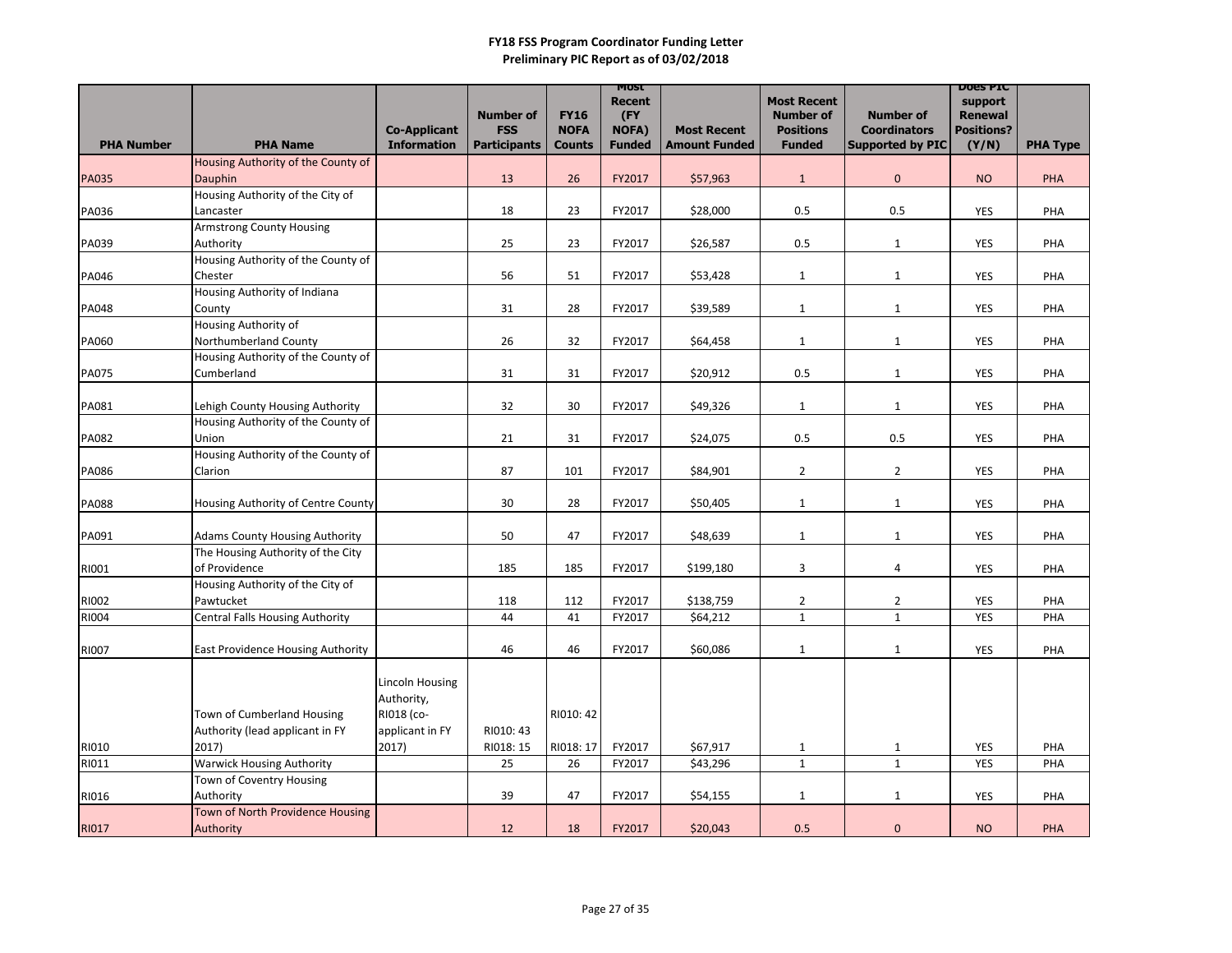|                   |                                                            |                                           |                                |                              | MOST<br><b>Recent</b>         |                                            | <b>Most Recent</b>                   |                                                | <b>DOGS PIC</b><br>support          |                 |
|-------------------|------------------------------------------------------------|-------------------------------------------|--------------------------------|------------------------------|-------------------------------|--------------------------------------------|--------------------------------------|------------------------------------------------|-------------------------------------|-----------------|
|                   |                                                            |                                           | <b>Number of</b><br><b>FSS</b> | <b>FY16</b>                  | (FY)                          |                                            | <b>Number of</b><br><b>Positions</b> | <b>Number of</b>                               | <b>Renewal</b><br><b>Positions?</b> |                 |
| <b>PHA Number</b> | <b>PHA Name</b>                                            | <b>Co-Applicant</b><br><b>Information</b> | <b>Participants</b>            | <b>NOFA</b><br><b>Counts</b> | <b>NOFA)</b><br><b>Funded</b> | <b>Most Recent</b><br><b>Amount Funded</b> | <b>Funded</b>                        | <b>Coordinators</b><br><b>Supported by PIC</b> | (Y/N)                               | <b>PHA Type</b> |
|                   | Housing Authority of the Town of                           |                                           |                                |                              |                               |                                            |                                      |                                                |                                     |                 |
| RI024             | <b>East Greenwich</b>                                      |                                           | 25                             | 27                           | FY2017                        | \$65,473                                   | $\mathbf{1}$                         | $\mathbf{1}$                                   | <b>YES</b>                          | PHA             |
| RI026             | Narragansett Housing Authority                             |                                           | 35                             | 40                           | FY2017                        | \$69,380                                   | $\mathbf{1}$                         | $\mathbf{1}$                                   | <b>YES</b>                          | PHA             |
| RI901             | <b>Rhode Island Housing</b>                                |                                           | 160                            | 159                          | FY2017                        | \$187,714                                  | 3                                    | 3                                              | <b>YES</b>                          | PHA             |
| RQ006             | Municipality of San Juan                                   |                                           | 38                             | 57                           | FY2017                        | \$25,387                                   | $\mathbf{1}$                         | $\mathbf{1}$                                   | <b>YES</b>                          | PHA             |
| <b>RQ008</b>      | Municipality of Ponce                                      |                                           | 19                             | 23                           | FY2017                        | \$15,040                                   | 0.5                                  | 0.5                                            | <b>YES</b>                          | PHA             |
| RQ011             | Municipality of Bayamon                                    |                                           | 35                             | 44                           | FY2017                        | \$28,324                                   | $\mathbf{1}$                         | $\mathbf{1}$                                   | <b>YES</b>                          | PHA             |
| RQ016             | Municipality of Guaynabo                                   |                                           | 24                             | 27                           | FY2017                        | \$13,000                                   | $\mathbf{1}$                         | 0.5                                            | <b>NO</b>                           | <b>PHA</b>      |
|                   |                                                            | Municipality of                           |                                |                              |                               |                                            |                                      |                                                |                                     |                 |
|                   |                                                            | Hormigueros,<br>RQ035 (co-                |                                |                              |                               |                                            |                                      |                                                |                                     |                 |
|                   |                                                            | applicant in FY                           |                                |                              |                               |                                            |                                      |                                                |                                     |                 |
|                   |                                                            | 2017)                                     |                                | RQ030: 9                     |                               |                                            |                                      |                                                |                                     |                 |
|                   |                                                            | Municipality of                           |                                |                              |                               |                                            |                                      |                                                |                                     |                 |
|                   |                                                            | San Sebastian,                            |                                | RQ035: 8                     |                               |                                            |                                      |                                                |                                     |                 |
|                   |                                                            | RQ026 (co-                                | RQ030:6                        |                              |                               |                                            |                                      |                                                |                                     |                 |
|                   | Municipality of San German (lead                           | applicant in FY                           | RQ035: 4                       | RQ026:                       |                               |                                            |                                      |                                                |                                     |                 |
| <b>RQ030</b>      | applicant in FY 2017)                                      | 2017)                                     | RQ026: 15                      | 16                           | FY2017                        | \$56,817                                   | $\mathbf{1}$                         | $\mathbf{1}$                                   | <b>YES</b>                          | PHA             |
| <b>RQ038</b>      | Munucipality of Juana Díaz                                 |                                           | 11                             | 40                           | FY2017                        | \$24,208                                   | $\mathbf{1}$                         | $\mathbf 0$                                    | <b>NO</b>                           | PHA             |
|                   | The Housing Authority City of                              |                                           |                                |                              |                               |                                            |                                      |                                                |                                     |                 |
| SC001             | Charleston                                                 |                                           | 82                             | 84                           | FY2017                        | \$54,522                                   | $\mathbf{1}$                         | $\overline{2}$                                 | <b>YES</b>                          | PHA             |
|                   | Housing Authority of the City of                           |                                           |                                |                              |                               |                                            |                                      |                                                |                                     |                 |
| <b>SC002</b>      | Columbia, SC                                               |                                           | 85                             | 86                           | FY2017                        | \$96,033                                   | $\overline{a}$                       | $\overline{2}$                                 | <b>YES</b>                          | PHA             |
| <b>SC003</b>      | <b>Spartanburg Housing Authority</b>                       |                                           | 68                             | 112                          | FY2017                        | \$111,595                                  | $\overline{2}$                       | $1\,$                                          | <b>NO</b>                           | PHA             |
| <b>SC004</b>      | Housing Authority of Greenville                            |                                           | 110                            | 95                           | FY2017                        | \$106,024                                  | $\overline{2}$                       | $\overline{2}$                                 | <b>YES</b>                          | PHA             |
| SC026             | <b>Beaufort Housing Authority</b>                          |                                           | 42                             | 61                           | FY2017                        | \$44,910                                   | $\mathbf{1}$                         | $\mathbf{1}$                                   | <b>YES</b>                          | PHA             |
|                   |                                                            |                                           |                                |                              |                               |                                            |                                      |                                                |                                     |                 |
| <b>SC034</b>      | Housing Authority of Myrtle Beach                          |                                           | 41                             | 41                           | FY2017                        | \$68,680                                   | $\mathbf{1}$                         | $\mathbf{1}$                                   | <b>YES</b>                          | <b>PHA</b>      |
| <b>SC037</b>      | <b>Housing Authority of Anderson</b>                       |                                           | 21                             | 26                           | FY2017                        | \$38,768                                   | 1                                    | 0.5                                            | <b>NO</b>                           | <b>PHA</b>      |
|                   | Charleston County Housing &                                |                                           |                                |                              |                               |                                            |                                      |                                                |                                     |                 |
| SC056             | <b>Redevelopment Authority</b><br>North Charleston Housing |                                           | 86                             | 76                           | FY2017                        | \$61,012                                   | $\mathbf{1}$                         | $\overline{2}$                                 | YES                                 | PHA             |
| <b>SC057</b>      | Authority                                                  |                                           | 59                             | 57                           | FY2017                        | \$52,783                                   | $\mathbf{1}$                         | $\mathbf{1}$                                   | YES                                 | PHA             |
|                   | Sioux Falls Housing and                                    |                                           |                                |                              |                               |                                            |                                      |                                                |                                     |                 |
| SD016             | <b>Redevelopment Commission</b>                            |                                           | 139                            | 117                          | FY2017                        | \$76,260                                   | $2^{\circ}$                          | $\mathbf{3}$                                   | <b>YES</b>                          | PHA             |
|                   | <b>Brookings County Housing</b>                            |                                           |                                |                              |                               |                                            |                                      |                                                |                                     |                 |
| SD056             | <b>Redevelopment Commission</b>                            |                                           | 66                             | 40                           | FY2017                        | \$37,966                                   | $\mathbf{1}$                         | $\mathbf{1}$                                   | YES                                 | PHA             |
|                   | Mobridge Housing and                                       |                                           |                                |                              |                               |                                            |                                      |                                                |                                     |                 |
| SD057             | <b>Redevelopment Commission</b>                            |                                           | 28                             | 32                           | FY2017                        | \$34,363                                   | $\mathbf{1}$                         | $\mathbf{1}$                                   | YES                                 | PHA             |
| <b>TN001</b>      | <b>Memphis Housing Authority</b>                           |                                           | 111                            | 73                           | FY2017                        | \$67,080                                   | $\mathbf{1}$                         | $2^{\circ}$                                    | YES                                 | PHA             |
|                   | Knoxville's Community                                      |                                           |                                |                              |                               |                                            |                                      |                                                |                                     |                 |
| <b>TN003</b>      | <b>Development Corporation</b>                             |                                           | 37                             | 42                           | FY2017                        | \$50,308                                   | $\mathbf{1}$                         | $\mathbf{1}$                                   | <b>YES</b>                          | PHA             |
| <b>TN004</b>      | Chattanooga Housing Authority                              |                                           | 81                             | 67                           | FY2017                        | \$72,000                                   | $\mathbf{1}$                         | $\overline{2}$                                 | <b>YES</b>                          | PHA             |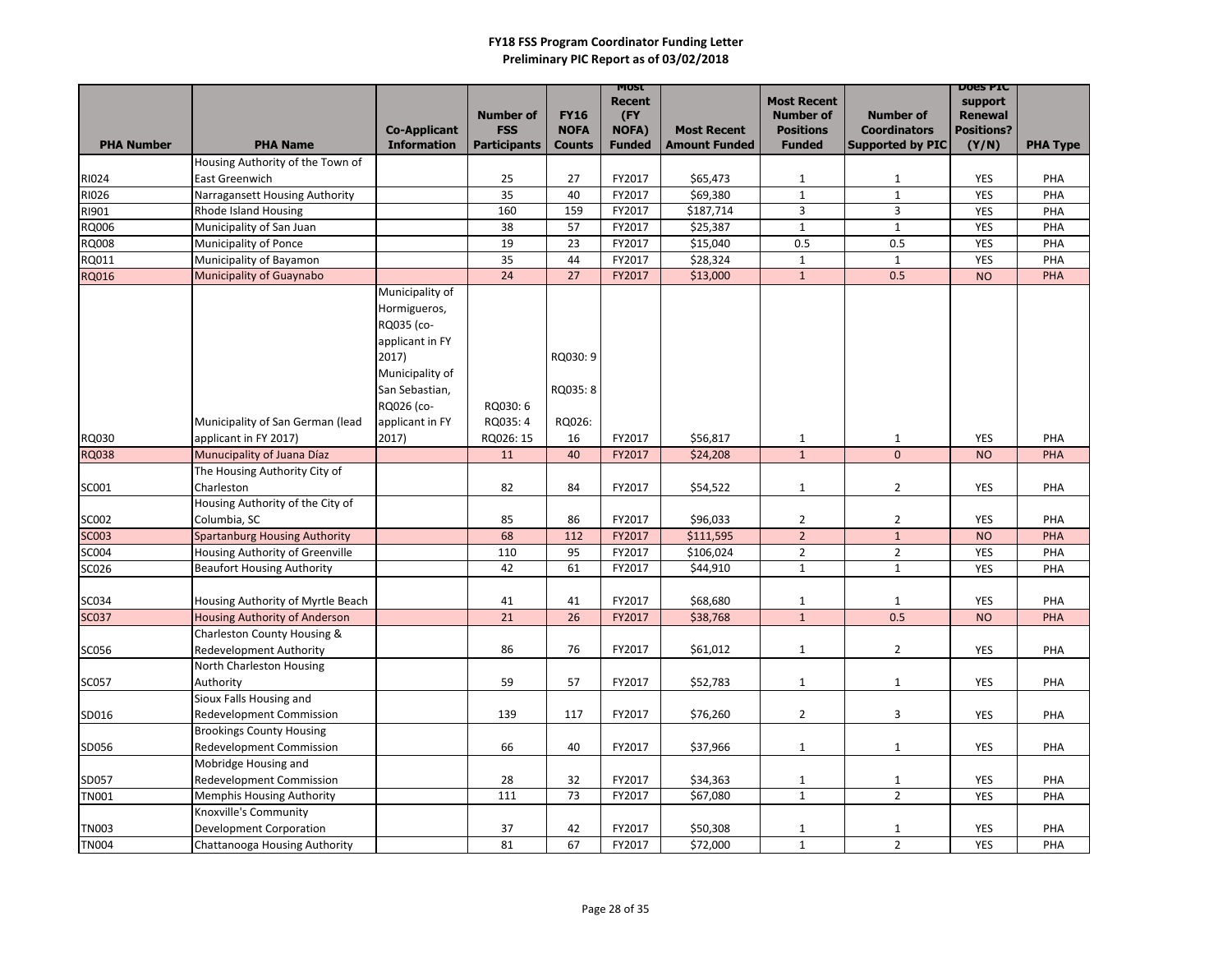|                   |                                                    |                     |                     |               | MOST<br><b>Recent</b> |                      | <b>Most Recent</b>  |                         | <b>DOGS PIC</b><br>support |                 |
|-------------------|----------------------------------------------------|---------------------|---------------------|---------------|-----------------------|----------------------|---------------------|-------------------------|----------------------------|-----------------|
|                   |                                                    |                     | <b>Number of</b>    | <b>FY16</b>   | (FY)                  |                      | <b>Number of</b>    | <b>Number of</b>        | <b>Renewal</b>             |                 |
|                   |                                                    | <b>Co-Applicant</b> | <b>FSS</b>          | <b>NOFA</b>   | <b>NOFA)</b>          | <b>Most Recent</b>   | <b>Positions</b>    | <b>Coordinators</b>     | <b>Positions?</b>          |                 |
| <b>PHA Number</b> | <b>PHA Name</b>                                    | <b>Information</b>  | <b>Participants</b> | <b>Counts</b> | <b>Funded</b>         | <b>Amount Funded</b> | <b>Funded</b>       | <b>Supported by PIC</b> | (Y/N)                      | <b>PHA Type</b> |
| <b>TN005</b>      | MDHA - Nashville<br>Kingsport Housing &            |                     | 349                 | 494           | FY2017                | \$268,847            | 4                   | $\overline{7}$          | <b>YES</b>                 | PHA             |
| <b>TN006</b>      | <b>Redevelopment Authority</b>                     |                     | 95                  | 117           | FY2017                | \$107,982            | $\overline{2}$      | $\overline{2}$          | <b>YES</b>                 | PHA             |
| <b>TN007</b>      | Jackson Housing Authority                          |                     | 234                 | 248           | FY2017                | \$204,004            | $\overline{4}$      | 5                       | <b>YES</b>                 | PHA             |
| <b>TN035</b>      | Franklin                                           |                     | 42                  | 52            | FY2017                | \$55,289             | $\mathbf{1}$        | $\mathbf{1}$            | <b>YES</b>                 | PHA             |
| <b>TN039</b>      | Shelbyville                                        |                     | 59                  | 65            | FY2017                | \$50,375             | $\mathbf{1}$        | $\mathbf{1}$            | <b>YES</b>                 | PHA             |
|                   | Town of Crossville Housing                         |                     |                     |               |                       |                      |                     |                         |                            |                 |
| <b>TN042</b>      | Authority                                          |                     | 42                  | 47            | FY2017                | \$54,158             | $\mathbf{1}$        | $\mathbf{1}$            | <b>YES</b>                 | PHA             |
| <b>TN046</b>      | Columbia                                           |                     | 14                  | 39            | FY2017                | \$69,380             | $\mathbf{1}$        | $\mathbf{0}$            | <b>NO</b>                  | <b>PHA</b>      |
| <b>TN088</b>      | Oak Ridge Housing Authority                        |                     | 23                  | 25            | FY2017                | \$20,971             | 0.5                 | 0.5                     | <b>YES</b>                 | PHA             |
|                   | <b>East Tennessee Human Resource</b>               |                     |                     |               |                       |                      |                     |                         |                            |                 |
| <b>TN113</b>      | Agency, Inc.                                       |                     | 22                  | 31            | FY2017                | \$36,313             | $\mathbf{1}$        | 0.5                     | <b>NO</b>                  | <b>PHA</b>      |
|                   | Tennessee Housing Development                      |                     |                     |               |                       |                      |                     |                         |                            |                 |
| <b>TN903</b>      | Agency                                             |                     | 284                 | 229           | FY2017                | \$273,133            | 5                   | 6                       | <b>YES</b>                 | PHA             |
| <b>TX001</b>      | Housing Authority of Austin                        |                     | 247                 | 287           | FY2017                | \$260,278            | 5                   | 5                       | <b>YES</b>                 | PHA             |
|                   | Housing Authority of the City of El                |                     |                     |               |                       |                      |                     |                         |                            |                 |
| <b>TX003</b>      | Paso, TX                                           |                     | 175                 | 192           | FY2017                | \$103,071            | $\overline{2}$      | 4                       | <b>YES</b>                 | PHA             |
|                   | Housing Authority of City of Fort                  |                     |                     |               |                       |                      |                     |                         |                            |                 |
| <b>TX004</b>      | Worth                                              |                     | 310                 | 295           | FY2017                | \$340,189            | 5<br>$\overline{7}$ | 6                       | <b>YES</b>                 | PHA             |
| <b>TX005</b>      | <b>Houston Housing Authority</b>                   |                     | 501                 | 723           | FY2017                | \$349,194            |                     | 10                      | <b>YES</b>                 | PHA             |
| <b>TX006</b>      | Housing Authority of the City of San<br>Antonio    |                     | $\overline{2}$      | 1289          | FY2017                | \$822,783            | 17                  | $\mathbf{0}$            | <b>NO</b>                  | <b>MTW</b>      |
|                   | Housing Authority of the City of                   |                     |                     |               |                       |                      |                     |                         |                            |                 |
| <b>TX007</b>      | <b>Brownsville</b>                                 |                     | 201                 | 201           | FY2017                | \$146,295            | 3                   | 4                       | <b>YES</b>                 | PHA             |
|                   | The Housing Authority of the City                  |                     |                     |               |                       |                      |                     |                         |                            |                 |
| <b>TX009</b>      | of Dallas, Texas (DHA)                             |                     | 966                 | 1151          | FY2017                | \$752,154            | 11                  | 19                      | <b>YES</b>                 | PHA             |
|                   | Housing Authority of the City of                   |                     |                     |               |                       |                      |                     |                         |                            |                 |
| <b>TX010</b>      | Waco                                               |                     | 117                 | 120           | FY2017                | \$103,749            | $\overline{2}$      | $\overline{2}$          | <b>YES</b>                 | PHA             |
|                   | Housing Authority of the City of                   |                     |                     |               |                       |                      |                     |                         |                            |                 |
| <b>TX017</b>      | Galveston                                          |                     | 33                  | 25            | FY2017                | \$71,630             | $\mathbf{1}$        | $\mathbf{1}$            | YES                        | PHA             |
|                   | Housing Authority of the City of                   |                     |                     |               |                       |                      |                     |                         |                            |                 |
| <b>TX018</b>      | Lubbock                                            |                     | 55                  | 54            | FY2017                | \$39,454             | $\mathbf{1}$        | $\mathbf{1}$            | <b>YES</b>                 | PHA             |
| <b>TX022</b>      | Wichita Falls                                      |                     | 31                  | 30            | FY2017                | \$49,322             | $\mathbf{1}$        | $\mathbf{1}$            | YES                        | PHA             |
|                   | Housing Authority of the City of                   |                     |                     |               |                       |                      |                     |                         |                            |                 |
| <b>TX023</b>      | Beaumont                                           |                     | 127                 | 98            | FY2017                | \$84,734             | $\overline{2}$      | $\mathbf{3}$            | <b>YES</b>                 | PHA             |
| <b>TX028</b>      | <b>McAllen Housing Authority</b>                   |                     | 67                  | 77            | FY2017                | \$45,850             | $\mathbf{1}$        | $\mathbf{1}$            | <b>YES</b>                 | PHA             |
|                   | Housing Authority of the City of                   |                     |                     |               |                       |                      |                     |                         |                            |                 |
| <b>TX046</b>      | Mission, Texas<br>Housing Authority of the City of |                     | 100                 | 34            | FY2017                | \$51,000             | $\mathbf{1}$        | $2^{\circ}$             | YES                        | PHA             |
| <b>TX073</b>      | Pharr                                              |                     | 38                  | 28            | FY2017                | \$39,082             | $\mathbf{1}$        | $\mathbf{1}$            | <b>YES</b>                 | PHA             |
| <b>TX087</b>      | San Marcos Housing Authority                       |                     | 78                  | 80            | FY2017                | \$105,524            | $\overline{2}$      | $2^{\circ}$             | <b>YES</b>                 | PHA             |
|                   | Housing Authority of the City of                   |                     |                     |               |                       |                      |                     |                         |                            |                 |
| <b>TX114</b>      | Kingsville                                         |                     | 34                  | 35            | FY2017                | \$56,996             | 1                   | 1                       | YES                        | PHA             |
|                   |                                                    |                     |                     |               |                       |                      |                     |                         |                            |                 |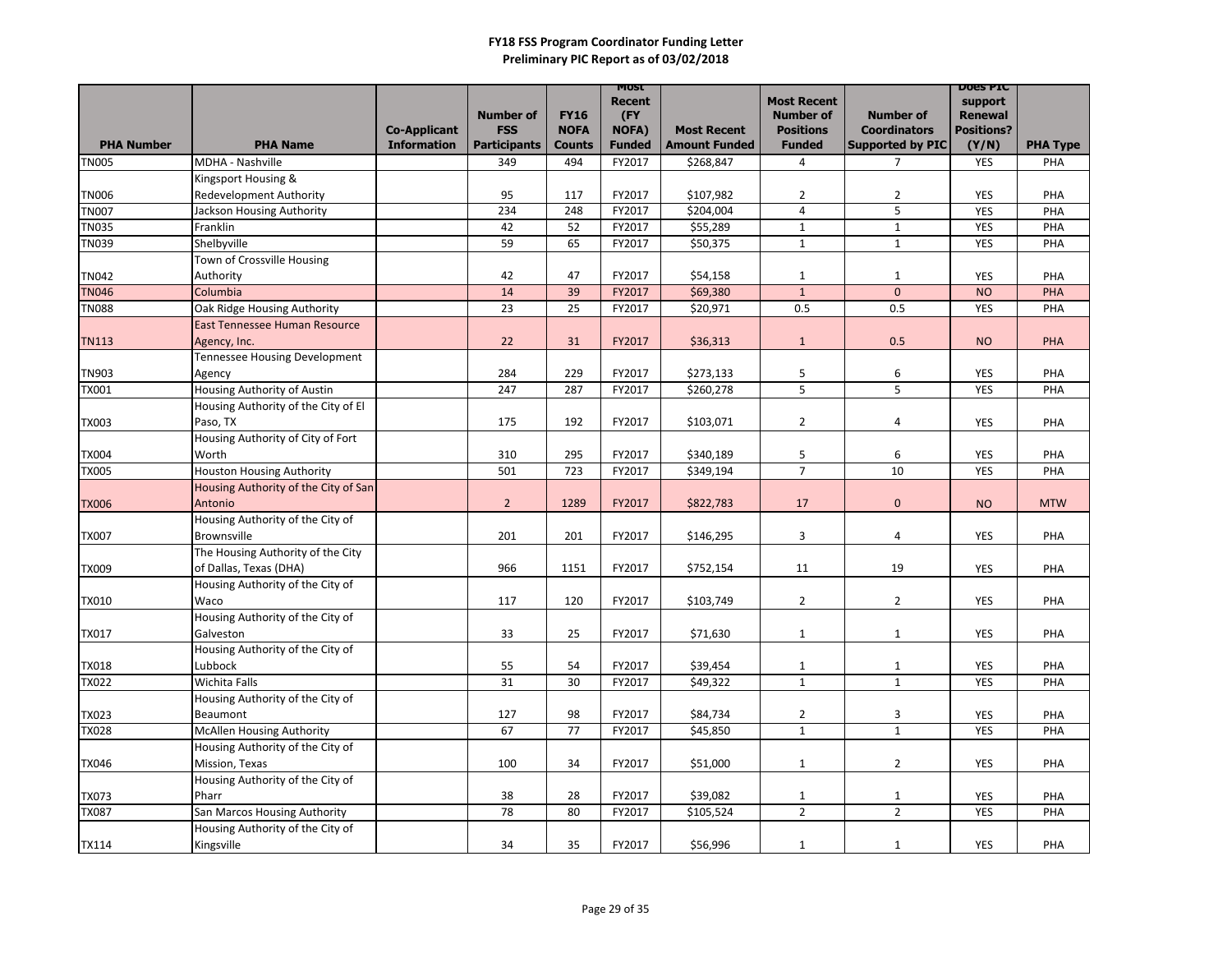| <b>PHA Number</b> | <b>PHA Name</b>                          | <b>Co-Applicant</b><br><b>Information</b> | <b>Number of</b><br><b>FSS</b><br><b>Participants</b> | <b>FY16</b><br><b>NOFA</b><br><b>Counts</b> | <b>MOST</b><br><b>Recent</b><br>(FY<br><b>NOFA)</b><br><b>Funded</b> | <b>Most Recent</b><br><b>Amount Funded</b> | <b>Most Recent</b><br><b>Number of</b><br><b>Positions</b><br><b>Funded</b> | <b>Number of</b><br><b>Coordinators</b><br><b>Supported by PIC</b> | <b>DOGS PIC</b><br>support<br><b>Renewal</b><br><b>Positions?</b><br>(Y/N) | <b>PHA Type</b> |
|-------------------|------------------------------------------|-------------------------------------------|-------------------------------------------------------|---------------------------------------------|----------------------------------------------------------------------|--------------------------------------------|-----------------------------------------------------------------------------|--------------------------------------------------------------------|----------------------------------------------------------------------------|-----------------|
| <b>TX163</b>      | <b>Robstown Housing Authority</b>        |                                           | 48                                                    | 35                                          | FY2017                                                               | \$32,783                                   | $\mathbf{1}$                                                                | $\mathbf{1}$                                                       | <b>YES</b>                                                                 | PHA             |
|                   | Housing Authority of the City of         |                                           |                                                       |                                             |                                                                      |                                            |                                                                             |                                                                    |                                                                            |                 |
| <b>TX322</b>      | Round Rock, Texas                        |                                           | $\overline{0}$                                        | $\mathbf{1}$                                | FY2016                                                               | \$69,000                                   | $\mathbf{1}$                                                                | $\mathbf{0}$                                                       | <b>NO</b>                                                                  | PHA             |
|                   | Housing Authority of the City of         |                                           |                                                       |                                             |                                                                      |                                            |                                                                             |                                                                    |                                                                            |                 |
| <b>TX327</b>      | Abilene                                  |                                           | 101                                                   | 76                                          | FY2017                                                               | \$48,503                                   | $\mathbf{1}$                                                                | $\overline{2}$                                                     | <b>YES</b>                                                                 | PHA             |
|                   | <b>Tarrant County Housing Assistance</b> |                                           |                                                       |                                             |                                                                      |                                            |                                                                             |                                                                    |                                                                            |                 |
| <b>TX431</b>      | Office                                   |                                           | 222                                                   | 235                                         | FY2017                                                               | \$196,854                                  | 3                                                                           | 4                                                                  | <b>YES</b>                                                                 | PHA             |
|                   | Housing Authority of the City of         |                                           |                                                       |                                             |                                                                      |                                            |                                                                             |                                                                    |                                                                            |                 |
| <b>TX433</b>      | Arlington                                |                                           | 157                                                   | 140                                         | FY2017                                                               | \$169,444                                  | 3                                                                           | 3                                                                  | <b>YES</b>                                                                 | PHA             |
| <b>TX435</b>      | <b>City of Garland Housing Agency</b>    |                                           | 44                                                    | 58                                          | FY2017                                                               | \$52,659                                   | $\mathbf{1}$                                                                | $\mathbf{1}$                                                       | <b>YES</b>                                                                 | PHA             |
| <b>TX439</b>      | Anthony Housing Authority, Inc.          |                                           | 84                                                    | 76                                          | FY2017                                                               | \$39,045                                   | $\mathbf{1}$                                                                | $\overline{2}$                                                     | <b>YES</b>                                                                 | PHA             |
|                   |                                          |                                           |                                                       |                                             |                                                                      |                                            |                                                                             |                                                                    |                                                                            |                 |
| <b>TX452</b>      | Housing Authority of Bexar County        |                                           | 189                                                   | 180                                         | FY2017                                                               | \$181,151                                  | 3                                                                           | 4                                                                  | <b>YES</b>                                                                 | PHA             |
| <b>TX456</b>      | City of Tyler Housing Agency             |                                           | 75                                                    | 86                                          | FY2017                                                               | \$58,563                                   | $\mathbf 1$                                                                 | $\overline{2}$                                                     | <b>YES</b>                                                                 | PHA             |
| <b>TX459</b>      | City of Longview, Texas                  |                                           | 26                                                    | 26                                          | FY2017                                                               | \$49,382                                   | $\mathbf{1}$                                                                | $\mathbf{1}$                                                       | <b>YES</b>                                                                 | PHA             |
|                   |                                          |                                           |                                                       |                                             |                                                                      |                                            |                                                                             |                                                                    |                                                                            |                 |
| TX461             | <b>Walker County Housing Authority</b>   |                                           | 31                                                    | 30                                          | FY2017                                                               | \$45,450                                   | $\mathbf{1}$                                                                | $\mathbf{1}$                                                       | <b>YES</b>                                                                 | PHA             |
|                   | Housing Authority of the City of San     |                                           |                                                       |                                             |                                                                      |                                            |                                                                             |                                                                    |                                                                            |                 |
| <b>TX470</b>      | Angelo, TX                               |                                           | 106                                                   | 93                                          | FY2017                                                               | \$80,734                                   | $\overline{2}$                                                              | $\overline{2}$                                                     | <b>YES</b>                                                                 | PHA             |
| <b>TX472</b>      | <b>City of Amarillo</b>                  |                                           | 11                                                    | 17                                          | FY2017                                                               | \$34,943                                   | 0.5                                                                         | $\overline{0}$                                                     | <b>NO</b>                                                                  | PHA             |
|                   | Housing Authority of the County of       |                                           |                                                       |                                             |                                                                      |                                            |                                                                             |                                                                    |                                                                            |                 |
| <b>TX497</b>      | Hidalgo                                  |                                           | 94                                                    | 100                                         | FY2017                                                               | \$81,987                                   | $\overline{2}$                                                              | $\overline{2}$                                                     | <b>YES</b>                                                                 | PHA             |
|                   | Deep East Texas Council of               |                                           |                                                       |                                             |                                                                      |                                            |                                                                             |                                                                    |                                                                            |                 |
| <b>TX512</b>      | Governments                              |                                           | 56                                                    | 102                                         | FY2017                                                               | \$80,858                                   | $\overline{2}$                                                              | $\mathbf{1}$                                                       | <b>NO</b>                                                                  | PHA             |
|                   | <b>Brazos Valley Council of</b>          |                                           |                                                       |                                             |                                                                      |                                            |                                                                             |                                                                    |                                                                            |                 |
| <b>TX526</b>      | Governments                              |                                           | 333                                                   | 352                                         | FY2017                                                               | \$395,664                                  | 7                                                                           | $\overline{7}$                                                     | <b>YES</b>                                                                 | PHA             |
| <b>TX534</b>      | Midland County Housing Authority         |                                           | 37                                                    | 37                                          | FY2017                                                               | \$42,787                                   | $\mathbf{1}$                                                                | $\mathbf{1}$                                                       | <b>YES</b>                                                                 | PHA             |
|                   |                                          |                                           |                                                       |                                             |                                                                      |                                            |                                                                             |                                                                    |                                                                            |                 |
| <b>TX542</b>      | <b>Texoma Council of Governments</b>     |                                           | 72                                                    | 93                                          | FY2017                                                               | \$136,018                                  | 2 <sup>2</sup>                                                              | $\mathbf{1}$                                                       | <b>NO</b>                                                                  | PHA             |
| <b>TX559</b>      | Dallas, County Of                        |                                           | 92                                                    | 96                                          | FY2017                                                               | \$65,012                                   | $\mathbf{1}$                                                                | $2^{\circ}$                                                        | <b>YES</b>                                                                 | PHA             |
|                   | Montgomery County Housing                |                                           |                                                       |                                             |                                                                      |                                            |                                                                             |                                                                    |                                                                            |                 |
| <b>TX560</b>      | Authority                                |                                           | 38                                                    | 36                                          | FY2017                                                               | \$42,762                                   | $\mathbf{1}$                                                                | $\mathbf{1}$                                                       | <b>YES</b>                                                                 | PHA             |
|                   | Housing Authority of the City of         |                                           |                                                       |                                             |                                                                      |                                            |                                                                             |                                                                    |                                                                            |                 |
| <b>UT002</b>      | Ogden                                    |                                           | 45                                                    | 49                                          | FY2017                                                               | \$52,785                                   | $\mathbf{1}$                                                                | $\mathbf{1}$                                                       | <b>YES</b>                                                                 | PHA             |
|                   | The Housing Authority of the             |                                           |                                                       |                                             |                                                                      |                                            |                                                                             |                                                                    |                                                                            |                 |
| UT003             | County of Salt Lake                      |                                           | 208                                                   | 230                                         | FY2017                                                               | \$202,942                                  | 4                                                                           | 4                                                                  | YES                                                                        | PHA             |
|                   |                                          |                                           |                                                       |                                             |                                                                      |                                            |                                                                             |                                                                    |                                                                            |                 |
| <b>UT004</b>      | Housing Authority of Salt Lake City      |                                           | 121                                                   | 117                                         | FY2017                                                               | \$101,804                                  | $\overline{2}$                                                              | $\overline{2}$                                                     | <b>YES</b>                                                                 | PHA             |
| <b>UT007</b>      | <b>Provo City Housing Authority</b>      |                                           | 68                                                    | 98                                          | FY2017                                                               | \$89,801                                   | 2 <sup>2</sup>                                                              | $\mathbf{1}$                                                       | <b>NO</b>                                                                  | <b>PHA</b>      |
|                   | <b>Davis Community Housing</b>           |                                           |                                                       |                                             |                                                                      |                                            |                                                                             |                                                                    |                                                                            |                 |
| UT009             | Authority                                |                                           | 29                                                    | 28                                          | FY2017                                                               | \$58,982                                   | $\mathbf{1}$                                                                | 1                                                                  | YES                                                                        | PHA             |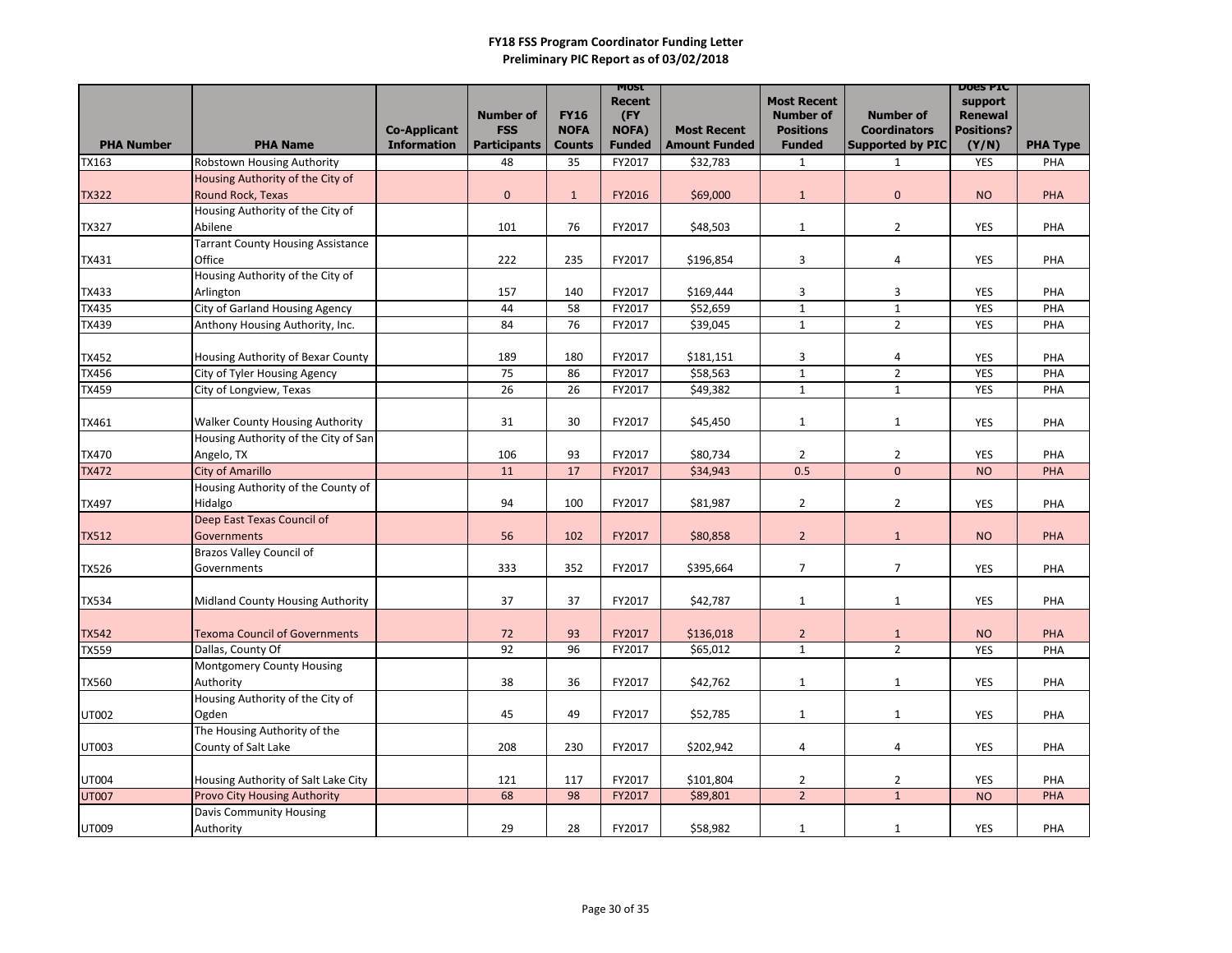|                              |                                                            |                                           | <b>Number of</b>                  | <b>FY16</b>                  | <b>MOST</b><br><b>Recent</b><br>(FY |                                            | <b>Most Recent</b><br><b>Number of</b> | <b>Number of</b>                               | <b>DOES PIC</b><br>support<br><b>Renewal</b> |                 |
|------------------------------|------------------------------------------------------------|-------------------------------------------|-----------------------------------|------------------------------|-------------------------------------|--------------------------------------------|----------------------------------------|------------------------------------------------|----------------------------------------------|-----------------|
| <b>PHA Number</b>            | <b>PHA Name</b>                                            | <b>Co-Applicant</b><br><b>Information</b> | <b>FSS</b><br><b>Participants</b> | <b>NOFA</b><br><b>Counts</b> | NOFA)<br><b>Funded</b>              | <b>Most Recent</b><br><b>Amount Funded</b> | <b>Positions</b><br><b>Funded</b>      | <b>Coordinators</b><br><b>Supported by PIC</b> | <b>Positions?</b><br>(Y/N)                   | <b>PHA Type</b> |
|                              |                                                            |                                           |                                   |                              |                                     |                                            |                                        |                                                |                                              |                 |
| UT011                        | Housing Authority of Utah County                           |                                           | 42                                | 39                           | FY2017                              | \$53,539                                   | $\mathbf{1}$                           | $\mathbf{1}$                                   | <b>YES</b>                                   | PHA             |
|                              |                                                            |                                           |                                   |                              |                                     |                                            |                                        |                                                |                                              |                 |
| <b>UT020</b>                 | <b>Tooele County Housing Authority</b>                     |                                           | 37                                | 30                           | FY2017                              | \$46,061                                   | $\mathbf{1}$                           | $\mathbf{1}$                                   | <b>YES</b>                                   | PHA             |
| UT021                        | St. George Housing Authority                               |                                           | 15                                | 19                           | FY2017                              | \$20,570                                   | 0.5                                    | 0.5                                            | <b>YES</b>                                   | PHA             |
|                              | Portsmouth Redevelopment and                               |                                           |                                   |                              |                                     |                                            |                                        |                                                |                                              |                 |
| <b>VA001</b><br><b>VA002</b> | <b>Housing Authority</b><br><b>Bristol RHA</b>             |                                           | 243<br>22                         | 215<br>40                    | FY2017<br>FY2017                    | \$200,017                                  | 4<br>$\mathbf{1}$                      | 5<br>0.5                                       | <b>YES</b><br><b>NO</b>                      | PHA<br>PHA      |
|                              | Newport News Redevelopment and                             |                                           |                                   |                              |                                     | \$42,968                                   |                                        |                                                |                                              |                 |
| <b>VA003</b>                 | <b>Housing Authority</b>                                   |                                           | 127                               | 130                          | FY2017                              | \$148,068                                  | 3                                      | 3                                              | <b>YES</b>                                   | PHA             |
|                              | Alexandria Redevelopment and                               |                                           |                                   |                              |                                     |                                            |                                        |                                                |                                              |                 |
| <b>VA004</b>                 | <b>Housing Authority</b>                                   |                                           | 113                               | 72                           | FY2017                              | \$72,000                                   | $\mathbf{1}$                           | $\overline{2}$                                 | <b>YES</b>                                   | PHA             |
| <b>VA005</b>                 | <b>Hopewell RHA</b>                                        |                                           | 40                                | 51                           | FY2017                              | \$69,311                                   | $\mathbf{1}$                           | $\mathbf{1}$                                   | <b>YES</b>                                   | PHA             |
|                              | Norfolk Redevelopment and                                  |                                           |                                   |                              |                                     |                                            |                                        |                                                |                                              |                 |
| <b>VA006</b>                 | <b>Housing Authority</b>                                   |                                           | 279                               | 333                          | FY2017                              | \$335,695                                  | 5                                      | 6                                              | <b>YES</b>                                   | PHA             |
|                              | Richmond Redevelopment and                                 |                                           |                                   |                              |                                     |                                            |                                        |                                                |                                              |                 |
| <b>VA007</b>                 | <b>Housing Authority</b>                                   |                                           | 73                                | 59                           | FY2017                              | \$69,380                                   | $\mathbf{1}$                           | $\mathbf{1}$                                   | <b>YES</b>                                   | PHA             |
| <b>VA010</b>                 | Danville RHA                                               |                                           | 20                                | 20                           | FY2017                              | \$23,636                                   | 0.5                                    | 0.5                                            | <b>YES</b>                                   | PHA             |
|                              |                                                            |                                           |                                   |                              |                                     |                                            |                                        |                                                |                                              |                 |
|                              | City of Roanoke Redevelopment &                            |                                           |                                   |                              |                                     |                                            |                                        |                                                |                                              |                 |
| VA011                        | <b>Housing Authority</b>                                   |                                           | 254                               | 304                          | FY2017                              | \$148,563                                  | 3                                      | 5                                              | <b>YES</b>                                   | PHA             |
|                              | Chesapeake Redevelopment &                                 |                                           |                                   |                              |                                     |                                            |                                        |                                                |                                              |                 |
| <b>VA012</b>                 | <b>Housing Authority</b>                                   |                                           | 120                               | 133                          | FY2017                              | \$164,493                                  | 3                                      | $\overline{2}$                                 | <b>NO</b>                                    | <b>PHA</b>      |
|                              | Harrisonburg Redevelopment and<br><b>Housing Authority</b> |                                           | 136                               | 123                          | FY2017                              | \$28,444                                   | $\mathbf{1}$                           | 3                                              | <b>YES</b>                                   | PHA             |
| <b>VA014</b>                 | Hampton Redevelopment &                                    |                                           |                                   |                              |                                     |                                            |                                        |                                                |                                              |                 |
| <b>VA017</b>                 | <b>Housing Authority</b>                                   |                                           | 36                                | 41                           | FY2017                              | \$53,493                                   | $\mathbf{1}$                           | $\mathbf{1}$                                   | <b>YES</b>                                   | PHA             |
|                              | Franklin Redevelopment and                                 |                                           |                                   |                              |                                     |                                            |                                        |                                                |                                              |                 |
| <b>VA018</b>                 | <b>Housing Authority</b>                                   |                                           | 21                                | 39                           | FY2017                              | \$60,000                                   | $\mathbf{1}$                           | 0.5                                            | <b>NO</b>                                    | <b>PHA</b>      |
|                              | Fairfax County Redevelopment &                             |                                           |                                   |                              |                                     |                                            |                                        |                                                |                                              |                 |
| <b>VA019</b>                 | <b>Housing Authority</b>                                   |                                           | $\mathbf{1}$                      | 121                          | FY2017                              | \$138,759                                  | $\overline{2}$                         | $\overline{0}$                                 | <b>NO</b>                                    | <b>MTW</b>      |
|                              | Waynesboro Redevelopment and                               |                                           |                                   |                              |                                     |                                            |                                        |                                                |                                              |                 |
| <b>VA022</b>                 | <b>Housing Authority</b>                                   |                                           | 83                                | 93                           | FY2017                              | \$83,956                                   | $\overline{2}$                         | $\overline{2}$                                 | YES                                          | PHA             |
|                              | Suffolk Redevelopment and                                  |                                           |                                   |                              |                                     |                                            |                                        |                                                |                                              |                 |
| <b>VA025</b>                 | <b>Housing Authority</b>                                   |                                           | 104                               | 111                          | FY2017                              | \$104,736                                  | $\overline{2}$                         | $\overline{2}$                                 | <b>YES</b>                                   | <b>PHA</b>      |
| <b>VA035</b>                 | County of Loudoun                                          |                                           | 32                                | 32                           | FY2017                              | \$67,421                                   | $\mathbf{1}$                           | $\mathbf{1}$                                   | <b>YES</b>                                   | <b>PHA</b>      |
| <b>VA039</b>                 | City of Virginia Beach                                     |                                           | 43                                | 45                           | FY2017                              | \$49,688                                   | $\mathbf{1}$                           | $\mathbf{1}$                                   | <b>YES</b>                                   | PHA             |
|                              | James City County Office of                                |                                           |                                   |                              |                                     |                                            |                                        |                                                |                                              |                 |
|                              | <b>Housing &amp; Community</b>                             |                                           |                                   |                              |                                     |                                            |                                        |                                                |                                              |                 |
| <b>VA041</b>                 | Development                                                |                                           | 10                                | $\overline{4}$               | FY2016                              | \$23,990                                   | 0.5                                    | $\mathbf{0}$                                   | <b>NO</b>                                    | <b>PHA</b>      |
| <b>VA046</b>                 | Prince William County OHCD                                 |                                           | 31                                | 47                           | FY2017                              | \$69,380                                   | $\mathbf{1}$                           | $\mathbf{1}$                                   | <b>YES</b>                                   | PHA             |
| VQ001/VQ901                  | Virgin Island Housing Authority                            |                                           | 40                                | 42                           | FY2017                              | \$69,380                                   | $\mathbf{1}$                           | $\mathbf{1}$                                   | <b>YES</b>                                   | PHA             |
| <b>VT001</b>                 | <b>Burlington Housing Authority</b>                        |                                           | 141                               | 135                          | FY2017                              | \$105,163                                  | $\overline{2}$                         | $\mathbf{3}$                                   | YES                                          | PHA             |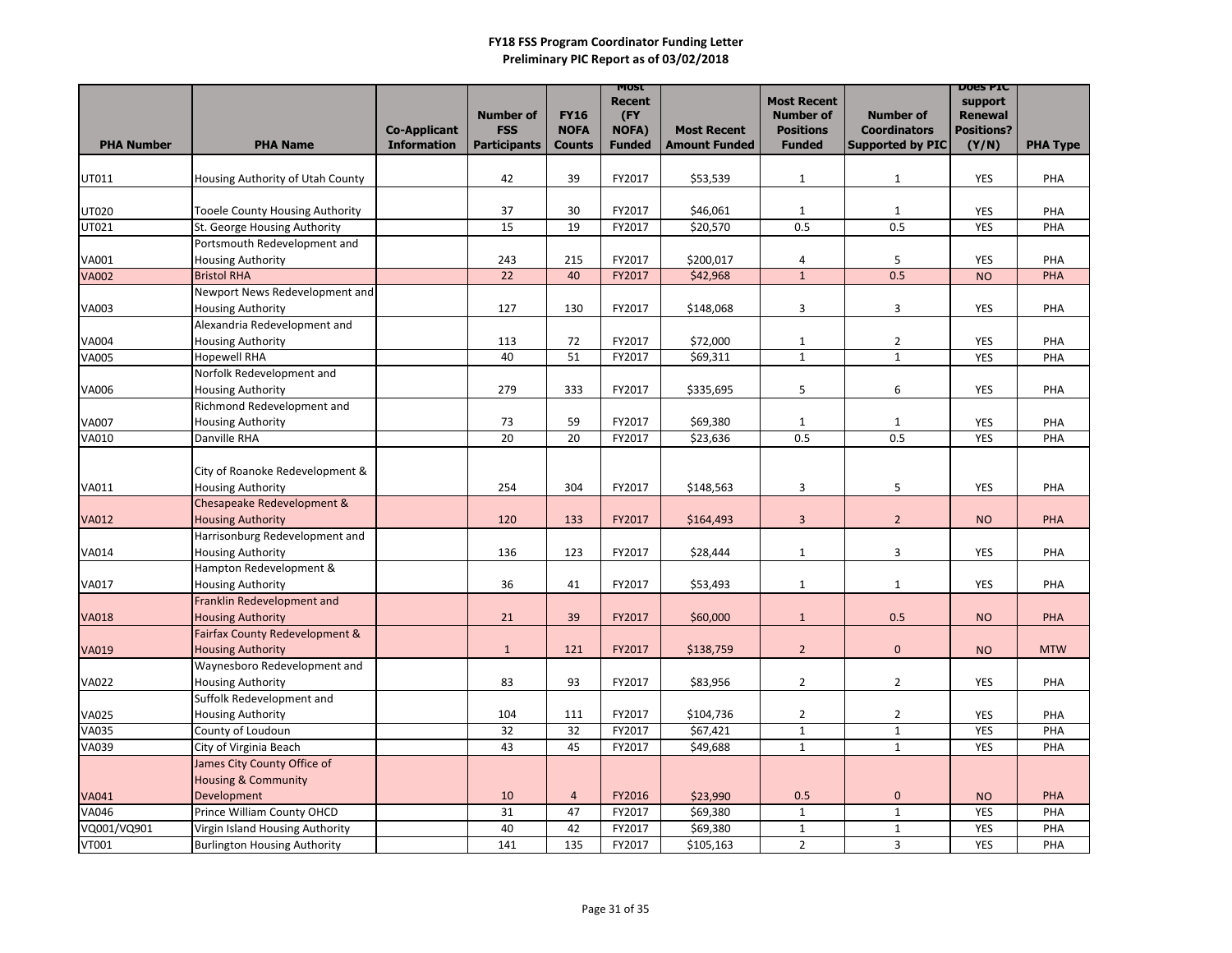|                   |                                         |                     |                                |                            | <b>MOST</b>         |                      |                                      |                                         | <b>DOES PIC</b>                     |                 |
|-------------------|-----------------------------------------|---------------------|--------------------------------|----------------------------|---------------------|----------------------|--------------------------------------|-----------------------------------------|-------------------------------------|-----------------|
|                   |                                         |                     |                                |                            | <b>Recent</b>       |                      | <b>Most Recent</b>                   |                                         | support                             |                 |
|                   |                                         | <b>Co-Applicant</b> | <b>Number of</b><br><b>FSS</b> | <b>FY16</b><br><b>NOFA</b> | (FY<br><b>NOFA)</b> | <b>Most Recent</b>   | <b>Number of</b><br><b>Positions</b> | <b>Number of</b><br><b>Coordinators</b> | <b>Renewal</b><br><b>Positions?</b> |                 |
| <b>PHA Number</b> | <b>PHA Name</b>                         | <b>Information</b>  | <b>Participants</b>            | <b>Counts</b>              | <b>Funded</b>       | <b>Amount Funded</b> | <b>Funded</b>                        | <b>Supported by PIC</b>                 | (Y/N)                               | <b>PHA Type</b> |
| <b>VT002</b>      | <b>Brattleboro Housing Authority</b>    |                     | 67                             | 70                         | FY2017              | \$72,000             | $\mathbf{1}$                         | $\mathbf{1}$                            | <b>YES</b>                          | PHA             |
|                   |                                         |                     |                                |                            |                     |                      |                                      |                                         |                                     |                 |
| VT901             | Vermont State Housing Authority         |                     | 196                            | 219                        | FY2017              | \$239,142            | 4                                    | 4                                       | <b>YES</b>                          | PHA             |
| WA001             | <b>Seattle Housing Authority</b>        |                     | 392                            | 357                        | FY2017              | \$416,277            | 6                                    | 8                                       | <b>YES</b>                          | <b>MTW</b>      |
| <b>WA002</b>      | King County Housing Authority           |                     | 319                            | 95                         | FY2017              | \$333,607            | 5                                    | 6                                       | <b>YES</b>                          | <b>MTW</b>      |
|                   | Housing Authority of the City of        |                     |                                |                            |                     |                      |                                      |                                         |                                     |                 |
| <b>WA003</b>      | Bremerton                               |                     | 49                             | 55                         | FY2017              | \$67,006             | $\mathbf{1}$                         | $\mathbf{1}$                            | <b>YES</b>                          | PHA             |
| <b>WA004</b>      | <b>Peninsula Housing Authority</b>      |                     | 74                             | 76                         | FY2017              | \$94,170             | $\overline{2}$                       | $\mathbf{1}$                            | <b>NO</b>                           | <b>PHA</b>      |
|                   | Housing Authority of the City of        |                     |                                |                            |                     |                      |                                      |                                         |                                     |                 |
| <b>WA005</b>      | Tacoma                                  |                     | 3246                           | 162                        | FY2017              | \$197,662            | 3                                    | 66                                      | <b>YES</b>                          | <b>MTW</b>      |
|                   |                                         |                     |                                |                            |                     |                      |                                      |                                         |                                     |                 |
| <b>WA007</b>      | Housing Authority City of Longview      |                     | 104                            | 96                         | FY2017              | \$85,068             | $\overline{2}$                       | $\overline{2}$                          | <b>YES</b>                          | PHA             |
|                   | Housing Authority of the City of        |                     |                                |                            |                     |                      |                                      |                                         |                                     |                 |
| <b>WA008</b>      | Vancouver                               |                     | 262                            | 246                        | FY2017              | \$195,085            | 3                                    | 5                                       | <b>YES</b>                          | <b>MTW</b>      |
|                   |                                         |                     |                                |                            |                     |                      |                                      |                                         |                                     |                 |
| <b>WA013</b>      | <b>Columbia Gorge Housing Authority</b> |                     | 36                             | 37                         | FY2017              | \$54,253             | $\mathbf{1}$                         | $\mathbf{1}$                            | <b>YES</b>                          | PHA             |
| <b>WA020</b>      | Housing Authority City of Kelso         |                     | 35                             | 31                         | FY2017              | \$44,266             | 0.5                                  | $\mathbf{1}$                            | <b>YES</b>                          | PHA             |
|                   | Housing Authority of the City of        |                     |                                |                            |                     |                      |                                      |                                         |                                     |                 |
| WA021             | Pasco and Franklin County               |                     | 38                             | 42                         | FY2017              | \$20,484             | $\mathbf{1}$                         | $\mathbf{1}$                            | <b>YES</b>                          | PHA             |
|                   |                                         |                     |                                |                            |                     |                      |                                      |                                         |                                     |                 |
| <b>WA024</b>      | Housing Authority of Island County      |                     | 28                             | 30                         | FY2017              | \$51,269             | $\mathbf{1}$                         | $\mathbf{1}$                            | <b>YES</b>                          | PHA             |
|                   | <b>Kitsap County Consolidated</b>       |                     |                                |                            |                     |                      |                                      |                                         |                                     |                 |
| <b>WA036</b>      | <b>Housing Authority</b>                |                     | 13                             | 18                         | FY2017              | \$25,756             | 0.5                                  | $\overline{0}$                          | <b>NO</b>                           | <b>PHA</b>      |
|                   | Housing Authority of the City of        |                     |                                |                            |                     |                      |                                      |                                         |                                     |                 |
| <b>WA042</b>      | Yakima                                  |                     | 137                            | 113                        | FY2017              | \$115,967            | $\overline{2}$                       | 3                                       | <b>YES</b>                          | PHA             |
|                   | Housing Authority of Thurston           |                     |                                |                            |                     |                      |                                      |                                         |                                     |                 |
| <b>WA049</b>      | County                                  |                     | 126                            | 122                        | FY2017              | \$133,892            | $\overline{2}$                       | 3                                       | <b>YES</b>                          | PHA             |
|                   |                                         |                     |                                |                            |                     |                      |                                      |                                         |                                     |                 |
| <b>WA054</b>      | Pierce County Housing Authority         |                     | 152                            | 108                        | FY2017              | \$138,000            | $\overline{2}$                       | 3                                       | <b>YES</b>                          | PHA             |
|                   |                                         |                     |                                |                            |                     |                      |                                      |                                         |                                     |                 |
| WA061             | Housing Authority of Skagit County      |                     | 52                             | 41                         | FY2017              | \$51,897             | $\mathbf{1}$                         | $\mathbf{1}$                            | <b>YES</b>                          | PHA             |
|                   |                                         |                     |                                |                            |                     |                      |                                      |                                         |                                     |                 |
|                   | Housing Authority of Chelan             |                     |                                |                            |                     |                      |                                      |                                         |                                     |                 |
| <b>WA064</b>      | County and the City of Wenatchee        |                     | 29                             | 54                         | FY2017              | \$42,284             | $\mathbf{1}$                         | $\mathbf{1}$                            | YES                                 | PHA             |
|                   | Housing Authority of the City of        |                     |                                |                            |                     |                      |                                      |                                         |                                     |                 |
| WI002             | Milwaukee                               |                     | 167                            | 160                        | FY2017              | \$138,759            | $\overline{2}$                       | 3                                       | <b>YES</b>                          | PHA             |
| WI064             | <b>Beloit Housing Authority</b>         |                     | 11                             | 38                         | FY2017              | \$68,876             | $\mathbf{1}$                         | $\overline{0}$                          | <b>NO</b>                           | <b>PHA</b>      |
| WI065             | <b>Appleton Housing Authority</b>       |                     | 36                             | 33                         | FY2017              | \$50,916             | $\mathbf{1}$                         | $\mathbf{1}$                            | <b>YES</b>                          | PHA             |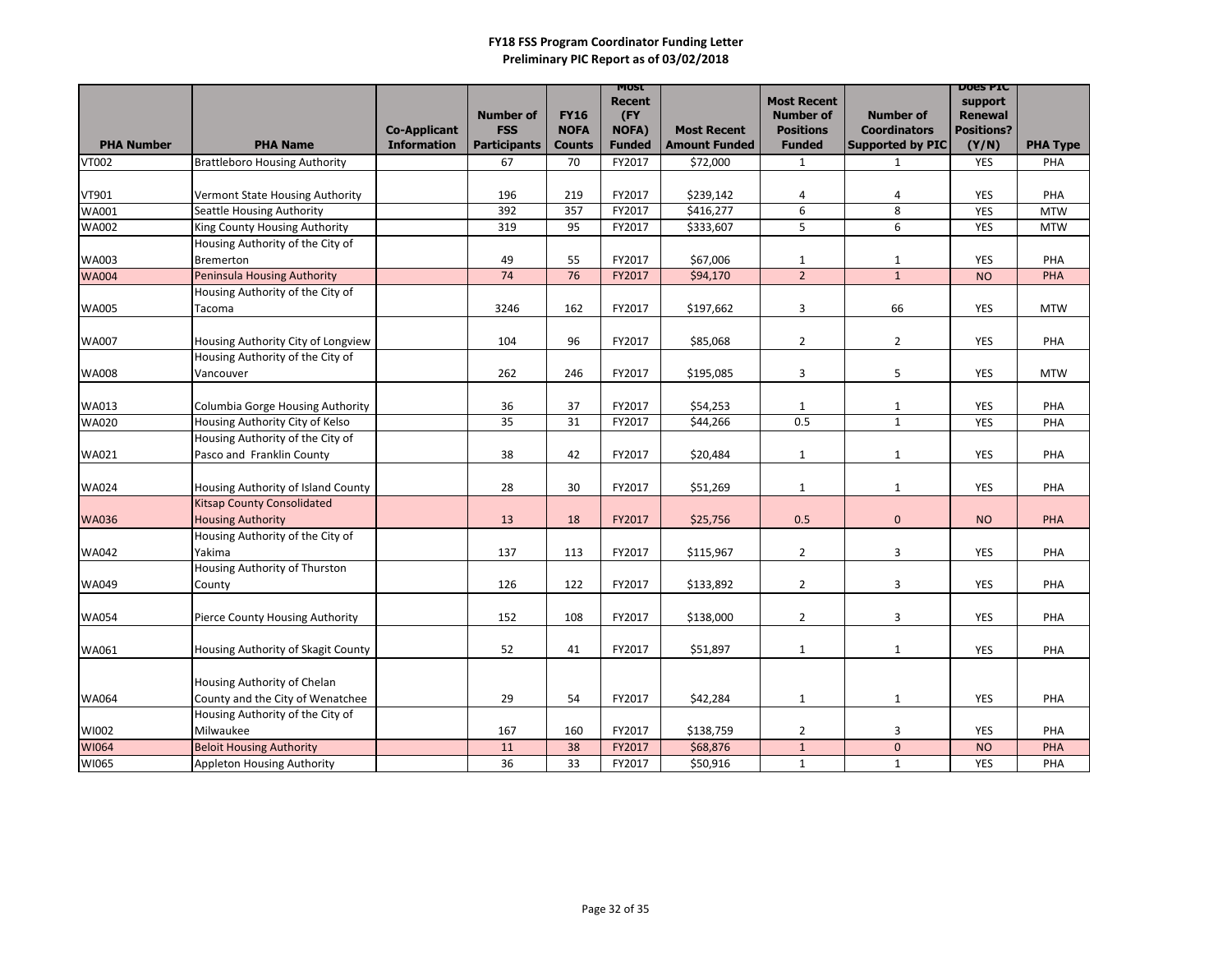| <b>PHA Number</b> | <b>PHA Name</b>                                              | <b>Co-Applicant</b><br><b>Information</b>                                       | <b>Number of</b><br><b>FSS</b><br><b>Participants</b> | <b>FY16</b><br><b>NOFA</b><br><b>Counts</b> | <b>MOST</b><br><b>Recent</b><br>(FY<br>NOFA)<br><b>Funded</b> | <b>Most Recent</b><br><b>Amount Funded</b> | <b>Most Recent</b><br><b>Number of</b><br><b>Positions</b><br><b>Funded</b> | <b>Number of</b><br><b>Coordinators</b><br><b>Supported by PIC</b> | <b>DOES PIC</b><br>support<br><b>Renewal</b><br><b>Positions?</b><br>(Y/N) | <b>PHA Type</b> |
|-------------------|--------------------------------------------------------------|---------------------------------------------------------------------------------|-------------------------------------------------------|---------------------------------------------|---------------------------------------------------------------|--------------------------------------------|-----------------------------------------------------------------------------|--------------------------------------------------------------------|----------------------------------------------------------------------------|-----------------|
|                   |                                                              | Wisconsin<br>Housing and<br>Economic<br>Development<br>Authority<br>(WI901; co- |                                                       | WI160:<br>10                                |                                                               |                                            |                                                                             |                                                                    |                                                                            |                 |
| WI160             | Dunn County Housing Authority<br>(lead applicant in FY 2017) | applicant<br>in FY 2017 FSS)                                                    | WI160: 7<br>WI901: 7                                  | WI901: 7                                    | FY2017                                                        | \$20,750                                   | 0.5                                                                         | $\mathbf{0}$                                                       | <b>NO</b>                                                                  | PHA             |
| WI183             | Housing Authority of Racine County                           |                                                                                 | 62                                                    | 71                                          | FY2017                                                        | \$66,441                                   |                                                                             | $\mathbf{1}$                                                       | <b>YES</b>                                                                 | PHA             |
| WI186             | <b>Brown County Housing Authority</b>                        |                                                                                 | 80                                                    | 87                                          | FY2017                                                        | \$90,308                                   | $\overline{2}$                                                              | $\overline{2}$                                                     | <b>YES</b>                                                                 | PHA             |
| WI195             | City of Kenosha Housing Authority                            |                                                                                 | 44                                                    | 55                                          | FY2017                                                        | \$67,865                                   |                                                                             | $\mathbf{1}$                                                       | <b>YES</b>                                                                 | PHA             |
| WI213             | <b>Winnebago County Housing</b><br>Authority                 |                                                                                 | 33                                                    | 42                                          | FY2017                                                        | \$69,380                                   |                                                                             | 1                                                                  | <b>YES</b>                                                                 | PHA             |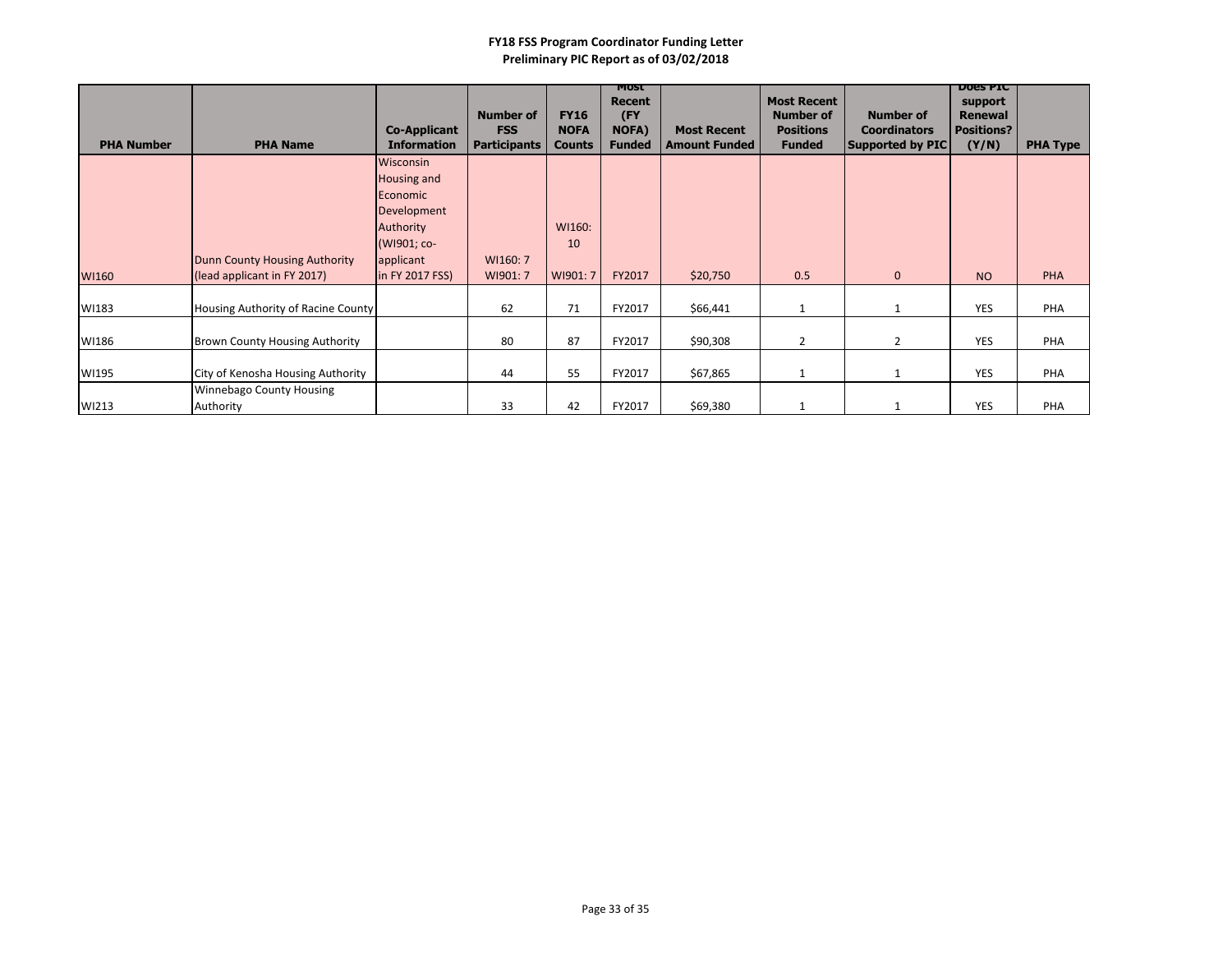|                   |                                   |                                           | <b>Number of</b>                  | <b>FY16</b>                  | <b>MOST</b><br><b>Recent</b><br>(FY |                                            | <b>Most Recent</b><br><b>Number of</b> | <b>Number of</b>                               | <b>DOES PIC</b><br>support<br><b>Renewal</b> |                 |
|-------------------|-----------------------------------|-------------------------------------------|-----------------------------------|------------------------------|-------------------------------------|--------------------------------------------|----------------------------------------|------------------------------------------------|----------------------------------------------|-----------------|
| <b>PHA Number</b> | <b>PHA Name</b>                   | <b>Co-Applicant</b><br><b>Information</b> | <b>FSS</b><br><b>Participants</b> | <b>NOFA</b><br><b>Counts</b> | <b>NOFA)</b><br><b>Funded</b>       | <b>Most Recent</b><br><b>Amount Funded</b> | <b>Positions</b><br><b>Funded</b>      | <b>Coordinators</b><br><b>Supported by PIC</b> | <b>Positions?</b><br>(Y/N)                   | <b>PHA Type</b> |
|                   |                                   | <b>City of Madison</b>                    |                                   |                              |                                     |                                            |                                        |                                                |                                              |                 |
|                   |                                   | Community                                 |                                   | WI214:                       |                                     |                                            |                                        |                                                |                                              |                 |
|                   |                                   | Development                               |                                   | 13                           |                                     |                                            |                                        |                                                |                                              |                 |
|                   |                                   | Authority, WI003                          |                                   |                              |                                     |                                            |                                        |                                                |                                              |                 |
|                   | Dane County Housing Authority     | (co-applicant in                          | WI214: 8                          | WI003:                       |                                     |                                            |                                        |                                                |                                              |                 |
| WI214             | (lead applicant in FY 2017)       | FY 2017)                                  | WI003: 14                         | 12                           | FY2017                              | \$42,231                                   | $\mathbf{1}$                           | 0.5                                            | <b>NO</b>                                    | <b>PHA</b>      |
|                   | Charleston-Kanawha Housing        |                                           |                                   |                              |                                     |                                            |                                        |                                                |                                              |                 |
| WV001             | Authority                         |                                           | 137                               | 112                          | FY2017                              | \$83,172                                   | $\overline{2}$                         | $\overline{3}$                                 | <b>YES</b>                                   | PHA             |
| <b>WV003</b>      | <b>Wheeling Housing Authority</b> |                                           | 53                                | 45                           | FY2017                              | \$49,244                                   | $\mathbf{1}$                           | $\mathbf{1}$                                   | <b>YES</b>                                   | PHA             |
|                   | The Huntington West Virginia      |                                           |                                   |                              |                                     |                                            |                                        |                                                |                                              |                 |
| <b>WV004</b>      | <b>Housing Authority</b>          |                                           | 47                                | 51                           | FY2017                              | \$38,080                                   | $\mathbf{1}$                           | $\mathbf{1}$                                   | <b>YES</b>                                   | PHA             |
| <b>WV005</b>      | Parkersburg Housing Authority     |                                           | 78                                | 98                           | FY2017                              | \$44,146                                   | $\mathbf{1}$                           | $\overline{2}$                                 | <b>YES</b>                                   | PHA             |
|                   | The Housing Authority of the City |                                           |                                   |                              |                                     |                                            |                                        |                                                |                                              |                 |
|                   | of Fairmont                       |                                           |                                   |                              |                                     |                                            |                                        |                                                |                                              |                 |
| WV009             |                                   |                                           | 18                                | 14                           | FY2016                              | \$30,186                                   | 0.5                                    | 0.5                                            | <b>YES</b>                                   | PHA             |
|                   | Benwood - McMechen Housing        |                                           |                                   |                              |                                     |                                            |                                        |                                                |                                              |                 |
| WV014             | Authority                         |                                           | 25                                | $\overline{7}$               | FY2016                              | \$18,104                                   | 0.5                                    | $\mathbf{1}$                                   | <b>YES</b>                                   | PHA             |
|                   | Clarksburg-Harrison Regional      |                                           |                                   |                              |                                     |                                            |                                        |                                                |                                              |                 |
| <b>WV027</b>      | <b>Housing Authority</b>          |                                           | 35                                | 31                           | FY2017                              | \$36,604                                   | $\mathbf{1}$                           | $\mathbf{1}$                                   | <b>YES</b>                                   | PHA             |
| <b>WV037</b>      | Housing Authority of Mingo County |                                           | 88                                | 49                           | FY2017                              | \$69,000                                   | $\mathbf{1}$                           | $\overline{2}$                                 | <b>YES</b>                                   | PHA             |
|                   | <b>Randolph County Housing</b>    |                                           |                                   |                              |                                     |                                            |                                        |                                                |                                              |                 |
| <b>WV045</b>      | Authority                         |                                           | 21                                | 23                           | FY2017                              | \$23,039                                   | 0.5                                    | 0.5                                            | <b>YES</b>                                   | PHA             |